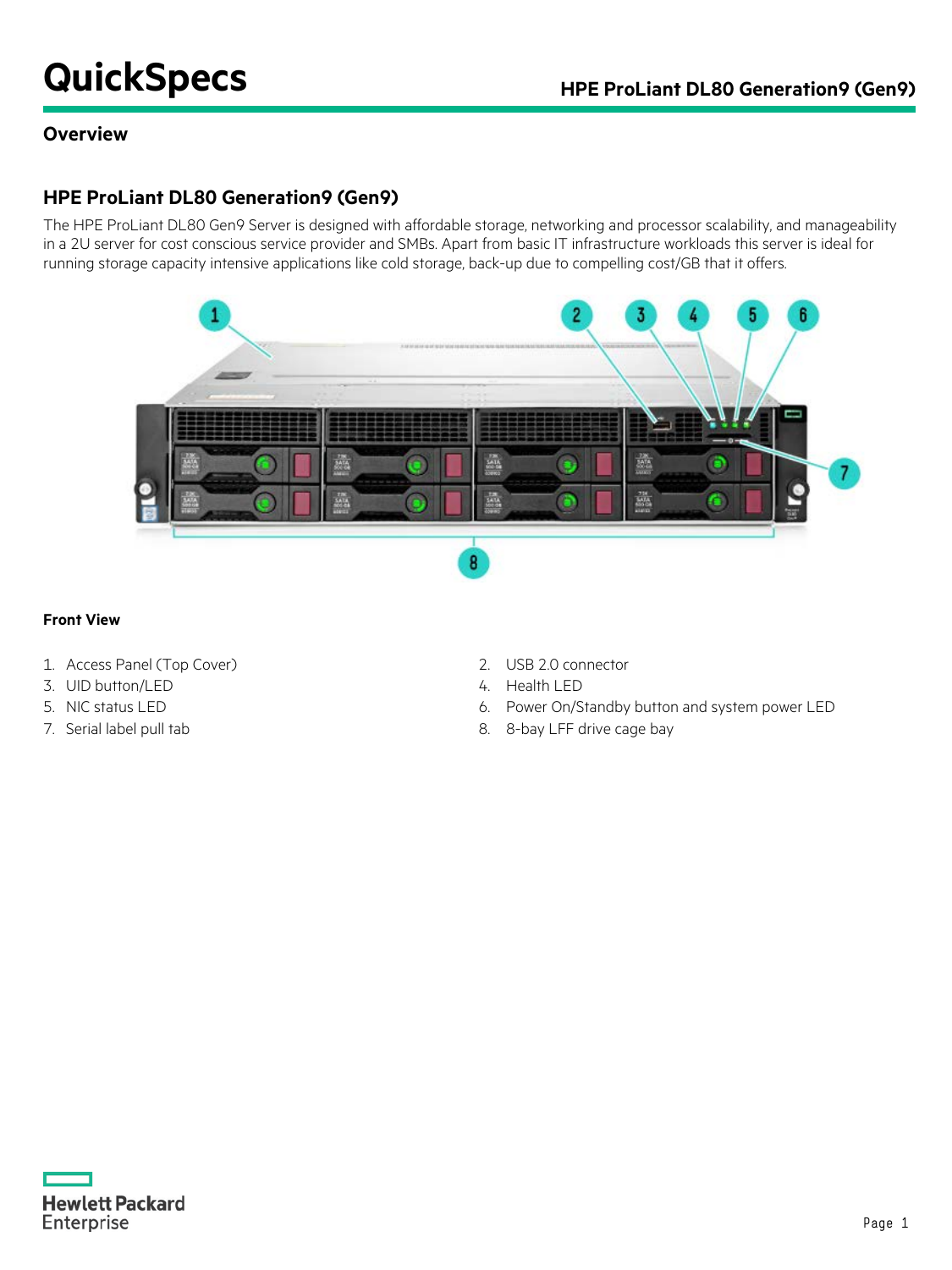### **Overview**



#### **Rear View**

- 1. Slot 7 PCIe3 x16 low-profile, standup 2. Slot 6 PCIe3 x8 low-profile, standup
- 3. Slot 4 PCIe3 x8 low-profile, riser (optional) 4. Slot 5 PCIe3 x8 FlexibleLOM riser (optional)
- 5. Slot 4 PCIe3 x16 low-profile, standup 6. Slot 3 PCIe3 x8 low-profile, standup
- 
- 9. Slot 2 PCIe3 x8 full-height half-length riser (optional)
- 11. Power supply status LED
- 13. Embedded 2x1GbE network adapter 10. Power supply power connection
- 
- 
- 
- 
- 7. Slot 1 PCIe3 x16 low-profile, standup 8. Slot 1 PCIe3 x16 full-height, full-length GPU riser (optional) or Slot 1 PCIe3 x8 (8, 4, 1) full-height, half-length riser (optional)
	-
- 15. Video connector 12. Non-hot-plug power supply
	- 14. UID LED
	- 16. USB 3.0 connectors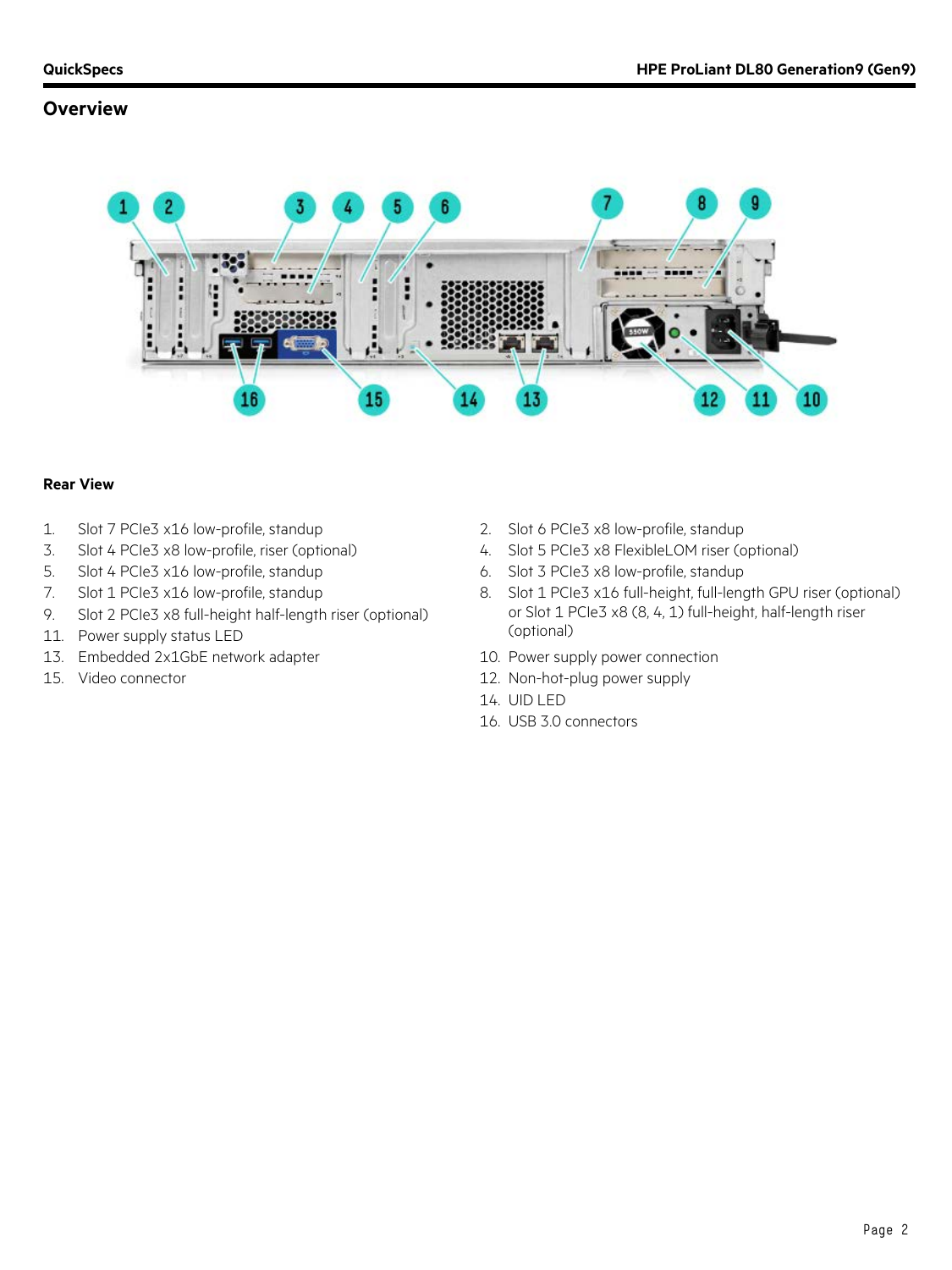### **Overview**



### **Internal View**

- 
- 
- 
- 
- 9. 2 Processors, heatsink showing, with HPE Smart Socket Guide 10. HPE DDR4 SmartMemory DIMM slots. Shown fully
- 1. Fans shown with 6 Hot-swap fans 2. HPE Smart Storage Battery connector (optional)
- 3. Internal USB 3.0 connector 1999 100 4. Embedded HPE Smart Array B140i Controller
- 5. PCIe riser kits 6. (Under) Non-Hot Plug HPE Power supply
- 7. PCIe 3.0 slots 8. MicroSD card slot
	- populated in 8 slots (4 per processor)

### **What's New**

• Support for ClearOS – an easy to use OS with its own application marketplace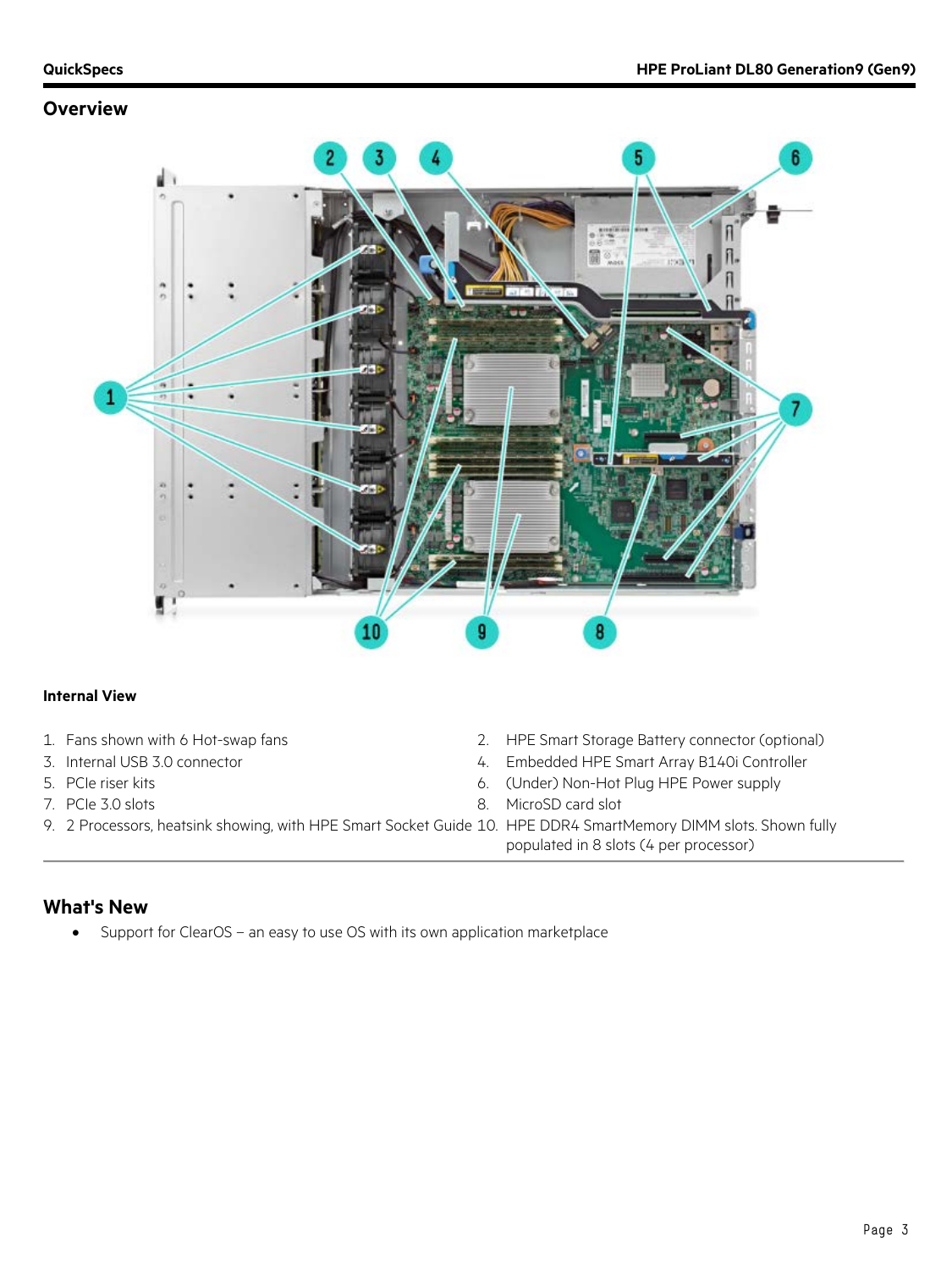### **Standard Features**

| <b>Processor</b>                                             | <b>Model</b>                                                                                                                                                                                                                                  | <b>CPU</b> | <b>Cores</b>     | L3 Cache                   | <b>Power</b> | QPI        | DDR4 Hz |
|--------------------------------------------------------------|-----------------------------------------------------------------------------------------------------------------------------------------------------------------------------------------------------------------------------------------------|------------|------------------|----------------------------|--------------|------------|---------|
| One of the following                                         |                                                                                                                                                                                                                                               | frequency  |                  |                            |              |            |         |
| depending on model                                           | E5-2660v3                                                                                                                                                                                                                                     | $2.6$ GHz  | 10               | 25MB                       | 105W         | 9.6 G T/s  | 2133    |
|                                                              | E5-2650v3                                                                                                                                                                                                                                     | $2.3$ GHz  | 10               | 25MB                       | 105W         | 9.6 G T/s  | 2133    |
|                                                              | E5-2650Lv3                                                                                                                                                                                                                                    | 1.8GHz     | 12               | 30MB                       | 65W          | 9.6GT/s    | 2133    |
|                                                              | E5-2640v3                                                                                                                                                                                                                                     | $2.6$ GHz  | 8                | 20MB                       | 90W          | 8.0GT/s    | 1866    |
|                                                              | E5-2630v3                                                                                                                                                                                                                                     | 2.4GHz     | 8                | 20MB                       | 85W          | 8.0GT/s    | 1866    |
|                                                              | E5-2630Lv3                                                                                                                                                                                                                                    | 1.8GHz     | $\,8\,$          | 20MB                       | 55W          | 8.0GT/s    | 1866    |
|                                                              | E5-2623v3                                                                                                                                                                                                                                     | 3.0GHz     | $\overline{4}$   | 10MB                       | 105W         | 8.0GT/s    | 1866    |
|                                                              | E5-2620v3                                                                                                                                                                                                                                     | $2.4$ GHz  | 6                | 15MB                       | 85W          | 8.0GT/s    | 1866    |
|                                                              | E5-2609v3                                                                                                                                                                                                                                     | 1.9GHz     | 6                | 15MB                       | 85W          | 6.4GT/s    | 1600    |
|                                                              | E5-2603v3                                                                                                                                                                                                                                     | 1.6GHz     | $\boldsymbol{6}$ | 15MB                       | 85W          | 6.4GT/s    | 1600    |
|                                                              | E5-2660v4                                                                                                                                                                                                                                     | $2.0$ GHz  | 14               | 35MB                       | 105W         | 9.6GT/s    | 2400    |
|                                                              | E5-2650v4                                                                                                                                                                                                                                     | $2.2$ GHz  | 12               | 30MB                       | 105W         | $9.6$ GT/s | 2400    |
|                                                              | E5-2650Lv4                                                                                                                                                                                                                                    | 1.7GHz     | 14               | 35MB                       | 65W          | 9.6GT/s    | 2400    |
|                                                              | E5-2640v4                                                                                                                                                                                                                                     | $2.4$ GHz  | 10               | 25MB                       | 90W          | 8.0GT/s    | 2133    |
|                                                              | E5-2630v4                                                                                                                                                                                                                                     | $2.2$ GHz  | 10               | 25MB                       | 85W          | 8.0GT/s    | 2133    |
|                                                              | E5-2630Lv4                                                                                                                                                                                                                                    | 1.8GHz     | 10               | 25MB                       | 55W          | 8.0GT/s    | 2133    |
|                                                              | E5-2623v4                                                                                                                                                                                                                                     | $2.6$ GHz  | 4                | 10MB                       | 85W          | 8.0GT/s    | 2133    |
|                                                              | E5-2620v4                                                                                                                                                                                                                                     | $2.1$ GHz  | 8                | 20MB                       | 85W          | 8.0GT/s    | 2133    |
|                                                              | E5-2609v4                                                                                                                                                                                                                                     | 1.7GHz     | 8                | 20MB                       | 85W          | 6.4GT/s    | 1866    |
|                                                              | E5-2603v4                                                                                                                                                                                                                                     | $1.7$ GHz  | 6                | 15MB                       | 85W          | 6.4GT/s    | 1866    |
| <b>Chipset</b><br>One of the following<br>depending on model | Intel® C610 Series Chipset<br>Intel® E5-2600v3 Processor Family<br>Intel® E5-2600v4 Processor Family<br>NOTE: For more information regarding Intel® chipsets, please see the following URL:<br>http://www.intel.com/products/server/chipsets/ |            |                  |                            |              |            |         |
| On System<br><b>Management</b><br><b>Chipset</b>             | HPE iLO (Firmware HPE iLO4 2.0 or later) 2GB NAND<br>NOTE: Read and learn more in the iLO QuickSpecs.                                                                                                                                         |            |                  |                            |              |            |         |
| <b>Memory</b><br>One of the following<br>depending on model  | Type:<br>HPE SmartMemory and Standard Memory<br>DDR4 Registered (RDIMM) or Load Reduced (LRDIMM)<br><b>DIMM Slots Available</b><br>8<br>(4 DIMM slots per processor, 4 channels per processor, 1 DIMMs per                                    |            |                  |                            |              |            |         |
|                                                              | Maximum Capacity<br>(LRDIMM)                                                                                                                                                                                                                  | 256GB      | channel)         | (8 x 32GB LRDIMM @2400MHz) |              |            |         |
|                                                              | (8 x 32GB LRDIMM @2400MHz)<br>Maximum Capacity<br>256GB<br>(RDIMM)                                                                                                                                                                            |            |                  |                            |              |            |         |

**NOTE:** For more information regarding Intel Xeon processors, please see the following **<http://www.intel.com/xeon>**.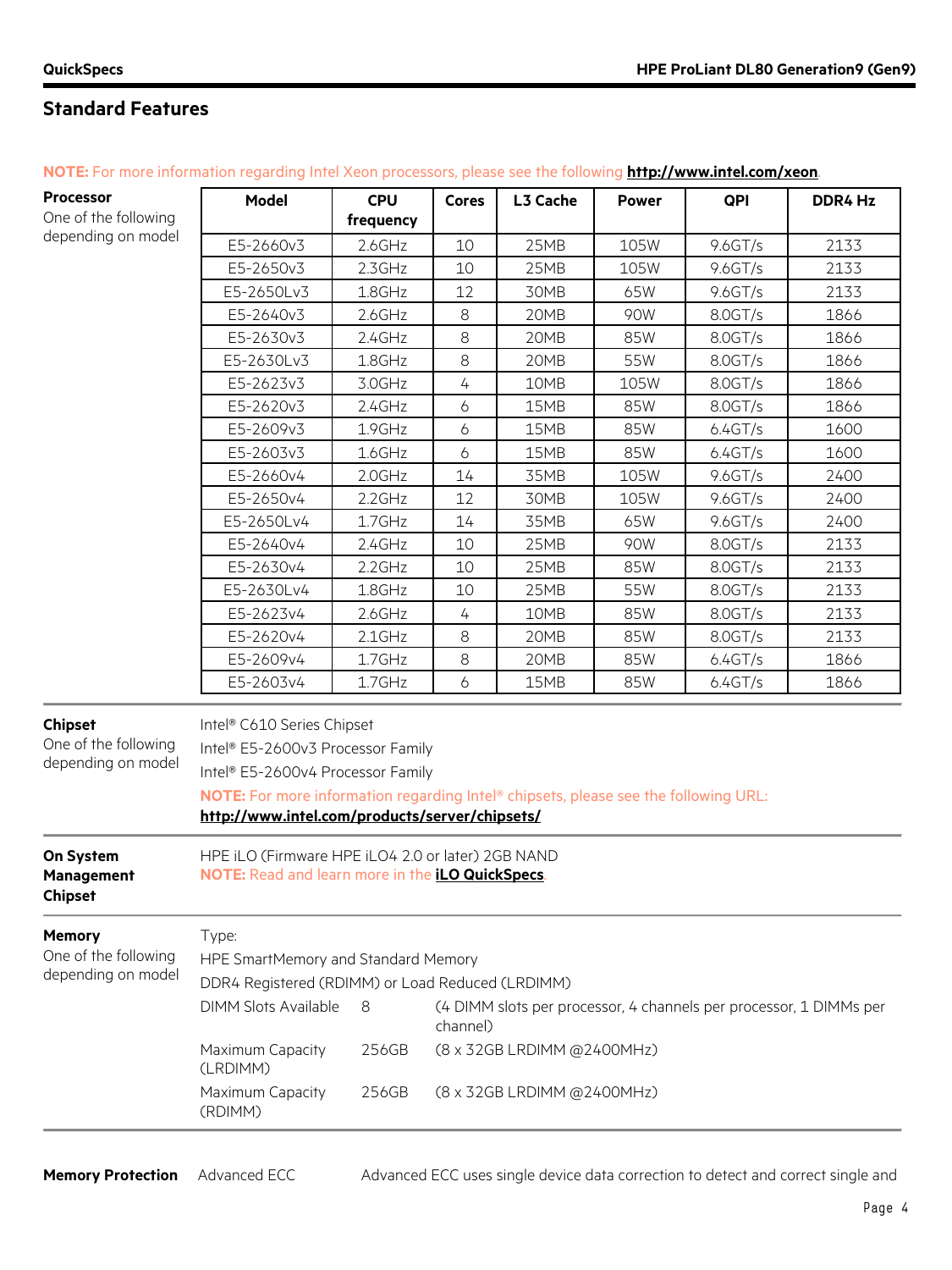| <b>Standard Features</b>                   |                                                                                                                                                                                                                          |                                                                                           |                              |                                                                                                                                     |                             |                                     |                                  |
|--------------------------------------------|--------------------------------------------------------------------------------------------------------------------------------------------------------------------------------------------------------------------------|-------------------------------------------------------------------------------------------|------------------------------|-------------------------------------------------------------------------------------------------------------------------------------|-----------------------------|-------------------------------------|----------------------------------|
| One of the following<br>depending on model | Online Spare                                                                                                                                                                                                             |                                                                                           | operation to the spare rank. | all multibit error that occurs within a single DRAM chip.<br>Memory online spare mode detects a rank that is degrading and switches |                             |                                     |                                  |
|                                            | Mirroring mode<br>Memory mirroring inter-socket stores a copy of memory with dynamic failover in<br>case of failure. Once a DIMM in a mirrored set is detected as failed, the mirror<br>failover uses its mirrored DIMM. |                                                                                           |                              |                                                                                                                                     |                             |                                     |                                  |
| <b>Expansion Slots</b>                     |                                                                                                                                                                                                                          |                                                                                           |                              |                                                                                                                                     |                             |                                     |                                  |
| Motherboard slots<br>(Standard)            | <b>Expansion</b><br>Slots #                                                                                                                                                                                              | <b>Technology</b>                                                                         | <b>Bus</b><br>Width          | Connector<br>Width                                                                                                                  | <b>Bus</b><br><b>Number</b> | <b>Form Factor</b>                  | <b>Notes</b>                     |
|                                            | $\mathbf 1$                                                                                                                                                                                                              | <b>PCIe 3.0</b>                                                                           | x16                          | x16                                                                                                                                 |                             | Low profile                         | CPU 1 slots                      |
|                                            | 3                                                                                                                                                                                                                        | <b>PCIe 3.0</b>                                                                           | x8                           | x8                                                                                                                                  |                             | Low profile                         | CPU 1 slots                      |
|                                            | 4                                                                                                                                                                                                                        | <b>PCle 3.0</b>                                                                           | x16                          | x16                                                                                                                                 |                             | Low profile                         | CPU 1 slots                      |
|                                            | 6                                                                                                                                                                                                                        | <b>PCIe 3.0</b>                                                                           | x8                           | x8                                                                                                                                  |                             | Low profile                         | CPU 2 slots                      |
|                                            | 7                                                                                                                                                                                                                        | <b>PCle 3.0</b>                                                                           | x16                          | x16                                                                                                                                 |                             | Low profile                         | CPU 2 slots                      |
|                                            | NOTE: Bus Width data indicates the number of physical electrical lanes running to the connector.                                                                                                                         |                                                                                           |                              |                                                                                                                                     |                             |                                     |                                  |
| Primary Riser<br>(Optional)                | <b>Expansion</b><br>Slots #                                                                                                                                                                                              | <b>Technology</b>                                                                         | <b>Bus</b><br><b>Width</b>   | <b>Connector</b><br><b>Width</b>                                                                                                    | <b>Bus</b><br><b>Number</b> | <b>Form Factor</b>                  | <b>Notes</b>                     |
|                                            | $1\,$                                                                                                                                                                                                                    | PCle 3.0                                                                                  | x8                           | x8                                                                                                                                  |                             | Full-height,<br>half-length<br>slot | CPU 1 slots                      |
|                                            | $\overline{2}$                                                                                                                                                                                                           | <b>PCle 3.0</b>                                                                           | x8                           | x8                                                                                                                                  |                             | Full-height,<br>half-length<br>slot | CPU 1 slots                      |
| Flexible LOM Riser<br>(Optional)           | <b>Expansion</b><br>Slots #                                                                                                                                                                                              | <b>Technology</b>                                                                         | <b>Bus</b><br><b>Width</b>   | <b>Connector</b><br>Width                                                                                                           | <b>Bus</b><br><b>Number</b> | <b>Form Factor</b>                  | <b>Notes</b>                     |
|                                            | 4                                                                                                                                                                                                                        | <b>PCle 3.0</b>                                                                           | x8                           | x8                                                                                                                                  |                             | Low profile                         | CPU 1 slots                      |
|                                            | 5                                                                                                                                                                                                                        | <b>PCIe 3.0</b>                                                                           | x8                           | x8                                                                                                                                  |                             | Flexible LOM                        | CPU 1 slots                      |
|                                            | <b>NOTE:</b> This riser is mandatory for installing FlexibleLOMs.                                                                                                                                                        |                                                                                           |                              |                                                                                                                                     |                             |                                     |                                  |
| <b>GPU</b> riser<br>(Optional)             | <b>Expansion</b><br>Slots #                                                                                                                                                                                              | <b>Technology</b>                                                                         | <b>Bus</b><br>Width          | <b>Connector</b><br>Width                                                                                                           | <b>Bus</b><br><b>Number</b> | <b>Form Factor</b>                  | <b>Notes</b>                     |
|                                            | $\mathbf{1}$                                                                                                                                                                                                             | <b>PCIe 3.0</b>                                                                           | x16                          | x16                                                                                                                                 |                             |                                     | Full-height,<br>full-length slot |
|                                            | NOTE: When populating slots on second riser, a second processor must be installed.                                                                                                                                       |                                                                                           |                              |                                                                                                                                     |                             |                                     |                                  |
| <b>Storage Controller</b>                  | <b>Entry Models</b>                                                                                                                                                                                                      |                                                                                           |                              | HPE Dynamic Smart Array B140i Controller                                                                                            |                             |                                     |                                  |
| One of the following<br>depending on model | NOTE: Provides support for up to 10 SATA drives and data transmission speeds up to 6Gb/s and<br>supports RAID 0, 1 & 5.                                                                                                  |                                                                                           |                              |                                                                                                                                     |                             |                                     |                                  |
|                                            | <b>Base Models</b><br>HPE H240 FIO Smart Host Bus Adapter                                                                                                                                                                |                                                                                           |                              |                                                                                                                                     |                             |                                     |                                  |
|                                            | NOTE: H240 Provides support for up to 8 SAS/SATA drives, data transmission speeds up to 12Gb/s<br>and supports RAID 0, 1 & 5.                                                                                            |                                                                                           |                              |                                                                                                                                     |                             |                                     |                                  |
|                                            | <b>Optical Drive</b>                                                                                                                                                                                                     |                                                                                           | Via USB only                 |                                                                                                                                     |                             |                                     |                                  |
| <b>Internal Storage</b><br><b>Devices</b>  | <b>Hard Drives</b>                                                                                                                                                                                                       |                                                                                           | None ship standard           |                                                                                                                                     |                             |                                     |                                  |
| One of the following                       | Hard Drive Bays                                                                                                                                                                                                          |                                                                                           |                              |                                                                                                                                     |                             |                                     |                                  |
| depending on model                         |                                                                                                                                                                                                                          | 12 LFF drive bays total without Optical Bay<br>8 LFF drive bays total without Optical Bay |                              |                                                                                                                                     |                             |                                     |                                  |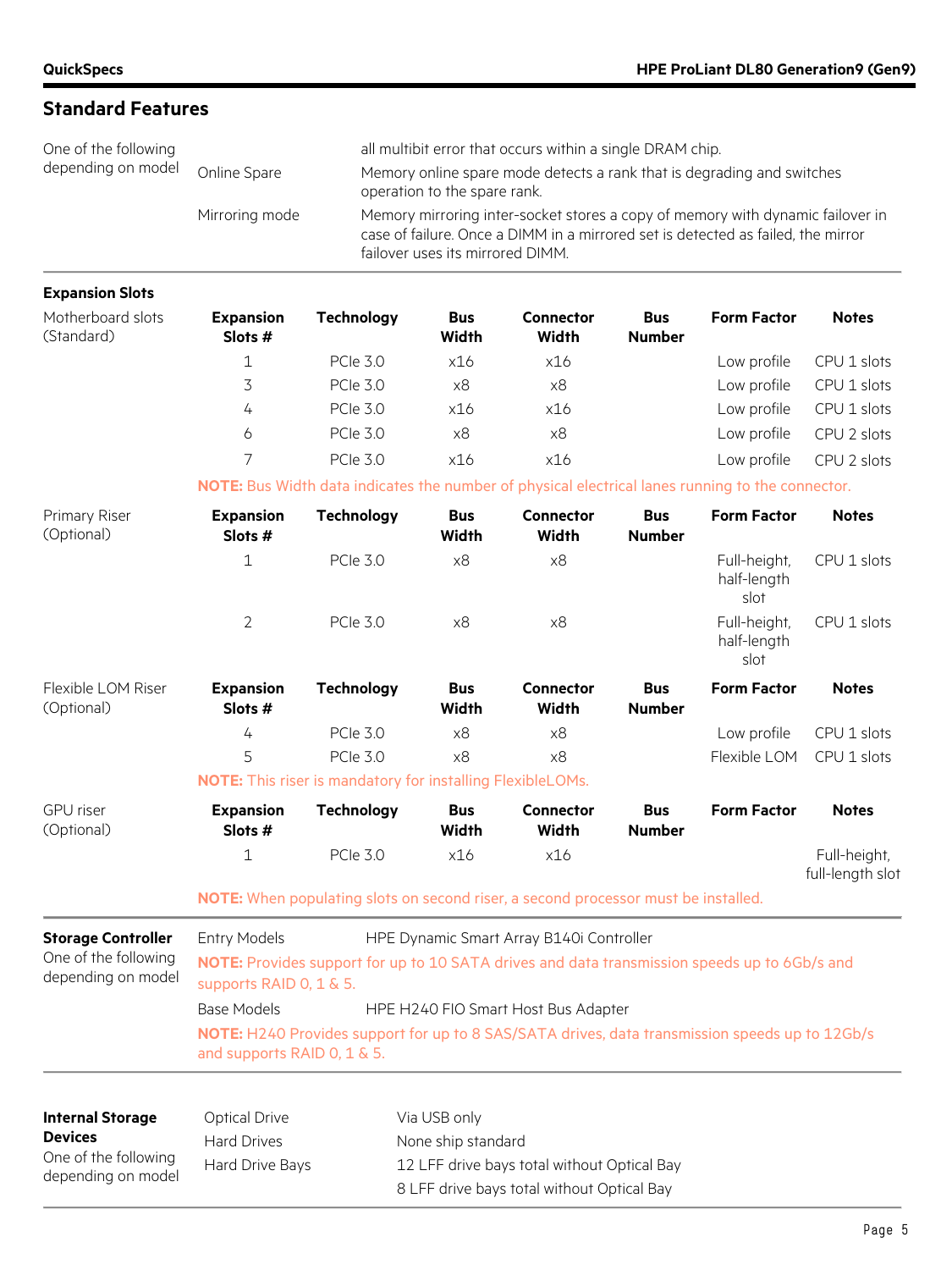### **Standard Features**

| <b>Maximum Internal</b><br><b>Storage</b><br>One of the following<br>depending on model                  | Hot Plug LFF SAS<br>Hot Plug LFF SATA<br>Hot Plug LFF SATA SSD<br>Non Hot Plug LFF SATA                                                                    | <b>CAPACITY</b><br>96.0TB<br>96.0TB<br>46.08TB<br>32TB                                      | <b>CONFIGURATION</b><br>12 x 8TB (with 12LFF drive cage)<br>12 x 8TB (with 12LFF drive cage)<br>12 x 3.84TB (with 12LFF drive cage)<br>8 x 4TB (with 8LFF drive cage) |                                                                                                                                                                                                                                                                                                                                                                                                                                                                                                                                                                                                                                        |
|----------------------------------------------------------------------------------------------------------|------------------------------------------------------------------------------------------------------------------------------------------------------------|---------------------------------------------------------------------------------------------|-----------------------------------------------------------------------------------------------------------------------------------------------------------------------|----------------------------------------------------------------------------------------------------------------------------------------------------------------------------------------------------------------------------------------------------------------------------------------------------------------------------------------------------------------------------------------------------------------------------------------------------------------------------------------------------------------------------------------------------------------------------------------------------------------------------------------|
| <b>Power Supply</b><br>One of the following<br>depending on model                                        | HPE 550W FIO Power Supply<br>HPE 900W AC 240V DC Redundant Power Supply<br>redundant and non-redundant power configurations.                               |                                                                                             |                                                                                                                                                                       | Looking for high-efficiency power solutions at an entry-level price for your ProLiant Gen9 Essential<br>Server? HPE Entry-Level Power Supplies offer an optimized set of features with options for both                                                                                                                                                                                                                                                                                                                                                                                                                                |
|                                                                                                          | optimized set of features for non-redundant power configurations.<br>replacement.                                                                          |                                                                                             |                                                                                                                                                                       | The HPE 550W FIO Power Supply offers Silver-certified 80 Plus power efficiency (up to 89%) with an<br>The HPE 900W AC 240VDC Power Input Module with Power Backplane can be configured to support<br>power redundancy in ProLiant servers that offer only a single power supply bay, providing additional<br>protection against power loss. With an 80 Plus Gold power efficiency rating (up to 92%), this power option<br>helps to reduce operating expenses while protecting against trapped power capacity in the data center.<br>Hot-plug AC power input modules allow for better serviceability with fast and easy deployment and |
| <b>System Fans</b><br>One of the following<br>depending on model                                         | 1P model<br>of primary and secondary risers need 3 fans in non-redundant configuration.                                                                    |                                                                                             | Non-redundant<br>2 fans                                                                                                                                               | Redundant<br>4 fans<br>NOTE: Redundant and non-redundant fan counts vary with riser selection. 1P configurations either one                                                                                                                                                                                                                                                                                                                                                                                                                                                                                                            |
|                                                                                                          |                                                                                                                                                            |                                                                                             | Non-redundant                                                                                                                                                         | Redundant                                                                                                                                                                                                                                                                                                                                                                                                                                                                                                                                                                                                                              |
|                                                                                                          | 2P model<br>processor to two processors.<br>NOTE: All the riser option kits ship with necessary fan option kits.                                           |                                                                                             | 4 fans                                                                                                                                                                | 5 fans<br>NOTE: Customers may separately purchase redundant fans with the 765516-B21 option kit.<br>Additional fans (two) are also included in -B21 processor option kits when upgrading from one                                                                                                                                                                                                                                                                                                                                                                                                                                      |
| <b>Interfaces</b>                                                                                        | Video<br><b>LOM Network Ports</b><br>Micro SD Slot<br>into the SD slot while the server is powered.<br><b>USB</b>                                          | 1 (Vaux Support)<br>2 x 1GbE ports<br>1 Micro SD<br>Rear: 2xUSB 3.0<br>Internal: 1x USB 3.0 | Up to 4 USB ports (standard);                                                                                                                                         | NOTE: The SD slot is not a hot-pluggable device. Customers should not attempt to plug an SD card<br>Front: 1xUSB 2.0 std; (1xUSB2.0 optional upgrade with quick release ears)                                                                                                                                                                                                                                                                                                                                                                                                                                                          |
| <b>Operating Systems</b><br>and Virtualization<br><b>Software Support for</b><br><b>ProLiant Servers</b> | <b>Microsoft Windows Server</b><br><b>Red Hat Enterprise Linux (RHEL)</b><br><b>SUSE Linux Enterprise Server (SLES)</b><br><b>VMware</b><br><b>ClearOS</b> |                                                                                             |                                                                                                                                                                       | NOTE: ClearOS allows you to build a fully functional server that is just right for you at no upfront cost.<br>It is available via CTO preload, Intelligent Provisioning or via download. For more information on                                                                                                                                                                                                                                                                                                                                                                                                                       |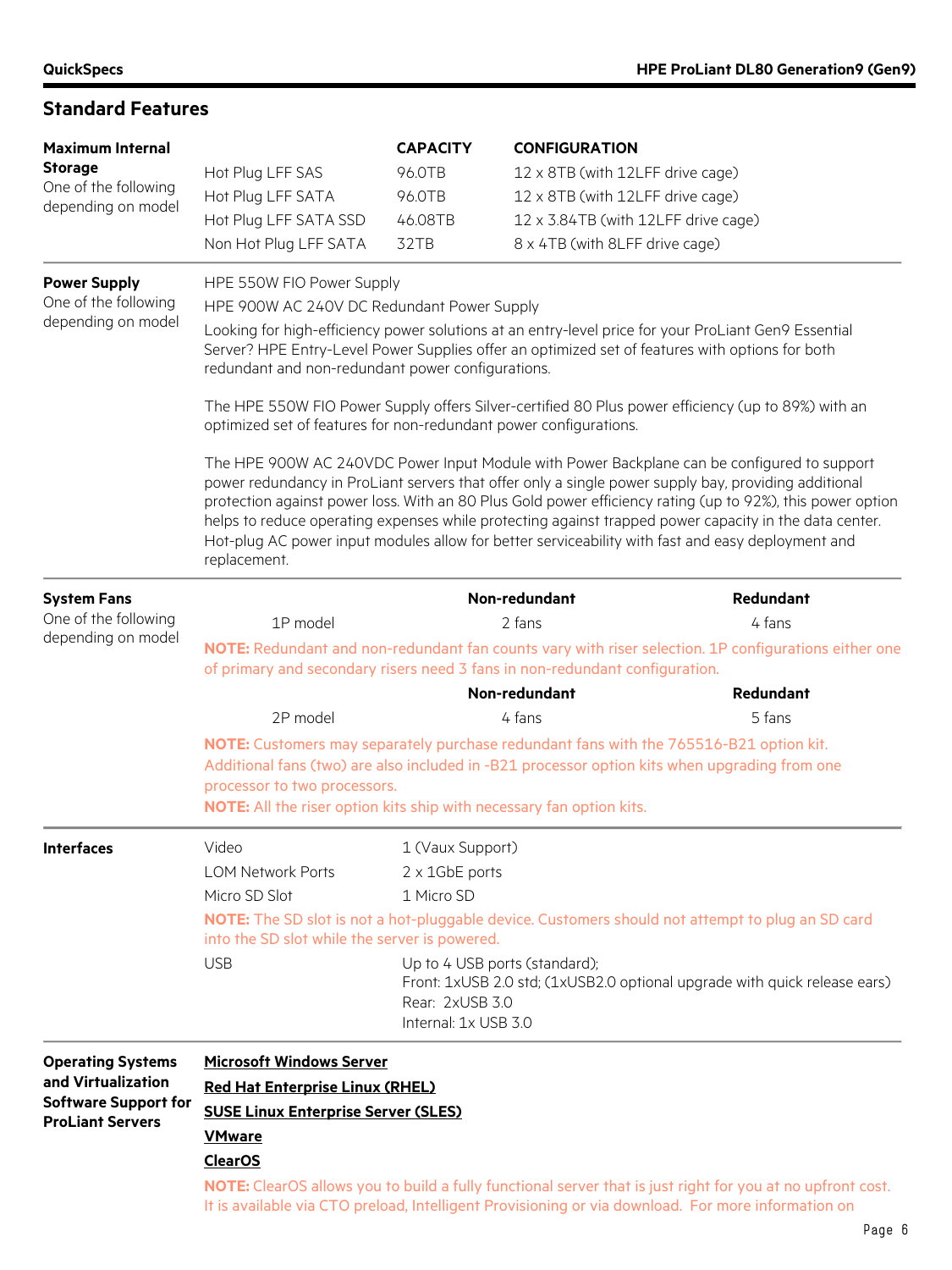| <b>Standard Features</b>                                            |                                                                                                                                                                                                                                                                                                                                                                                                                                                                                                                              |  |  |  |  |
|---------------------------------------------------------------------|------------------------------------------------------------------------------------------------------------------------------------------------------------------------------------------------------------------------------------------------------------------------------------------------------------------------------------------------------------------------------------------------------------------------------------------------------------------------------------------------------------------------------|--|--|--|--|
|                                                                     | ClearOS, please visit http://www.hpe.com/servers/clearos.<br>NOTE: For more information on Hewlett Packard Enterprise Certified and Supported ProLiant Servers<br>for OS and Virtualization Software and latest listing of software drivers available for your server, please<br>visit our Support Matrix at: http://www.hpe.com/info/ossupport and our driver download page.                                                                                                                                                |  |  |  |  |
| <b>Upgradeability</b><br>One of the following<br>depending on model | Upgradeable to 2 processors (28 cores)<br>NOTE: Processor upgrade from E5-2600v3 to E5-2600v4 is supported. Please refer to DL80 Gen9<br>User Guide for more details.<br>Up to 8 DIMM slots<br><b>NOTE:</b> To take advantage of DIMMs 5-8, a second processor must be installed.<br>FlexibleLOM slot for 1GbE or 10GbE or QDR/FDR InfiniBand Networking Options<br>NOTE: To take advantage of the additional 2 PCI slot upgrade, a second processor must be installed.<br>Redundant Power Supply<br>Redundant Fan           |  |  |  |  |
| <b>Industry Standard</b><br><b>Compliance</b>                       | ACPI 2.0b Compliant<br>PCle 3.0 Compliant<br>PXE Support<br><b>WOL Support</b><br>Microsoft <sup>®</sup> Logo certifications<br>USB 3.0 Support<br><b>ASHRAE A3</b><br><b>NOTE:</b> Supports A3 extended ambient temperature.<br>NOTE: Refer to technical specifications section for more details.                                                                                                                                                                                                                           |  |  |  |  |
| <b>Graphics</b>                                                     | Integrated Matrox G200eH2 video standard<br>1280 x 1024 (32 bpp)<br>1920 x 1200 (16 bpp)<br>$\bullet$                                                                                                                                                                                                                                                                                                                                                                                                                        |  |  |  |  |
| <b>HPE Server</b><br><b>UEFI/Legacy ROM</b>                         | Unified Extensible Firmware Interface (UEFI) is an industry standard that provides better manageability<br>and more secured configuration than the legacy ROM while interacting with your server at boot time. HPE<br>ProLiant Gen9 platform defaults to UEFI and can be factory or field configured for Legacy BIOS Boot<br>Mode.<br>NOTE: The UEFI System Utilities function is analogous to the HPE ROM-Based Setup Utility (RBSU) of<br>legacy BIOS. For more information, please visit http://www.hpe.com/servers/uefi. |  |  |  |  |
|                                                                     | UEFI enables numerous new capabilities specific to HPE ProLiant servers such as:                                                                                                                                                                                                                                                                                                                                                                                                                                             |  |  |  |  |
|                                                                     | Secure Boot                                                                                                                                                                                                                                                                                                                                                                                                                                                                                                                  |  |  |  |  |
|                                                                     | Operating system specific functionality                                                                                                                                                                                                                                                                                                                                                                                                                                                                                      |  |  |  |  |
|                                                                     | Support for > 2.2 TB (using GPT) boot drives                                                                                                                                                                                                                                                                                                                                                                                                                                                                                 |  |  |  |  |
|                                                                     | USB 3.0 Stack<br>$\bullet$                                                                                                                                                                                                                                                                                                                                                                                                                                                                                                   |  |  |  |  |
|                                                                     | Embedded UEFI Shell                                                                                                                                                                                                                                                                                                                                                                                                                                                                                                          |  |  |  |  |
|                                                                     | Mass Configuration Deployment Tool using RESTful API for iLO 4                                                                                                                                                                                                                                                                                                                                                                                                                                                               |  |  |  |  |
|                                                                     | PXE boot support for IPv6 networks<br>٠<br>Boot support for option cards that only support a UEFI option ROM                                                                                                                                                                                                                                                                                                                                                                                                                 |  |  |  |  |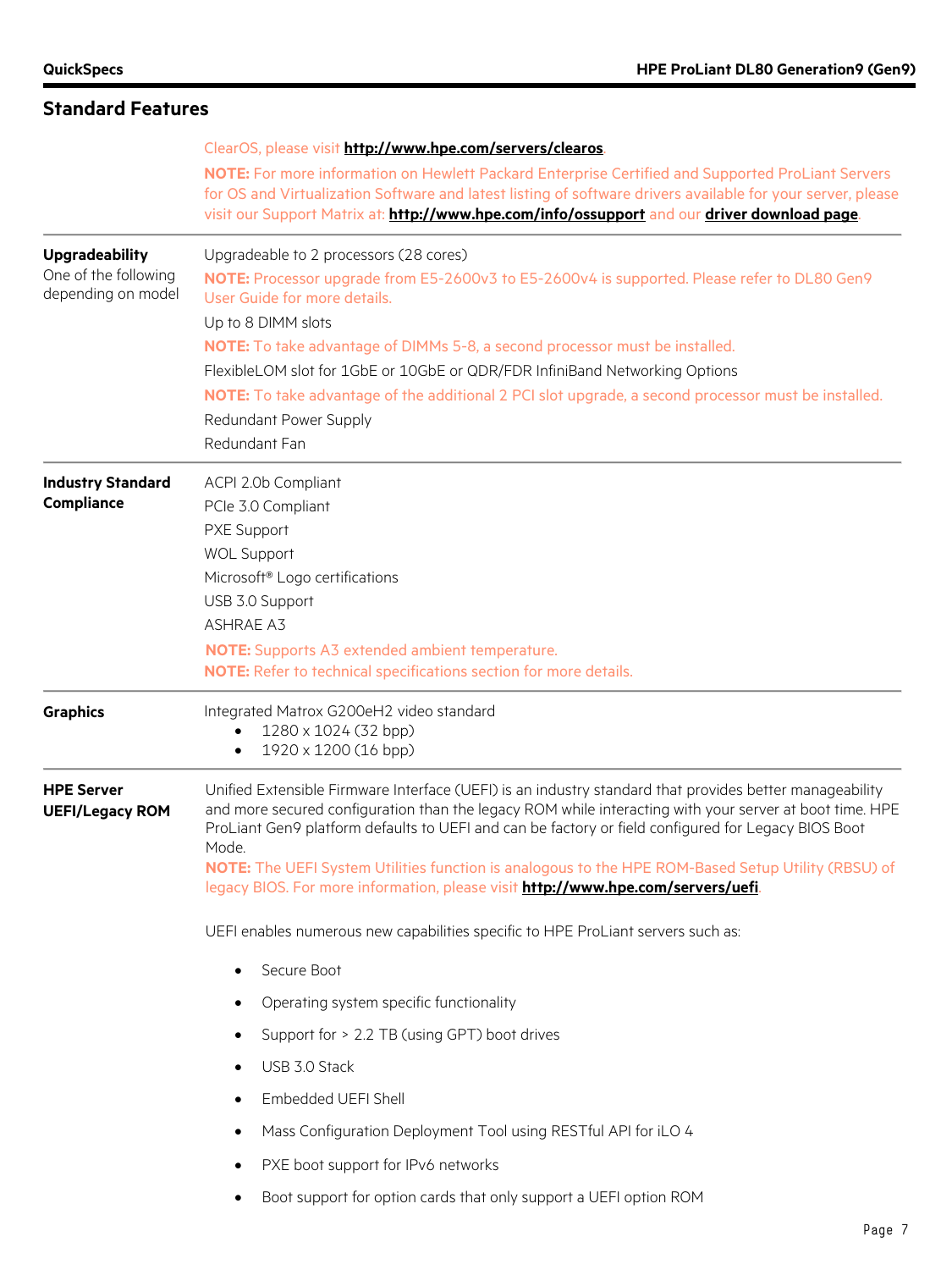| <b>Standard Features</b>                                         |                                                                              |                                                                                                                                                                                                                                                                                                                                                                                                  |  |  |  |
|------------------------------------------------------------------|------------------------------------------------------------------------------|--------------------------------------------------------------------------------------------------------------------------------------------------------------------------------------------------------------------------------------------------------------------------------------------------------------------------------------------------------------------------------------------------|--|--|--|
|                                                                  | $\bullet$                                                                    | Network Stack configurations                                                                                                                                                                                                                                                                                                                                                                     |  |  |  |
|                                                                  | properly to support UEFI.                                                    | NOTE: For UEFI Boot Mode, boot environment and OS image installations should be configured<br>NOTE: UEFI FIO Setting (758959-B22) can be selected to configure the system in Legacy mode in the<br>factory for your HPE ProLiant Gen9 Server.                                                                                                                                                    |  |  |  |
| <b>Form Factor</b><br>One of the following<br>depending on model | 2U Rack form factor<br>8 LFF Drive Bay Version:<br>12 LFF Drive Bay Version: | All models ship with Easy Install rails (Cable management arm optional).<br>3.44 (8.75cm) Height x 17.54" (44.55 cm) Width x 23.9" (60.70 cm) Length<br>3.44 (8.75cm) Height x 17.54" (44.55 cm) Width x 23.9" (60.70 cm) Length                                                                                                                                                                 |  |  |  |
| <b>Embedded</b><br><b>Management</b>                             | <b>HPE Integrated</b><br>Lights-Out<br>(HPE iLO)                             | Monitor your servers for ongoing management, service alerting, reporting and remote<br>management with HPE iLO. Learn more at http://www.hpe.com/info/ilo.                                                                                                                                                                                                                                       |  |  |  |
|                                                                  | <b>UEFI</b>                                                                  | Configure and boot your servers securely with industry standard Unified Extensible<br>Firmware Interface (UEFI). Learn more at http://www.hpe.com/servers/uefi.                                                                                                                                                                                                                                  |  |  |  |
|                                                                  | <b>RESTful API</b>                                                           | RESTful API for iLO 4 is Redfish 1.0 conformance for simplified server management<br>such as configuration and maintenance tasks based on modern industry<br>standards. Learn more at http://www.hpe.com/info/restfulapi.                                                                                                                                                                        |  |  |  |
|                                                                  | Intelligent<br>Provisioning                                                  | Hassle free server and OS provisioning for 1 or few servers with Intelligent<br>Provisioning. Learn more at http://www.hpe.com/servers/intelligentprovisioning.                                                                                                                                                                                                                                  |  |  |  |
|                                                                  | <b>Embedded</b><br><b>Remote Support</b>                                     | The Hewlett Packard Enterprise embedded remote support, when used with Insight<br>Online direct connect or HPE Insight Remote Support, allows HPE ProLiant servers to<br>transmit hardware events directly to Hewlett Packard Enterprise or a Hewlett Packard<br>Enterprise Authorized Partner for automated phone home support. Learn more at<br>http://www.hpe.com/info/insightonline/explore. |  |  |  |
| <b>Server utilities</b>                                          | <b>Smart Update</b>                                                          | Optimize firmware and driver updates with Smart Update solutions including Smart<br>Update Manager (SUM) and Service Pack for ProLiant (SPP). Learn more at<br>http://www.hpe.com/servers/smartupdatemanager                                                                                                                                                                                     |  |  |  |
|                                                                  | <b>HPE Systems</b><br><b>Insight Manager</b><br>(HPE SIM)                    | HPE SIM allows you to monitor the health of your HPE ProLiant Servers and HPE<br>Integrity Servers, and also provides you with basic support for non-HPE servers.<br>HPE SIM also integrates with Smart Update Manager to provide quick and seamless<br>firmware updates. Learn more at <b>http://www.hpe.com/servers/hpsim</b> .                                                                |  |  |  |
|                                                                  | and Windows<br><b>PowerShell</b>                                             | <b>Scripting Tool Kit</b> Provision 1 to many servers using your own scripts to discover and deploy them with<br>Scripting Tool Kit (STK) for Windows and Linux or Scripting Tools for Windows<br>PowerShell. Learn more at <b>http://www.hpe.com/servers/proliant/stk</b> or<br>http://www.hpe.com/servers/powershell                                                                           |  |  |  |
|                                                                  | Tool                                                                         | RESTful Interface RESTful Interface tool is a scripting tool to provision using RESTful API for iLO 4 to<br>discover and deploy servers at scale. Learn more at<br>http://www.hpe.com/info/resttool                                                                                                                                                                                              |  |  |  |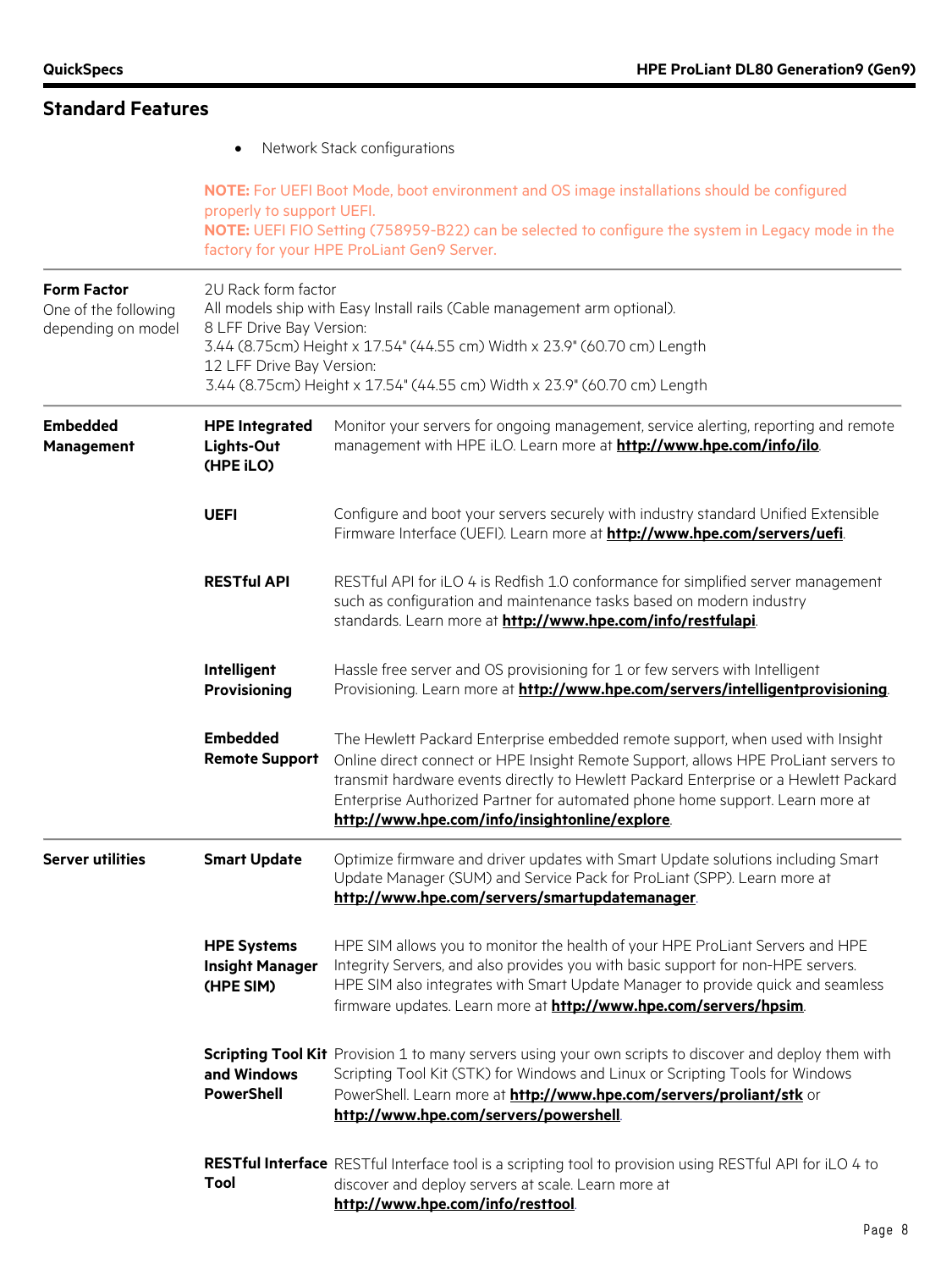## **Standard Features**

| <b>HPE iLO Mobile</b><br><b>Application</b> | Enables the ability to access, deploy, and manage your server anytime from anywhere<br>from select smartphones and mobile devices. For additional information please visit:<br>http://www.hpe.com/info/ilo/mobileapp.                                                                                                                                                                                                                                                                                                                                                                                                                                                                                                                                                                                                                                                                                                                                                                                                                                                                                                                                                                                                                                                                                                                                                                                         |  |  |  |
|---------------------------------------------|---------------------------------------------------------------------------------------------------------------------------------------------------------------------------------------------------------------------------------------------------------------------------------------------------------------------------------------------------------------------------------------------------------------------------------------------------------------------------------------------------------------------------------------------------------------------------------------------------------------------------------------------------------------------------------------------------------------------------------------------------------------------------------------------------------------------------------------------------------------------------------------------------------------------------------------------------------------------------------------------------------------------------------------------------------------------------------------------------------------------------------------------------------------------------------------------------------------------------------------------------------------------------------------------------------------------------------------------------------------------------------------------------------------|--|--|--|
| <b>HPE Insight</b><br>Online                | HPE Insight Online, available at no additional cost as part of your Hewlett Packard<br>Enterprise warranty or contractual support agreement with Hewlett Packard<br>Enterprise, is a personalized dashboard for simplified tracking of IT operations and<br>support information from anywhere, anytime. Learn more at<br>http://www.hpe.com/info/insightonline/explore.                                                                                                                                                                                                                                                                                                                                                                                                                                                                                                                                                                                                                                                                                                                                                                                                                                                                                                                                                                                                                                       |  |  |  |
|                                             |                                                                                                                                                                                                                                                                                                                                                                                                                                                                                                                                                                                                                                                                                                                                                                                                                                                                                                                                                                                                                                                                                                                                                                                                                                                                                                                                                                                                               |  |  |  |
|                                             | Serial interface control                                                                                                                                                                                                                                                                                                                                                                                                                                                                                                                                                                                                                                                                                                                                                                                                                                                                                                                                                                                                                                                                                                                                                                                                                                                                                                                                                                                      |  |  |  |
|                                             |                                                                                                                                                                                                                                                                                                                                                                                                                                                                                                                                                                                                                                                                                                                                                                                                                                                                                                                                                                                                                                                                                                                                                                                                                                                                                                                                                                                                               |  |  |  |
| <b>TPM 1.2</b>                              |                                                                                                                                                                                                                                                                                                                                                                                                                                                                                                                                                                                                                                                                                                                                                                                                                                                                                                                                                                                                                                                                                                                                                                                                                                                                                                                                                                                                               |  |  |  |
| <b>TPM 2.0</b>                              |                                                                                                                                                                                                                                                                                                                                                                                                                                                                                                                                                                                                                                                                                                                                                                                                                                                                                                                                                                                                                                                                                                                                                                                                                                                                                                                                                                                                               |  |  |  |
|                                             | NOTE: TPM 2.0 works only in UEFI Mode.                                                                                                                                                                                                                                                                                                                                                                                                                                                                                                                                                                                                                                                                                                                                                                                                                                                                                                                                                                                                                                                                                                                                                                                                                                                                                                                                                                        |  |  |  |
| <b>UEFI</b>                                 |                                                                                                                                                                                                                                                                                                                                                                                                                                                                                                                                                                                                                                                                                                                                                                                                                                                                                                                                                                                                                                                                                                                                                                                                                                                                                                                                                                                                               |  |  |  |
|                                             | This product is covered by a global limited warranty and supported by HPE Services and a worldwide<br>network of HPE Authorized Channel Partners resellers. Hardware diagnostic support and repair is<br>available for three years from date of purchase. Support for software and initial setup is available for 90<br>days from date of purchase. Enhancements to warranty services are available through HPE Pointnext<br>operational services or customized service agreements. Hard drives have either a one year or three year<br>warranty; refer to the specific hard drive QuickSpecs for details.<br>NOTE: Server Warranty includes 1-Year Parts, 1-Year Labor, 1-Year Onsite support with next business<br>day response. Warranty repairs may be accomplished through the use of Customer Self Repair (CSR)<br>parts. These parts fall into two categories: 1) Mandatory CSR parts are designed for easy replacement.<br>A travel and labor charge will result when customers decline to replace a Mandatory CSR part; 2)<br>Optional CSR parts are also designed for easy replacement but may involve added complexity.<br>Customers may choose to have Hewlett Packard Enterprise replace Optional CSR parts at no charge.<br>Additional information regarding worldwide limited warranty and technical support is available at:<br>http://h17007.www1.hpe.com/us/en/enterprise/servers/warranty/ |  |  |  |
|                                             | Power-on password<br>Administrator's password                                                                                                                                                                                                                                                                                                                                                                                                                                                                                                                                                                                                                                                                                                                                                                                                                                                                                                                                                                                                                                                                                                                                                                                                                                                                                                                                                                 |  |  |  |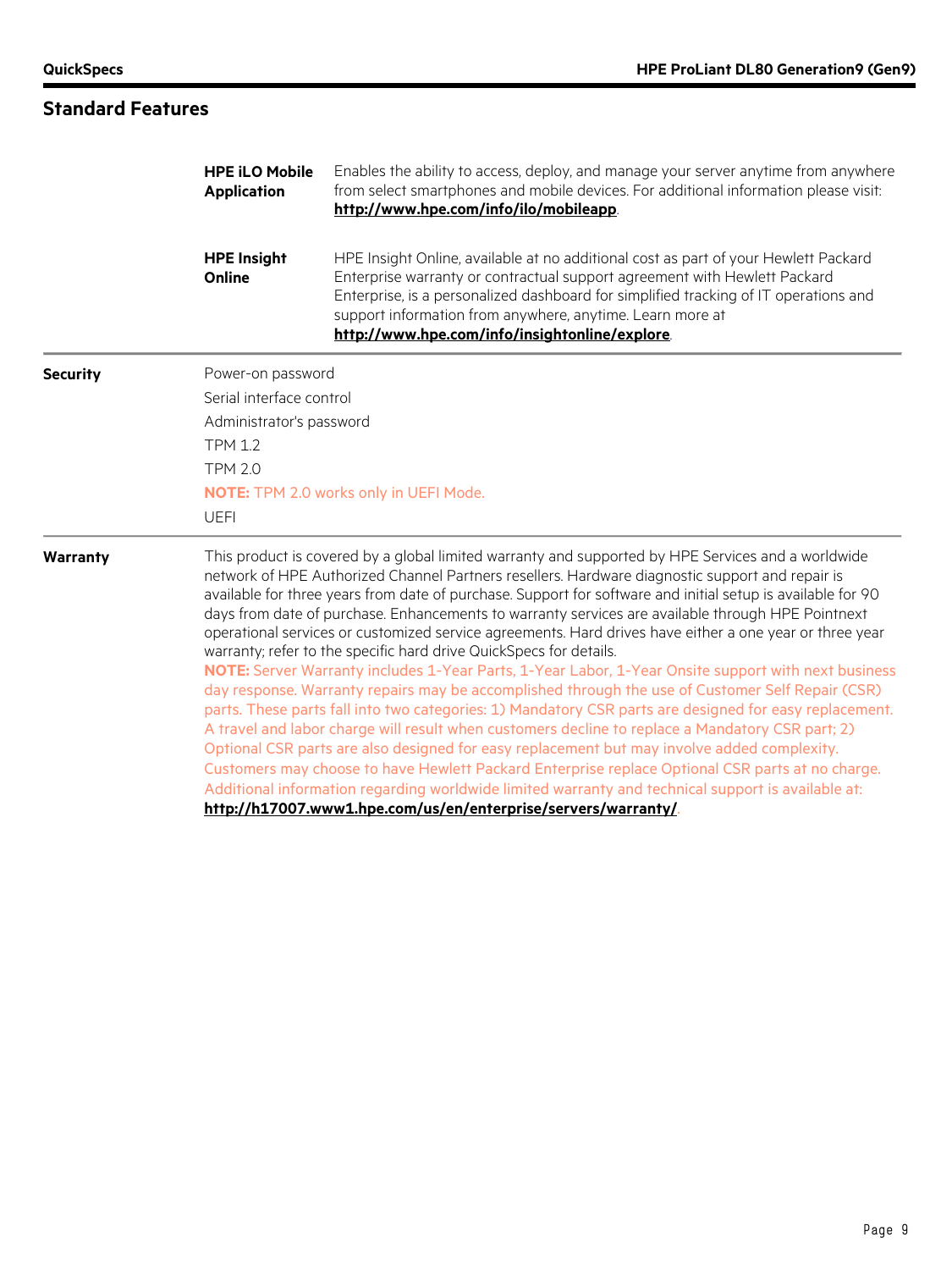| <b>Embedded</b><br><b>Management</b>       | <b>iLO Essentials</b>                                                                                                                                                                                                                                                                                                                                                                                                                                                                                                                                                                                                                                                                                                                                                                                                          | HPE iLO Essentials is the preferred license for small and medium business that offers full<br>remote server management capabilities for small and medium business via the<br>Integrated Remote Console (IRC), virtual media, and e-mail based alerts. Learn more<br>about HPE iLO Essentials at http://www.hpe.com/servers/iLO/essentials.                                                                                                                                                                                    |  |  |
|--------------------------------------------|--------------------------------------------------------------------------------------------------------------------------------------------------------------------------------------------------------------------------------------------------------------------------------------------------------------------------------------------------------------------------------------------------------------------------------------------------------------------------------------------------------------------------------------------------------------------------------------------------------------------------------------------------------------------------------------------------------------------------------------------------------------------------------------------------------------------------------|-------------------------------------------------------------------------------------------------------------------------------------------------------------------------------------------------------------------------------------------------------------------------------------------------------------------------------------------------------------------------------------------------------------------------------------------------------------------------------------------------------------------------------|--|--|
|                                            | iLO Scale-Out                                                                                                                                                                                                                                                                                                                                                                                                                                                                                                                                                                                                                                                                                                                                                                                                                  | HPE iLO Scale-Out is the preferred license built for web hosting, cloud service providers,<br>and high performance computing data centers, managing massive scale out<br>environments for the DL 100 and 10 series servers, not available for ML servers. This<br>license offers sophisticated scripting tools that provides remote access through Text<br>Console via SSH, Dynamic power capping, Email-based Alerting and proactive<br>notifications. For more information, visit http://www.hpe.com/servers/iLO/scale-out. |  |  |
|                                            | iLO Advanced                                                                                                                                                                                                                                                                                                                                                                                                                                                                                                                                                                                                                                                                                                                                                                                                                   | HPE iLO Advanced licenses offer smart remote functionality without compromise, for all<br>HPE ProLiant servers. The license includes the full integrated remote console, virtual<br>keyboard, video, and mouse (KVM), multi-user collaboration, console record and replay,<br>and GUI-based and scripted virtual media and virtual folders. You can also activate the<br>enhanced security and power management functionality. Learn more about HPE iLO<br>Advanced at http://www.hpe.com/servers/iloadvanced.                |  |  |
| Server Management HPE Insight              | Control                                                                                                                                                                                                                                                                                                                                                                                                                                                                                                                                                                                                                                                                                                                                                                                                                        | HPE Insight Control, lets you deploy, migrate, monitor, remote control, and optimize your<br>IT infrastructure through a single, simple management console. For more information,<br>see http://www.hpe.com/info/insightcontrol.                                                                                                                                                                                                                                                                                              |  |  |
| <b>Rack and Power</b><br>Infrastructure    | HPE Rack and Power Infrastructure products and services create highly efficient and intelligent solutions<br>for existing or new IT data centers. HPE Rack and Power infrastructure solutions - rack infrastructure,<br>power protection and management, performance optimized data centers (PODs) - are the foundation you<br>are looking for to help secure your long-term IT success. These products are designed to help you react to<br>changes in the industry. They deliver efficient, easy-to-use capabilities to manage, monitor, deploy and<br>provision infrastructure from entry to enterprise. As an industry leader, Hewlett Packard Enterprise is<br>uniquely positioned to address the key concerns of power, cooling, cable management and system access.<br>Learn more at HPE Rack and Power Infrastructure. |                                                                                                                                                                                                                                                                                                                                                                                                                                                                                                                               |  |  |
| <b>High Performance</b><br><b>Clusters</b> | HPE Cluster Platforms are specifically engineered, factory-integrated large-scale ProLiant clusters<br>optimized for High Performance Computing, with a choice of servers, networks and software. Operating<br>system options include specially priced offerings for Red Hat Enterprise Linux and SUSE Linux Enterprise<br>Server, as well as Microsoft Windows HPEC Server. A Cluster Platform Configurator simplifies ordering.<br>https://www.hpe.com/us/en/solutions/hpc-high-performance-computing/hpc-software.html                                                                                                                                                                                                                                                                                                      |                                                                                                                                                                                                                                                                                                                                                                                                                                                                                                                               |  |  |
| <b>HPC Interconnects</b>                   | NOTE: High Performance Computing (HPC) interconnect technologies are available for this server<br>under the HPE Cluster Platform product portfolio. These high-speed interconnects are fully supported<br>by Hewlett Packard Enterprise when they are part of these configure to order clusters. Solutions can be<br>defined with a lot of flexibility with the help of configuration tools. Please visit the following URL to<br>configure HPEC Clusters with InfiniBand Interconnects: https://www.hpe.com/info/hpc/solutions                                                                                                                                                                                                                                                                                                |                                                                                                                                                                                                                                                                                                                                                                                                                                                                                                                               |  |  |
| <b>Storage Software</b>                    |                                                                                                                                                                                                                                                                                                                                                                                                                                                                                                                                                                                                                                                                                                                                                                                                                                | Whether you need to solve a specific data protection, archiving, or storage command and control<br>challenge, or deliver on strategic consolidation, compliance, or continuity initiatives, look no further<br>than Hewlett Packard Enterprise storage software. Our storage software helps you reduce costs, simplify<br>storage infrastructure, protect vital assets and respond faster to business opportunities.<br>Storage software that gets the job done:                                                              |  |  |

## **Optional Features**

• **Data Protection and Recovery Software**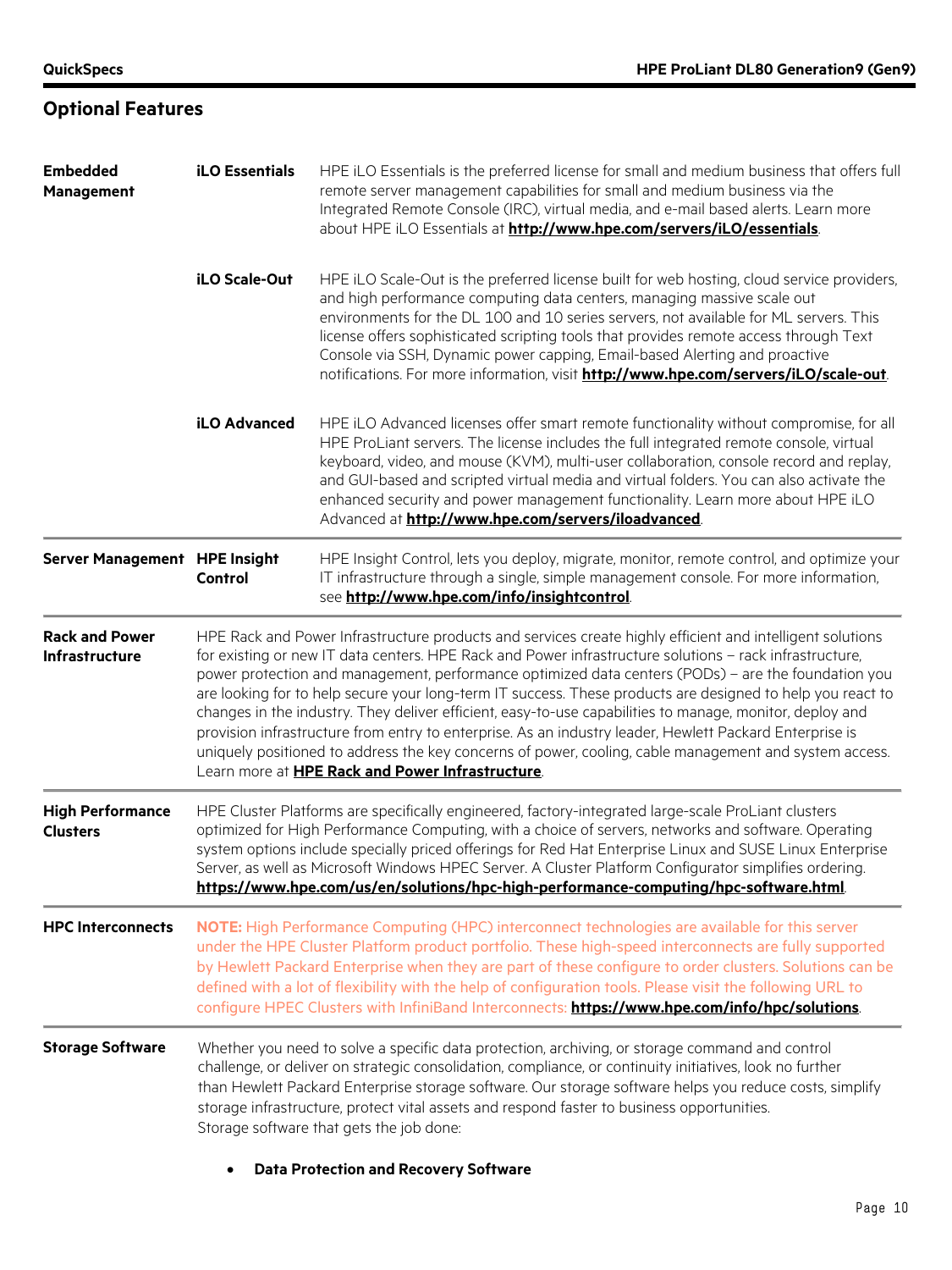### **Optional Features**

Whether you're a large enterprise or a smaller business, Hewlett Packard Enterprise data protection and recovery software will cost-effectively protect you against disaster and ensure business continuity.

#### • **Data Archive and Migration Software**

Hewlett Packard Enterprise storage software enables you to comply with data retention and retrieval requirements, improve application performance, and reduce costs by efficiently migrating infrequently accessed or less valuable data to lower cost storage.

• **Storage Resource Management Software (SRM)** Hewlett Packard Enterprise storage resource management software reduces operational costs and provides the command and control foundation you need to efficiently manage and visualize your physical and virtual environments.

#### • **Data Replication Software**

Hewlett Packard Enterprise offers array-based and host-based replication software for use in disaster recovery, testing, application development and reporting.

• **Storage Device Management Software**

Maximize your investment in Hewlett Packard Enterprise storage and networking with software that enables hardware-specific configuration, performance tuning and connectivity management.

#### • **HPE StoreVirtual VSA**

With HPE StoreVirtual VSA you can use the power of virtualization to create a virtual array within your host server. Manage it as a single pool of shared storage capacity, and scale it to match your evolving needs. HPE ProLiant Gen9 servers include a 3-year limited license for HPE StoreVirtual VSA software with 1TB of capacity at no extra cost. Simply select to install HPE StoreVirtual VSA software during server setup within Intelligent Provisioning. More information, instructional videos, and free console management software are available at **<http://www.hpe.com/info/vsa1TB>**.

### **NOTE:** For more information about Storage Software including QuickSpecs, please see: **<https://www.hpe.com/us/en/storage/software-defined.html>**.

**ClearOS** HPE and ClearCenter will help you lower the cost of building on-premise solutions without sacrificing security and ease of use. HPE ProLiant servers with ClearOS give you a simple, secure, and affordable operating system with an intuitive web based graphical user interface that provides a cloud-like experience on- premise, and an Application Marketplace with over 100 apps and growing. Whether you're starting out or scaling, you decide what applications you need and pay as you grow.

#### **One Config Simple (SCE)** SCE is a guided self-service tool to help sales and non-technical people provide customers with initial configurations in 3 to 5 minutes. You may then send the configuration on for configuration help, or use in your existing ordering processes. If you require "custom" rack configuration or configuration for products not available in SCE, please contact Hewlett Packard Enterprise Customer Business Center or an Authorized Partner for assistance. **<http://ocs.ext.hpe.com/>**.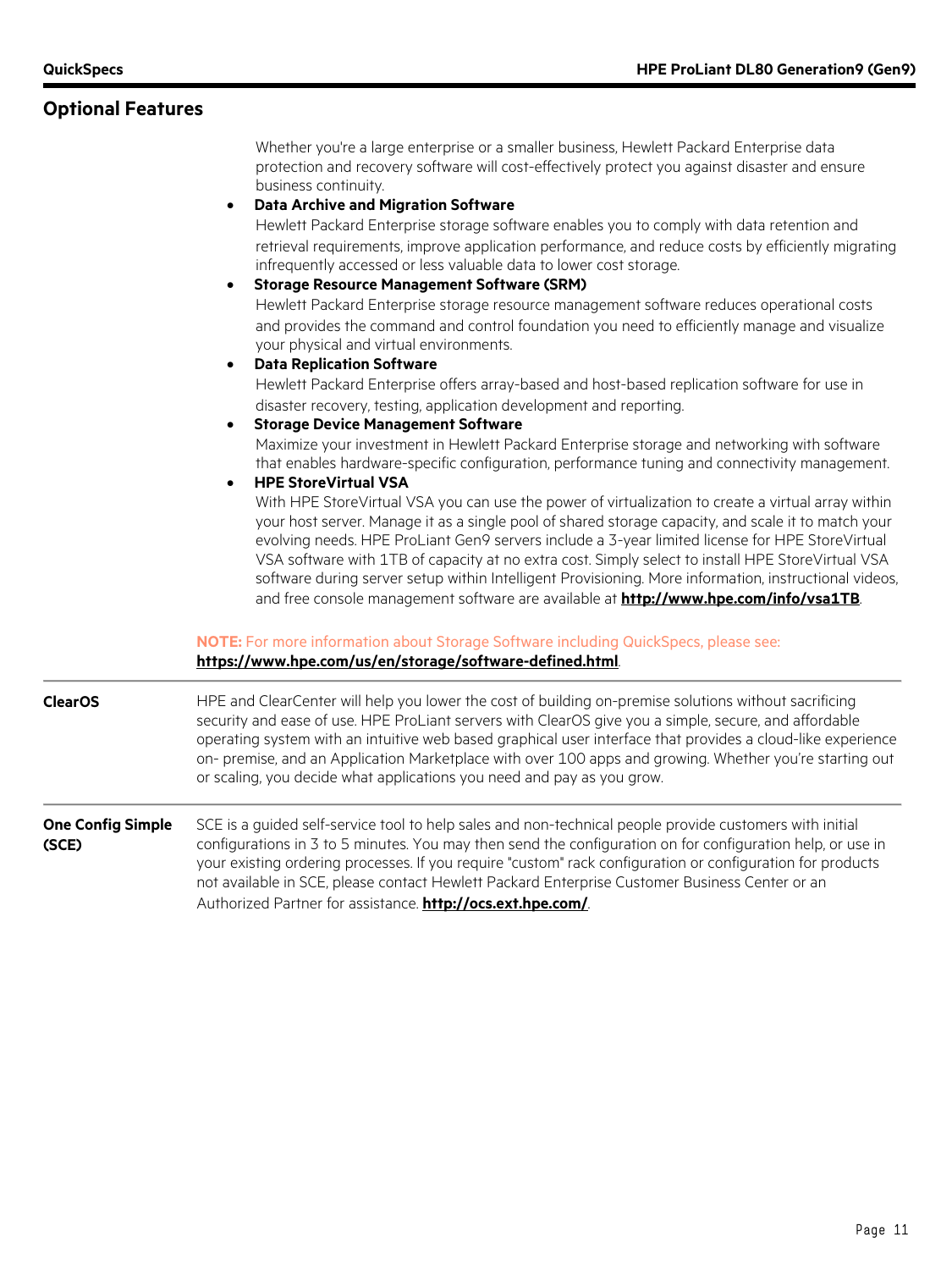## **Service and Support**

| <b>HPE Support</b><br><b>Services</b> | HPE Technology Services delivers confidence, reduces risk and helps customers realize agility and stability.<br>Connect to Hewlett Packard Enterprise to help prevent problems and solve issues faster. HPE Support<br>Services enable you to choose the right service level, length of coverage and response time as you<br>purchase your new server, giving you full entitlement to the support for need for your IT and business.                                                                                                                                                                                                                                                                                                                                                                   |
|---------------------------------------|--------------------------------------------------------------------------------------------------------------------------------------------------------------------------------------------------------------------------------------------------------------------------------------------------------------------------------------------------------------------------------------------------------------------------------------------------------------------------------------------------------------------------------------------------------------------------------------------------------------------------------------------------------------------------------------------------------------------------------------------------------------------------------------------------------|
| <b>Connect your</b><br>devices        | Unlock all of the benefits of your technology investment by connecting your products to Hewlett Packard<br>Enterprise. Achieve up to $77\%$ <sup>1</sup> reduction in down time, near $100\%$ <sup>2</sup> diagnostic accuracy and a single<br>consolidated view of your environment. By connecting, you will receive 24x7monitoring, pre-failure alerts,<br>automatic call logging, and automatic parts dispatch. HPE Proactive Care Service and HPE Datacenter Care<br>Service customers will also benefit from proactive activities to help prevent issues and increase<br>optimization. All of these benefits are already available to you with your server storage and networking<br>products, securely connected to Hewlett Packard Enterprise support.<br>1- IDC 2 - HP CSC reports 2014 - 2015 |
| Recommended<br><b>Support</b>         | <b>Basic: HPE Foundation Care NBD, three-year Support Service</b><br>HPE Foundation Care Next Business Day connects you to Hewlett Packard Enterprise during business<br>hours for assistance on resolving issues - This service features need based next business day hardware<br>onsite response and software call back within two hours. In addition, Collaborative software support and<br>provides troubleshooting assistance on industry leading software running on your HPE server. Simplify<br>your support experience and make Hewlett Packard Enterprise your first call to help resolve hardware or<br>software problems.<br>https://www.hpe.com/h20195/V2/GetDocument.aspx?docname=4AA4-8876ENW&cc=us&lc=en                                                                               |
|                                       | Standard: HPE Foundation Care 24x7, three-year Support Service<br>HPE Foundation Care 24x7 gives you access to Hewlett Packard Enterprise 24 hours a day, seven days a<br>week for assistance on resolving issues. This service includes need based Hardware onsite response within<br>four hours. In addition, collaborative software support is included in this service that provides<br>troubleshooting assistance on industry leading software running on your HPE server. Simplify your support<br>experience and make Hewlett Packard Enterprise your first call to help resolve hardware or software<br>problems.<br>https://www.hpe.com/h20195/V2/GetDocument.aspx?docname=4AA4-8876ENW&cc=us&lc=en                                                                                           |
|                                       | Optimized: HPE Proactive Care* with 24x7 coverage, three year Support Service<br>HPE Proactive Care gives customers an enhanced call experience. When your products are connected to<br>Hewlett Packard Enterprise, Proactive Care helps prevent problems and maintains IT stability by utilizing<br>personalized proactive reports with recommendations and advice. This service combines three years<br>proactive reporting and advice with our 24x7 coverage, four hour hardware response time when there is a<br>problem. This service also includes collaborative software support for Independent Software Vendors<br>(ISVs), (Red Hat, VMWare, Microsoft, etc.) running on your HPE servers.                                                                                                    |
| <b>Parts and Materials</b>            | Hewlett Packard Enterprise will provide Hewlett Packard Enterprise-supported replacement parts and<br>materials necessary to maintain the covered hardware product in operating condition, including parts and<br>materials for available and recommended engineering improvements.                                                                                                                                                                                                                                                                                                                                                                                                                                                                                                                    |
|                                       | Parts and components that have reached their maximum supported lifetime and/or the maximum usage<br>limitations as set forth in the manufacturer's operating manual, product QuickSpecs, or the technical<br>product data sheet will not be provided, repaired, or replaced as part of these services.                                                                                                                                                                                                                                                                                                                                                                                                                                                                                                 |
|                                       | The defective media retention service feature option applies only to Disk or eligible SSD/Flash Drives<br>replaced by Hewlett Packard Enterprise due to malfunction.                                                                                                                                                                                                                                                                                                                                                                                                                                                                                                                                                                                                                                   |
| <b>Related Services</b>               | <b>HPE Server Hardware Installation</b><br>Provides for the basic hardware installation of Hewlett Packard Enterprise branded servers, storage devices                                                                                                                                                                                                                                                                                                                                                                                                                                                                                                                                                                                                                                                 |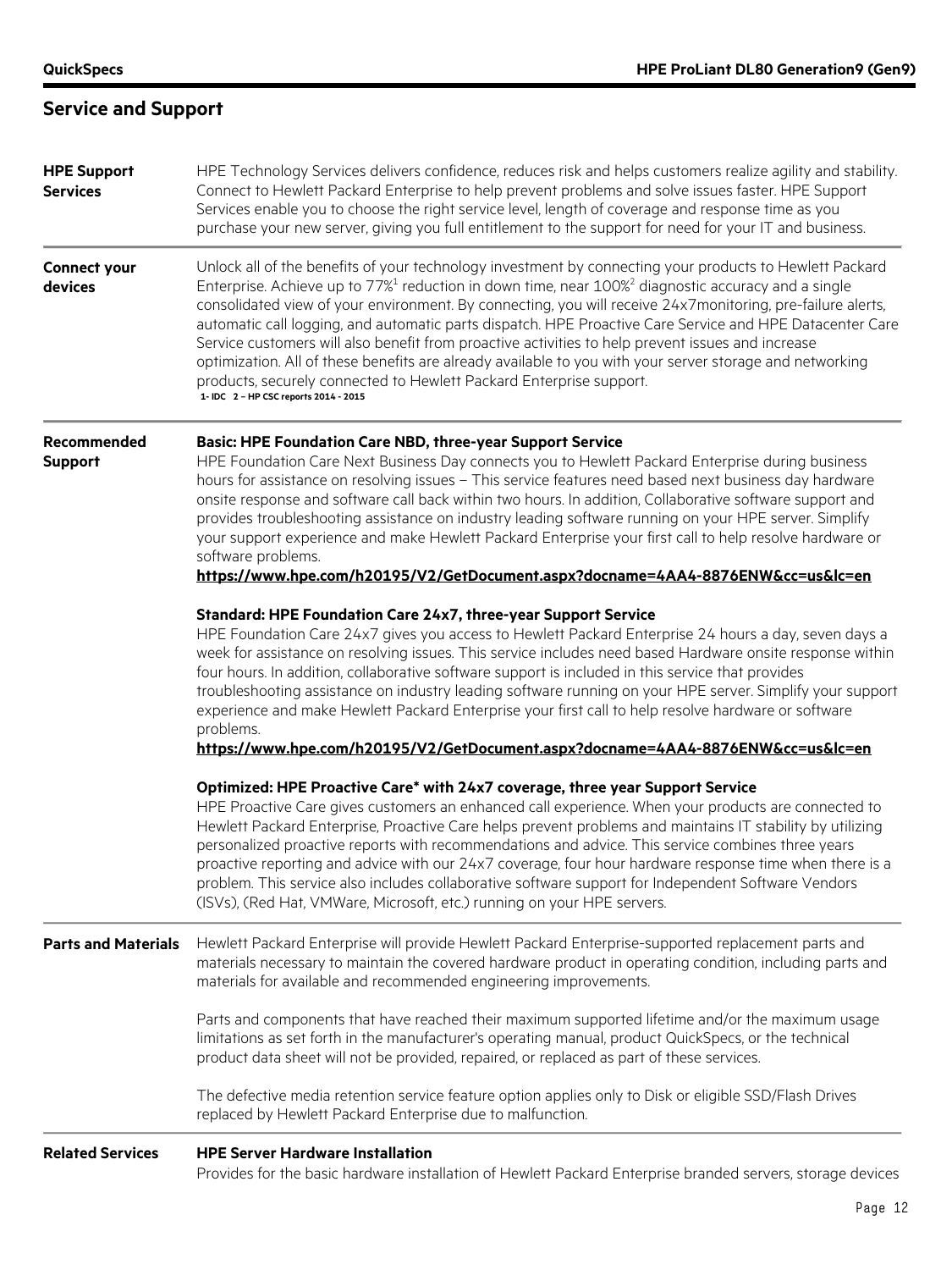### **Service and Support**

professional manner. **<https://www.hpe.com/h20195/V2/GetPDF.aspx/5981-9356EN.pdf> HPE Installation and Startup Service** Provides for the installation and startup of Hewlett Packard Enterprise technology including BladeSystems, C-Class enclosure, HPE ProLiant c-Class and Integrity server blades, storage blades, SAN switch blades, HPE Virtual Connect modules (Ethernet and Fibre Channel), Ethernet network interconnects, and InfiniBand, as well as the installation of one supported operating system type (Windows® or Linux). **HPE Technology Services Support Credits** Offer flexible services and technical skills to meet your changing IT demands. With a menu of service that is tailored to suit your needs, you get additional resources and specialist skills to help you maintain peak performance of your IT. Offered as annual credits, you can plan your budgets while proactively responding to your dynamic business. **HPE Education Services** Keep your IT staff trained making sure they have the right skills to deliver on your business outcomes. Book on a class today and learn how to get the most from your technology investment. **<http://www.hpe.com/ww/learn> HPE Support Center** The HPE Support Center is a personalized online support portal with access to information, tools and experts to support Hewlett Packard Enterprise business products. Submit support cases online, chat with Hewlett Packard Enterprise experts, access support resources or collaborate with peers. Learn more **<http://www.hpe.com/support/hpesc>** The Hewlett Packard Enterprise Support Center Mobile App\* allows you to resolve issues yourself or quickly connect to an agent for live support. Now, you can get access to personalized IT support anywhere, anytime. HPE Insight Remote Support and HPE Support Center are available at no additional cost with a Hewlett Packard Enterprise warranty, HPE Support Service or Hewlett Packard Enterprise contractual support agreement. \*HPE Support Center Mobile App is subject to local availability. For more information: **<http://www.hpe.com/services>**

and networking options to assist you in bringing your new hardware into operation in a timely and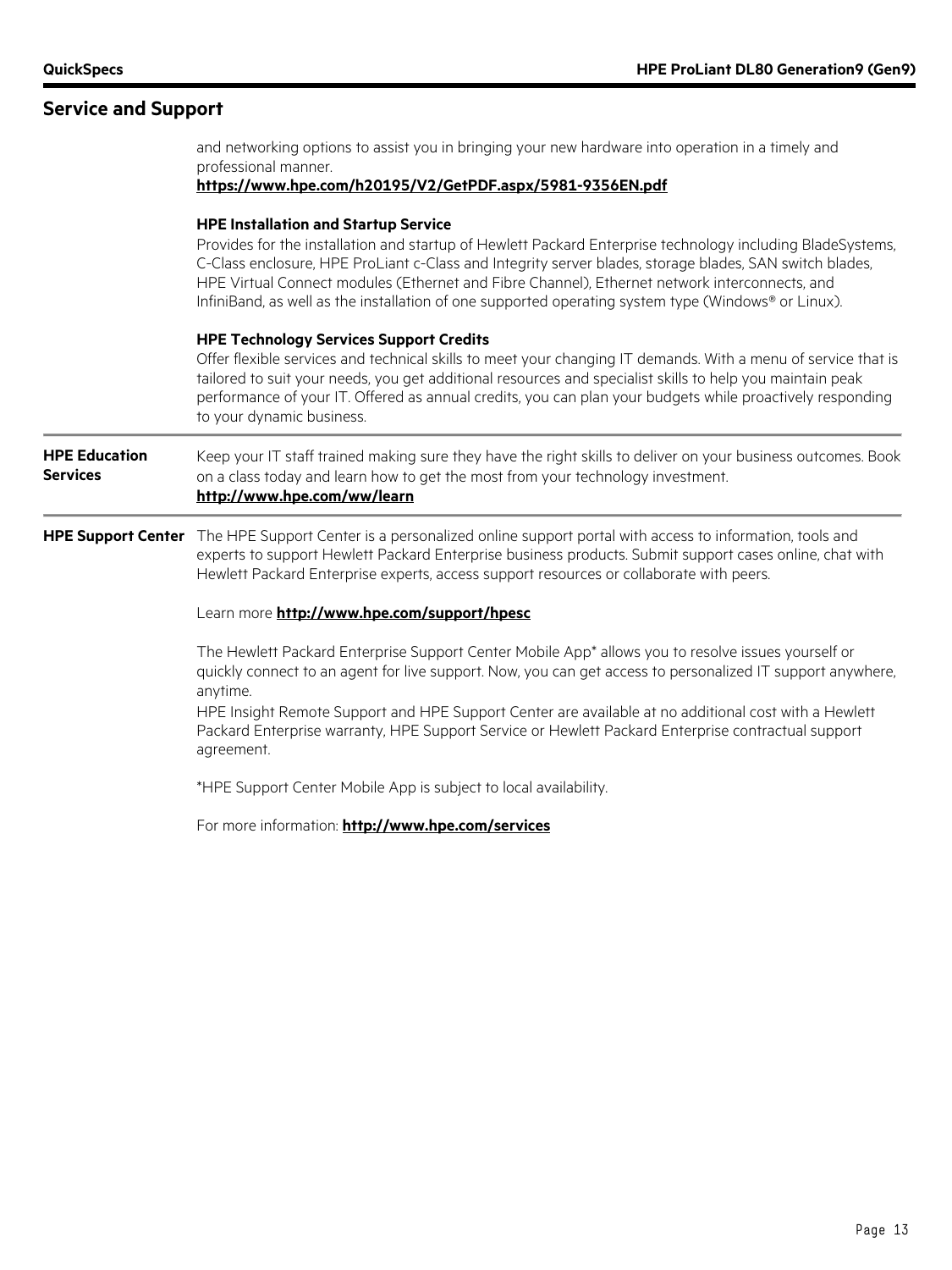### **Pre-configured Models**

For the Standard Features shipped in the "Factory Integrated Models", please see the "Configuration Information - Factory Integrated Models" section.

1. Pre-configured models ship with the configurations below. Options can be selected from the Core or Additional options section of this QuickSpecs.

2. Hewlett Packard Enterprise does not allow factory integration of options into pre-configured models. Any additional options purchased will be shipped separately.

3. If you desire a custom configuration please see "Configuration Information - Factory Integrated Models" section of this QuickSpecs.

**NOTE:** All Pre-configured Models come populated with some hard drive blanks installed. Should the customer need additional hard drive blanks, they can order more using HPE LFF Hard Drive Blank Kit (666986-B21).

**NOTE:** All pre-configured servers ship with a standard 6-foot IEC C-13/C-14 jumper cord (A0K02A). This jumper cord is also included with each standard AC power supply option kit. If a different power cord is required, please check the **[ProLiant Power](http://h18004.www1.hp.com/products/servers/proliantstorage/power-protection/options/power-cable.html)  [Cables](http://h18004.www1.hp.com/products/servers/proliantstorage/power-protection/options/power-cable.html)** web page.

| CAUTION: Hewlett Packard Enterprise recommends that a minimum of two people are required for all Rack Server                     |  |
|----------------------------------------------------------------------------------------------------------------------------------|--|
| installations. Please refer to your installation instructions for proper tools and number of people to use for any installation. |  |

|                           | <b>Entry Models</b>                                                                                                                                          | <b>Base Models</b>                                                                                                                       |  |
|---------------------------|--------------------------------------------------------------------------------------------------------------------------------------------------------------|------------------------------------------------------------------------------------------------------------------------------------------|--|
| [SKU Number]              | 830013-B21                                                                                                                                                   | 833869-B21                                                                                                                               |  |
| <b>Model Name</b>         | HPE ProLiant DL80 Gen9 E5-2603v4 4GB-R<br>B140i 4LFF Non-hot Plug 550W PS Entry Server                                                                       | HPE ProLiant DL80 Gen9 E5-2609v4 8GB-R<br>H240 8LFF 550W PS Base Server                                                                  |  |
| <b>Processor</b>          | Intel <sup>®</sup> Xeon® E5-2603v4                                                                                                                           | Intel <sup>®</sup> Xeon® E5-2609v4                                                                                                       |  |
| Number of Processors      |                                                                                                                                                              | One                                                                                                                                      |  |
| <b>Memory</b>             | 8GB (1x8GB Registered DIMMs STND,<br>2400 MHz)<br>NOTE: Due to processor limitation, these DDR4<br>DIMMs will operate at 1833 MHz in this model.             | 8GB (1x8GB Registered DIMMs, 2400 MHz)<br>NOTE: Due to processor limitation, these DDR4<br>DIMMs will operate at 1833 MHz in this model. |  |
| <b>Network Controller</b> | HPE Embedded Dual Port 361i Adapter Network Interface                                                                                                        |                                                                                                                                          |  |
| <b>Storage Controller</b> | HPE Dynamic Smart Array B140i                                                                                                                                | HPE H240 Smart Host Bus Adapter                                                                                                          |  |
| <b>Hard Drive</b>         |                                                                                                                                                              | None ship standard                                                                                                                       |  |
| <b>Internal Storage</b>   | 4 LFF HDD Bays (Non Hot Plug)                                                                                                                                | 8 LFF HDD Bays                                                                                                                           |  |
| <b>Optical Drive Bay</b>  |                                                                                                                                                              | Not Available                                                                                                                            |  |
| <b>Optical Drive</b>      |                                                                                                                                                              | Optional via HPE Mobile USB DVDRW Drive (701498-B21)                                                                                     |  |
| <b>PCI-Express Slots</b>  |                                                                                                                                                              | 3 PCIe 3.0 slots (Without risers)                                                                                                        |  |
| <b>Power Supply</b>       |                                                                                                                                                              | (1) HPE 550W FIO Power Supply                                                                                                            |  |
| Fans                      | 2 hot swap fans, non-redundant                                                                                                                               | 4 hot plug fans, redundant                                                                                                               |  |
| Management                | iLO Management (standard), Intelligent Provisioning (standard), iLO Essentials (optional), iLO Scale-<br>out (optional only for DL), iLO Advanced (optional) |                                                                                                                                          |  |
| <b>Form Factor</b>        | Rack (2U), HPE Easy Install Rails                                                                                                                            |                                                                                                                                          |  |
| Warranty                  | Server Warranty includes 1-Year Parts, 1-Year Labor, 1-Year Onsite support with next business day<br>response                                                |                                                                                                                                          |  |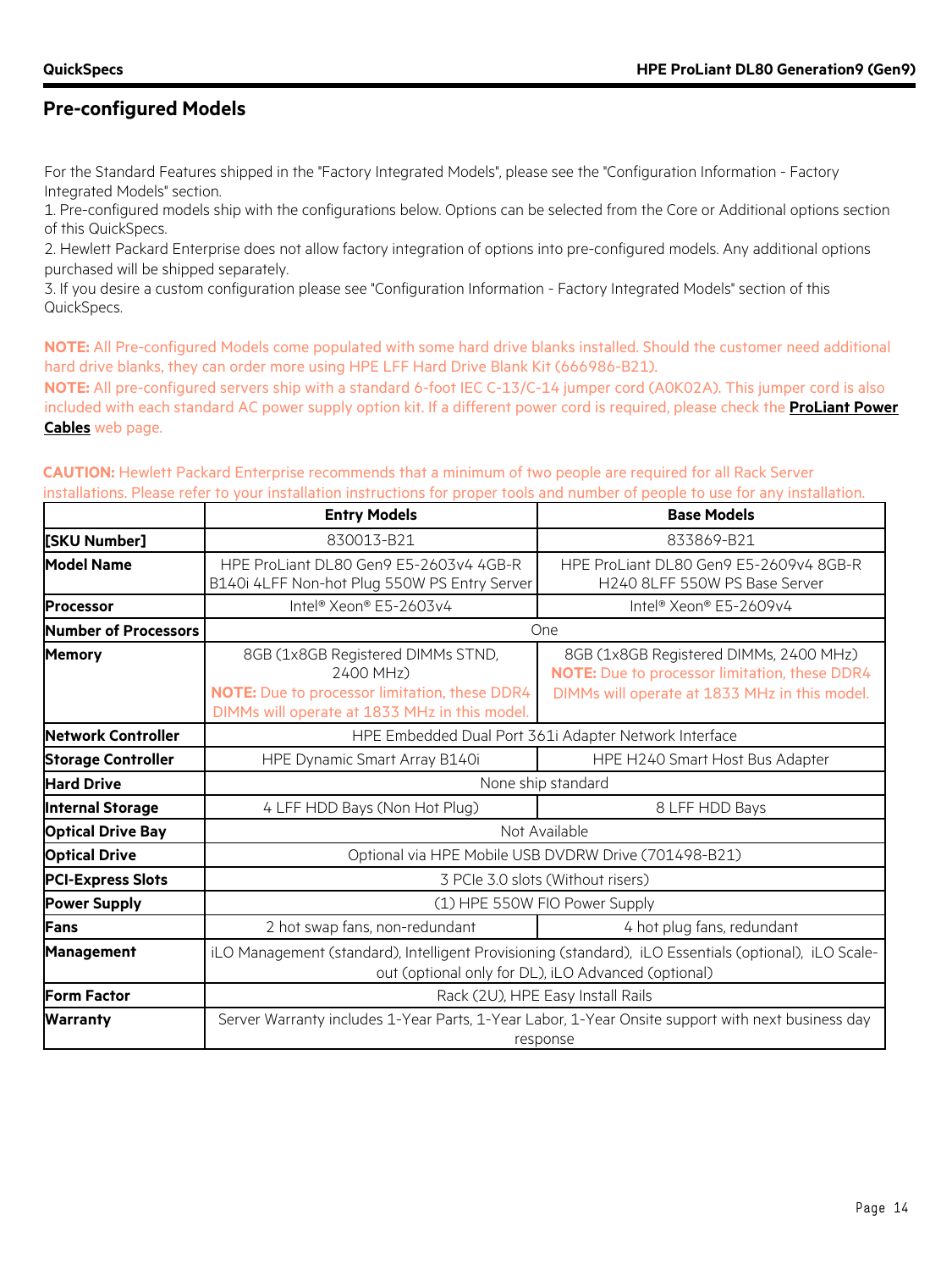## **Smart Buy Models**

| [SKU Number]                   | 840616-S01                                                                                                                            |  |
|--------------------------------|---------------------------------------------------------------------------------------------------------------------------------------|--|
| <b>Model Name</b>              | HPE ProLiant DL80 Gen9 E5-2620v4 2.1GHz 8-core 8GB-R 8LFF 900W PS US Server/S-Buy                                                     |  |
| <b>Processor</b>               | Intel® Xeon® E5-2620v4                                                                                                                |  |
| Number of<br><b>Processors</b> | One                                                                                                                                   |  |
| <b>Memory</b>                  | 8GB (1x8GB Registered DIMMs, 2400 MHz)<br>NOTE: Due to processor limitation, these DDR4 DIMMs will operate at 2133 MHz in this model. |  |
| Network Controller             | HPE Embedded Dual Port 361i Adapter Network Interface                                                                                 |  |
| <b>Storage Controller</b>      | HPE Smart Array P440/2G + Smart Storage Battery                                                                                       |  |
| <b>Hard Drive</b>              | None ship standard                                                                                                                    |  |
| <b>Internal Storage</b>        | 8 LFF HDD Bays                                                                                                                        |  |
| <b>Optical Drive Bay</b>       | Not Available                                                                                                                         |  |
| <b>Optical Drive</b>           | Optional via HPE Mobile USB DVDRW Drive (701498-B21)                                                                                  |  |
| <b>PCI-Express Slots</b>       | 3 PCIe 3.0 slots (Without risers)                                                                                                     |  |
| <b>Power Supply</b>            | (1) HPE 900W Redundant Capable Power Supply Kit                                                                                       |  |
| Fans                           | 2 hot swap fans, non-redundant                                                                                                        |  |
| Management                     | Standard: iLO Management<br>Optional: iLO Essentials, iLO Advanced, Insight Control                                                   |  |
| <b>Form Factor</b>             | Rack (2U), HPE Easy Install Rails without Cable Management Arms                                                                       |  |
| <b>Warranty</b>                | 1-Year Parts, 1-Year Labor, 1-Year Onsite support with next business day response                                                     |  |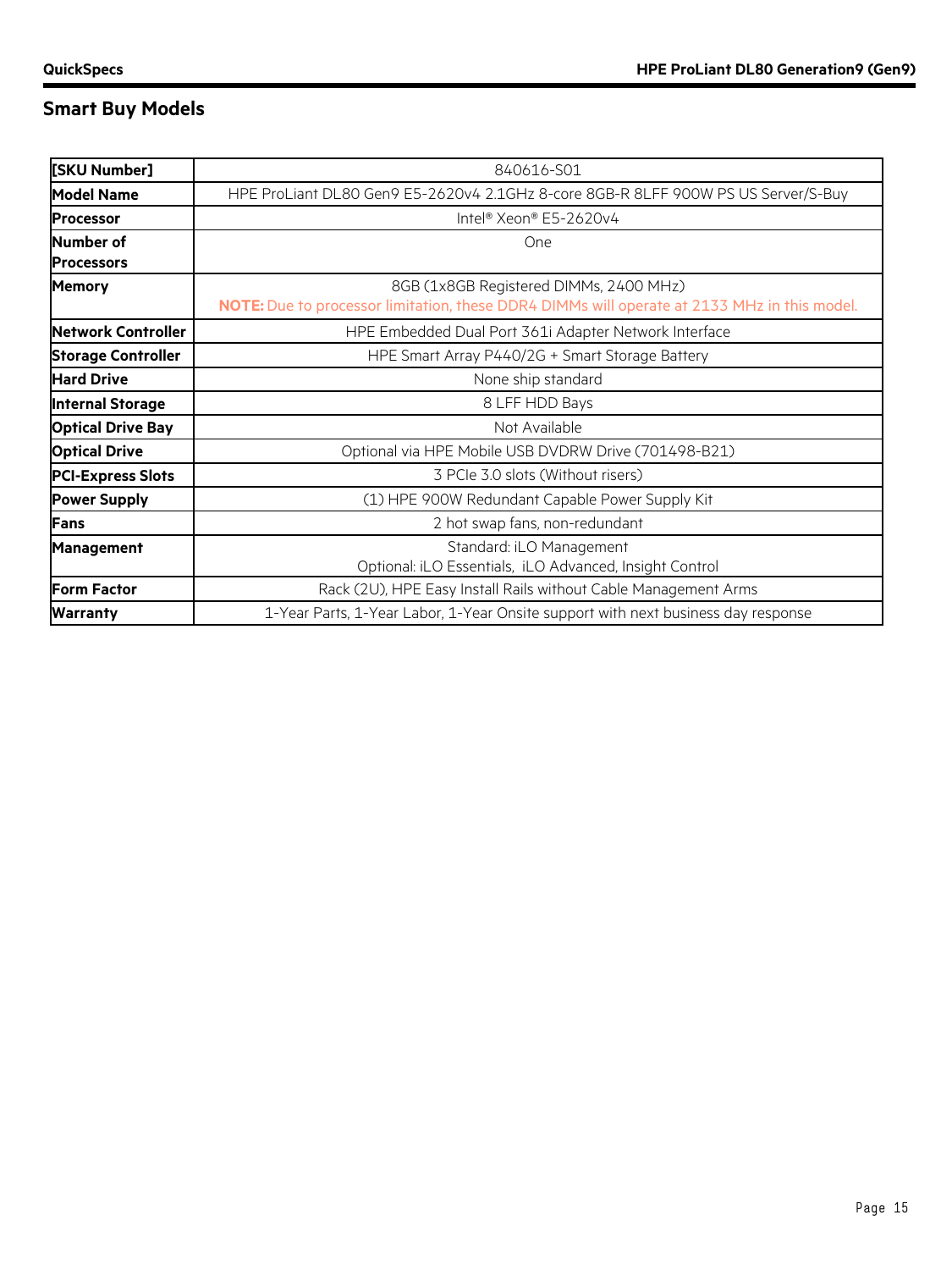### **Configuration Information - Factory Integrated Models**

This section lists some of the steps required to configure a Factory Integrated Model. To ensure only valid configurations are ordered, Hewlett Packard Enterprise recommends the use of an HPE approved configurator. Contact your local sales representative for information on configurable product offerings and requirements.

1. Factory Integrated Models must start with a CTO Server.

2. FIO indicates that this option is only available as a factory installable option.

3. All Factory Integrated Models will be populated with sufficient hard drive blanks based on the number of initial hard drives ordered with the server.

4. Some options may not be integrated at the factory. Contact your local sales representative for additional information.

### **Step 1: Base Configuration (choose one of the following configurable models)**

| <b>CTO Server</b>         | HP ProLiant DL80 Gen9 Non-hot<br>Plug 4LFF Configure-to-order<br>Server | HP ProLiant DL80 Gen9 8LFF<br>Configure-to-order Server | HP ProLiant DL80 Gen9<br>12LFF Configure-to-order<br>Server |  |  |
|---------------------------|-------------------------------------------------------------------------|---------------------------------------------------------|-------------------------------------------------------------|--|--|
| <b>ISKU Number</b>        | 778686-B21                                                              | 778685-B21                                              | 787217-B21                                                  |  |  |
| <b>Processor</b>          |                                                                         | 2 (optional) x HPE Smart Socket Guide                   |                                                             |  |  |
| <b>DIMM Slots</b>         | 8 DIMM slots for RDIMM, LRDIMM DDR4 Memory                              |                                                         |                                                             |  |  |
| <b>Storage Controller</b> | HPE Dynamic Smart Array B140i                                           |                                                         |                                                             |  |  |
| <b>PCIe</b>               |                                                                         | 5 Low Profile PCIe 3.0 slots                            |                                                             |  |  |
| <b>Drive Cage</b>         | 4LFF Non Hot Plug<br>8LFF Hot Plug                                      |                                                         | 12LFF Hot Plug                                              |  |  |
| <b>Network Controller</b> | HPE Embedded Dual Port 361i Adapter Network Interface                   |                                                         |                                                             |  |  |
| Fans                      | 2 hot swap fans, non-redundant                                          |                                                         |                                                             |  |  |
| <b>Management</b>         | iLO Management (standard), Intelligent Provisioning (standard)          |                                                         |                                                             |  |  |
| <b>IUSB</b>               | 1 front, 1 internal, 2 rear                                             |                                                         |                                                             |  |  |

### **Step 2: Choose Required Options (only one of the following from each list unless otherwise noted)**

#### **HPE Processors E5-2600v4 series Processors**

HPE DL80 Gen9 Intel® Xeon® E5-2660v4 (2.0GHz/14-core/35MB/105W) FIO Processor Kit 803079-L21 HPE DL80 Gen9 Intel® Xeon® E5-2650v4 (2.2GHz/12-core/30MB/105W) FIO Processor Kit 803081-L21 HPE DL80 Gen9 Intel® Xeon® E5-2640v4 (2.4GHz/10-core/25MB/90W) FIO Processor Kit 803083-L21 HPE DL80 Gen9 Intel® Xeon® E5-2630v4 (2.2GHz/10-core/25MB/85W) FIO Processor Kit 803085-L21 HPE DL80 Gen9 Intel® Xeon® E5-2620v4 (2.1GHz/8-core/20MB/85W) FIO Processor Kit 803087-L21 HPE DL80 Gen9 Intel® Xeon® E5-2623v4 (2.6GHz/4-core/10MB/85W) FIO Processor Kit 803089-L21 HPE DL80 Gen9 Intel® Xeon® E5-2609v4 (1.7GHz/8-core/20MB/85W) FIO Processor Kit 803091-L21 HPE DL80 Gen9 Intel® Xeon® E5-2603v4 (1.7GHz/6-core/15MB/85W) FIO Processor Kit 803093-L21 HPE DL80 Gen9 Intel® Xeon® E5-2630Lv4 (1.8GHz/10-core/25MB/55W) FIO Processor Kit 803097-L21 HPE DL80 Gen9 Intel® Xeon® E5-2650Lv4 (1.7GHz/14-core/35MB/65W) FIO Processor Kit 803095-L21 **NOTE:** If two processors are desired, select one xxxxxx-L21 and one corresponding xxxxxx-B21 **NOTE:** Up to two processors supported. Mixing different processor models is not supported. **NOTE:** DDR speed is the maximum memory speed of the processor. Actual memory speed may depend on the quantity and type of DIMMs installed. **NOTE:** When v4 Processor is selected, then only PC4-2400T Memory Kit can be selected. **NOTE:** For the Intel® C600 Chipset E5-2600 Series, the letter preceding the model number indicates the Product Line (E3, E5, E7); 2600x v#, 2 = number of CPUs in a Node, 6 is socket/segment designation,  $00 =$ 

Processor SKU,  $x = L$  for low power SKUs and  $v#$  (not yet designated) = version number.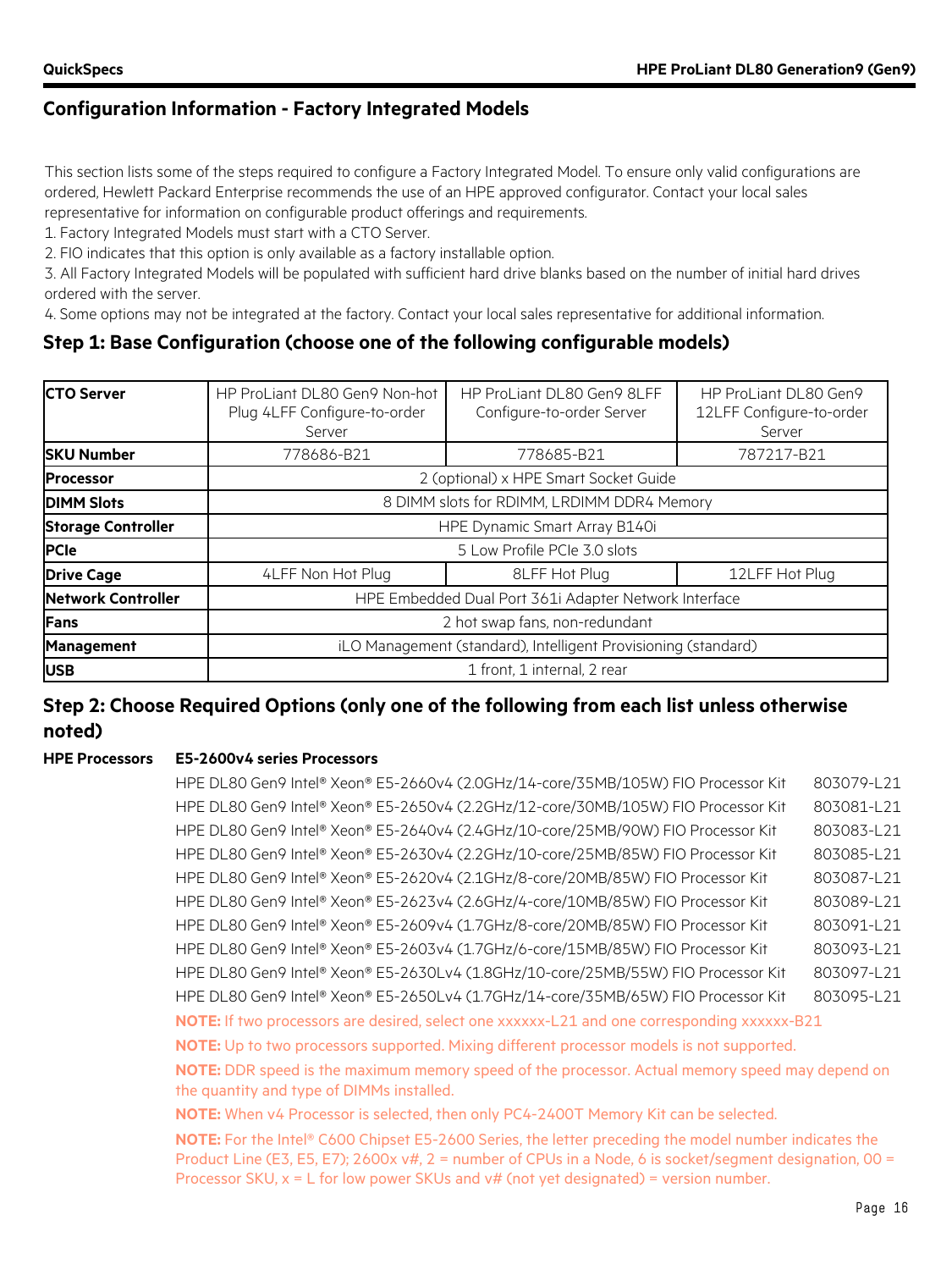**HPE Power Supplies**

**HPE Storage Controllers**

### **Configuration Information - Factory Integrated Models**

|  | <b>HPE Memory</b> | NO1 |  |
|--|-------------------|-----|--|
|  |                   |     |  |

**FE:** Select one or more memory from section below. A minimum of two memory kits are required if server is configured with two processors.

**NOTE:** LRDIMM and RDIMM are distinct memory technologies and cannot be mixed within a server. The majority of ProLiant Gen9 servers support LRDIMM and RDIMM.

**NOTE:** HPE memory from previous generation servers are not qualified or warranted with this HPE ProLiant Server. HPE SmartMemory is required to realize the memory performance improvements and enhanced functionality listed in this document for Gen9.

**NOTE:** If only one processor is installed, only half of the total DIMM slots are available. When populating with two processors all DIMM slots are available

**NOTE:** Kits described as LP include Low Power DIMMs. For more information on ProLiant Energy Efficient Features, see: **<http://www.hpe.com/go/proliant-energy-efficient>**

**NOTE:** Depending on the memory configuration and processor model, the memory speed may run at 2400MHz, 2133MHz, 1866MHz, 1600MHz or 1333MHz. Please see Memory Population Table or the Online Memory Configuration Tool at: **<http://www.hpe.com/go/ddr4config>**

#### **Registered DIMMs (RDIMMs) for E5-2600v4 Series**

| HPE 8GB (1x8GB) Single Rank x8 DDR4-2400 CAS-17-17-17 Registered Memory Kit                                                                                                                                                                                                                                 | 805347-B21 |
|-------------------------------------------------------------------------------------------------------------------------------------------------------------------------------------------------------------------------------------------------------------------------------------------------------------|------------|
| HPE 16GB (1x16GB) Single Rank x4 DDR4-2400 CAS-17-17-17 Registered Memory Kit                                                                                                                                                                                                                               | 805349-B21 |
| HPE 16GB (1x8GB) Dual Rank x4 DDR4-2400 CAS-17-17-17 Registered Memory Kit                                                                                                                                                                                                                                  | 836220-B21 |
| HPE 32GB (1x8GB) Dual Rank x4 DDR4-2400 CAS-17-17-17 Registered Memory Kit                                                                                                                                                                                                                                  | 805351-B21 |
| Load Reduced DIMMs (LRDIMMs) for E5-2600v4 Series                                                                                                                                                                                                                                                           |            |
| HP 32GB (1x32GB) Dual Rank x4 DDR4-2400 CAS-17-17-17 Load Registered Memory Kit                                                                                                                                                                                                                             | 805353-B21 |
| HP 64GB (1x64GB) Quad Rank x4 DDR4-2400 CAS-17-17-17 Load Registered Memory Kit                                                                                                                                                                                                                             | 805358-B21 |
| HPE Standard Memory for E5-2600v4 Series                                                                                                                                                                                                                                                                    |            |
| HPE 8GB (1x8GB) Single Rank x8 DDR4-2400 CAS-17-17-17 Registered Standard Memory<br>Kit                                                                                                                                                                                                                     | 851353-B21 |
| NOTE: HPE Standard Memory DIMMs have no SmartMemory features.                                                                                                                                                                                                                                               |            |
| NOTE: Mixing of power supplies in the same server is not supported. All power supplies must be of the<br>same input voltage, output rating, and efficiency rating. If non-matching power supplies are installed, you<br>may receive an error message and/or experience operational issues with your server. |            |
| NOTE: Prior to selecting a power supply option, it is highly recommended that your review your server<br>configuration in the HPE Power Advisor Tool to determine the right size power supply for your server<br>configuration. The HPE Power Advisor is located at: http://www.hpe.com/go/hppoweradvisor.  |            |
| <b>HPE Entry-Level Power Supplies</b>                                                                                                                                                                                                                                                                       |            |
| HP 550W FIO Power Supply Kit                                                                                                                                                                                                                                                                                | 730941-B21 |
| NOTE: The above power supply opton is 80Plus Silver-certified with an efficiency rating of                                                                                                                                                                                                                  |            |
| up to 89%. Power specifications and technical content for all HP Server power supplies can<br>be found at: http://www.hpe.com/go/proliant/powersupply                                                                                                                                                       |            |
|                                                                                                                                                                                                                                                                                                             | 828734-B21 |
| HPE 900W AC 240VDC Power Input FIO Module<br>NOTE: HP Server RPS FIO Backplane Kit (828735-B21) is required for this power supply.                                                                                                                                                                          |            |
| NOTE: Up to two of these option kits can be installed in one system.                                                                                                                                                                                                                                        |            |
| HPE 900W AC 240VDC Power Backplane FIO Kit                                                                                                                                                                                                                                                                  | 828735-B21 |
| NOTE: One is required when one or two HPE 900W AC 240VDC Power Input FIO Modules                                                                                                                                                                                                                            |            |
| (828734-B21) are ordered.                                                                                                                                                                                                                                                                                   |            |
| NOTE: If not using the embedded B140i controller, must select one of the following HPE storage<br>controllers below depending the CTO Server model selected in Step 1 above.                                                                                                                                |            |
| <b>HPE Smart Array Controllers</b>                                                                                                                                                                                                                                                                          |            |
| HP Smart Array P440/4GB FBWC 12Gb 1-port Int FIO SAS Controller<br><b>NOTE:</b> Includes the HP Smart Storage Battery.                                                                                                                                                                                      | 761872-B21 |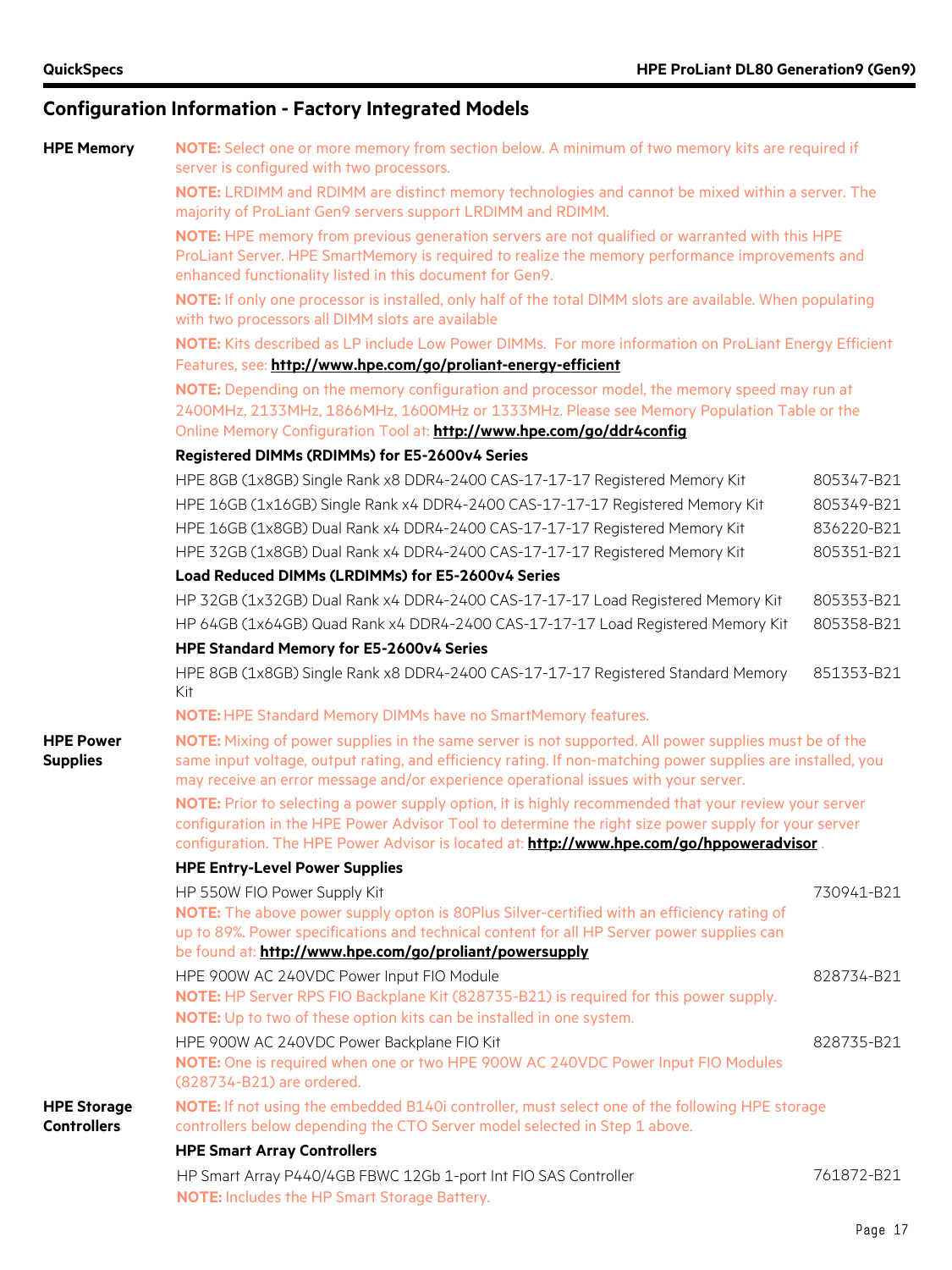## **Configuration Information - Factory Integrated Models**

|                                       | NOTE: May be selected if HP ProLiant DL80 Gen9 8LFF CTO Server (778685-B21) is<br>selected in Step 1 above.                                                                                                                                                           |                   |
|---------------------------------------|-----------------------------------------------------------------------------------------------------------------------------------------------------------------------------------------------------------------------------------------------------------------------|-------------------|
|                                       | HP Smart Array P840/4GB FBWC 12Gb 2-ports Int FIO SAS Controller<br><b>NOTE:</b> Includes the HP Smart Storage Battery.                                                                                                                                               | 761874-B21        |
|                                       | NOTE: May be selected if HP ProLiant DL80 Gen9 12LFF CTO Server (787217-B21) is<br>selected in Step 1 above.                                                                                                                                                          |                   |
|                                       | <b>HPE Smart Host Bus Adapters</b>                                                                                                                                                                                                                                    |                   |
|                                       | HP H240 12Gb 2-ports Int FIO Smart Host Bus Adapter<br>NOTE: May be selected if HP ProLiant DL80 Gen9 8LFF CTO Server (778685-B21) or HP<br>ProLiant DL80 Gen9 NHP 4LFF CTO Server (778686-B21) is selected in Step 1 above.                                          | 761873-B21        |
|                                       | <b>HPE Cable Options</b>                                                                                                                                                                                                                                              |                   |
|                                       | HP DL60/80/120 Gen9 4LFF Cable FIO Kit<br>NOTE: If embedded B140i controller is used with the HP ProLiant DL80 Gen9 8LFF CTO<br>Server (778685-B21) selected in Step 1 above, order two of 777331-B21                                                                 | 777331-B21        |
|                                       | HP DL80 Gen9 LFF Smart Array P440/840 SAS Cable Kit<br>NOTE: If HP ProLiant DL80 Gen9 8LFF CTO Server (778685-B21) selected in Step 1<br>above and HP Smart Array P440/4GB FBWC 12Gb 1-port Int FIO SAS Controller (761872-<br>B21) is selected, order one 779619-B21 | 779619-B21        |
|                                       | NOTE: If HP ProLiant DL80 Gen9 12LFF CTO Server (787217-B21) selected in Step 1<br>above and HP Smart Array P840/4GB FBWC 12Gb 2-ports Int FIO SAS Controller<br>(761874-B21) is selected, order two 779619-B21                                                       |                   |
|                                       | HP DL80 Gen9 Lff Smart Array H240 SAS Cable Kit<br>NOTE: If HP ProLiant DL80 Gen9 8LFF CTO Server (778685-B21) selected in Step 1<br>above and HP H240 12Gb 2-ports Int FIO Smart Host Bus Adapter is selected, order one<br>779622-B21.                              | 779622-B21        |
|                                       | HPE Security Kits NOTE: One Quick Release Ear FIO Kit or one Thumbscrew Ear FIO Kit is required                                                                                                                                                                       |                   |
|                                       | HP DL80 Gen9 Quick Release Ear FIO Kit                                                                                                                                                                                                                                | 778109-B21        |
|                                       | HP DL80 Gen9 Thumbscrew Ear FIO Kit                                                                                                                                                                                                                                   | 787211-B21        |
|                                       | NOTE: This part is not allowed with HP ProLiant DL80 Gen9 12LFF CTO Server (787217-<br>B21)                                                                                                                                                                           |                   |
| <b>HPE Riser Cards</b>                | HP DL80 Gen9 FlexibleLOM Riser Kit<br>NOTE: This part is required if HP ProLiant DL80 Gen9 12LFF CTO Server (787217-B21)<br>is selected in Step 1 above.                                                                                                              | 765514-B21        |
|                                       | Step 3: Choose Additional Factory Integratable Options (only one of the following from each list                                                                                                                                                                      |                   |
| unless otherwise noted)               |                                                                                                                                                                                                                                                                       |                   |
| <b>BIOS Mode</b>                      | HP Legacy FIO Mode Setting<br>NOTE: If B140i is the only primary controller, then this option cannot be selected.<br>NOTE: Selecting this option will change the default UEFI BIOS setting into Legacy BIOS<br>setting.                                               | 758959-B22        |
| <b>Controller State</b>               | HP Mfg FIO Enable HBA Mode Setting<br>NOTE: Can only be selected with H240 FIO Smart Host Bus Adapter.<br>NOTE: If H240 is the primary controller then RAID is not allowed with this selection.                                                                       | 792962-B21        |
|                                       | HP AHCI-Enable FIO Setting<br>NOTE: If B140i is the only primary controller then RAID is not allowed with this selection.                                                                                                                                             | 801845-B21        |
| <b>HPE Insight</b><br><b>Software</b> | HP Insight Control including 1yr 24x7 Support ProLiant ML/DL/BL-bundle Single Server FIO<br>License                                                                                                                                                                   | C6N36A            |
| <b>HPE Converged</b>                  | <b>HPE OneView with iLO Advanced</b>                                                                                                                                                                                                                                  |                   |
| Infrastructure                        | HP OneView for ProLiant DL Server incl 3yr 24x7 Supp FIO Bundle Physical 1 Svr Lic                                                                                                                                                                                    | E5Y43A<br>Page 18 |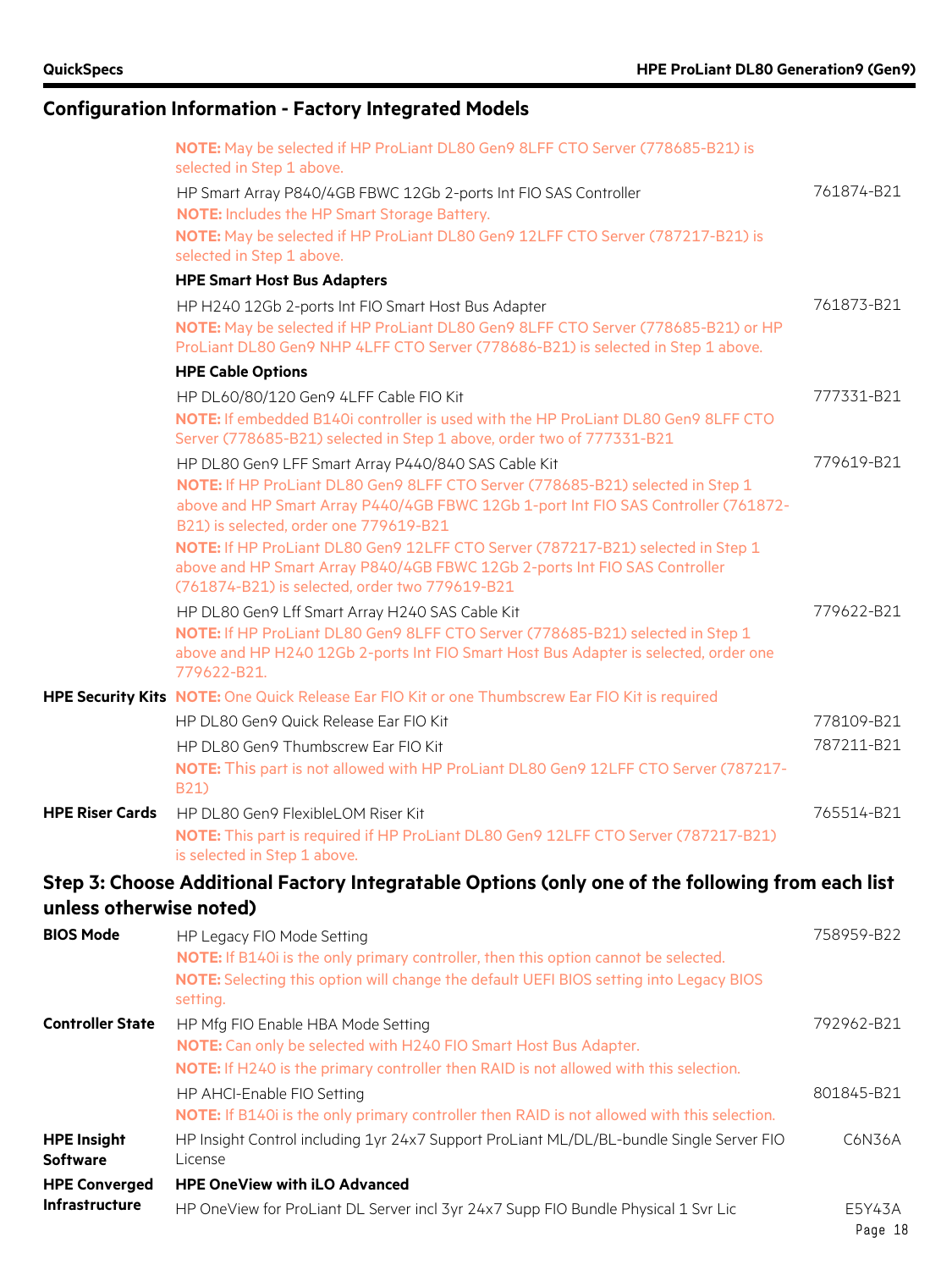### **Configuration Information - Factory Integrated Models**

#### **Management HPE OneView without iLO Advanced**

**Software** HP OneView w/o iLO including 3yr 24x7 Support FIO 1 Server LTU P8B31A

### **Step 4: Choose Additional Options for Factory Integration from Core and Additional Options Sections below**

**CAUTION:** Hewlett Packard Enterprise recommends that a minimum of two people are required for all Rack Server installations. Please refer to your installation instructions for proper tools and number of people to use for any installation.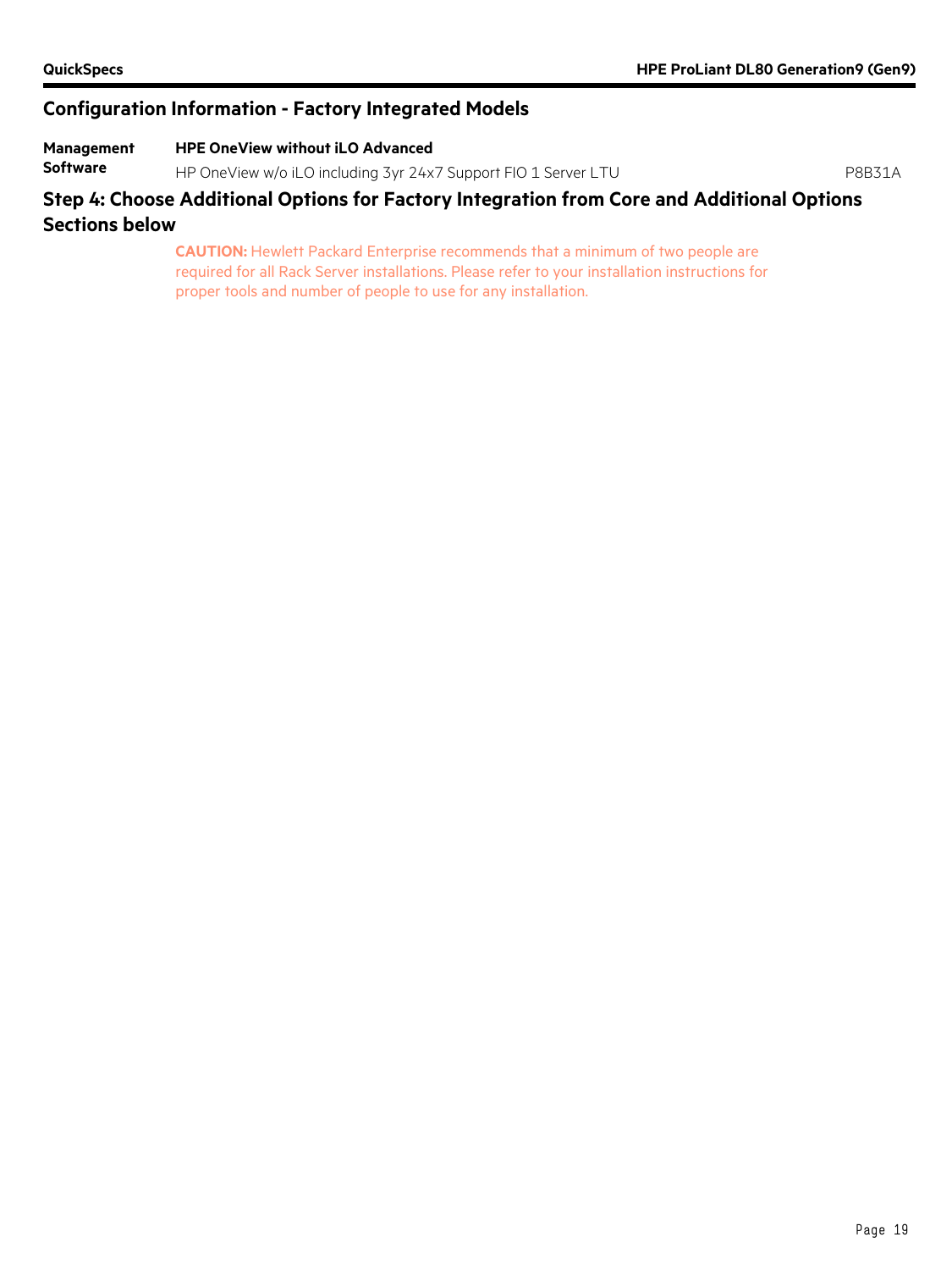**NOTE:** Some options may not be integrated at the factory. To ensure only valid configurations are ordered, Hewlett Packard Enterprise recommends the use of an HPE approved configurator. Contact your local sales representative for additional information. **HPE Unique Options** HP DL80 Gen9 8LFF Non-hot Plug Enablement Kit 788355-B21 **NOTE:** Required to upgrade from 4LFF NHP to 8LFF NHP models. HP DL80 Gen9 Full Height Half Length Riser Kit 765515-B21

**NOTE:** Includes two FHHL PCIe 3.0 slots and one fan. HP DL80 Gen9 GPU Enablement Kit 765518-B21 **NOTE:** Includes 1 FHFL slot, one fan and power cable required to enable GPU support. Either one of FHHL or FlexibleLOM riser or GPU riser can be selected. HP DL80 Gen9 FlexibleLOM Riser Kit 765514-B21 **NOTE:** Includes one FlexibleLOM slot, one Low Profile slot and one fan.

**HPE Processors E5-2600v4 series Processors**

| HPE DL80 Gen9 Intel® Xeon® E5-2609v4 (1.7GHz/8-core/20MB/85W) Processor Kit      | 803091-B21 |
|----------------------------------------------------------------------------------|------------|
| HPE DL80 Gen9 Intel® Xeon® E5-2603v4 (1.7GHz/6-core/15MB/85W) Processor Kit      | 803093-B21 |
| HPE DL80 Gen9 Intel® Xeon® E5-2650Lv4 (1.7GHz/14-core/35MB/65W) Processor<br>Kit | 803095-B21 |
| HPE DL80 Gen9 Intel® Xeon® E5-2630Lv4 (1.8GHz/10-core/25MB/55W) Processor<br>Kit | 803097-B21 |
| HPE DL80 Gen9 Intel® Xeon® E5-2620v4 (2.1GHz/8-core/20MB/85W) Processor Kit      | 803087-B21 |
| HPE DL80 Gen9 Intel® Xeon® E5-2623v4 (2.6GHz/4-core/10MB/85W) Processor Kit      | 803089-B21 |
| HPE DL80 Gen9 Intel® Xeon® E5-2660v4 (2.0GHz/14-core/35MB/105W) Processor<br>Kit | 803079-B21 |
| HPE DL80 Gen9 Intel® Xeon® E5-2650v4 (2.2GHz/12-core/30MB/105W) Processor<br>Kit | 803081-B21 |
| HPE DL80 Gen9 Intel® Xeon® E5-2640v4 (2.4GHz/10-core/25MB/90W) Processor Kit     | 803083-B21 |
| HPE DL80 Gen9 Intel® Xeon® E5-2630v4 (2.2GHz/10-core/25MB/85W) Processor Kit     | 803085-B21 |
| E5-2600v3 series Processors                                                      |            |
| HP DL80 Gen9 Intel® Xeon® E5-2603v3 (1.6GHz/6-core/15MB/85W) Processor Kit       | 765521-B21 |
| HP DL80 Gen9 Intel® Xeon® E5-2609v3 (1.9GHz/6-core/15MB/85W) Processor Kit       | 765523-B21 |
| HP DL80 Gen9 Intel® Xeon® E5-2620v3 (2.4GHz/6-core/15MB/85W) Processor Kit       | 765525-B21 |
| HP DL80 Gen9 Intel® Xeon® E5-2630v3 (2.4GHz/8-core/20MB/85W) Processor Kit       | 765526-B21 |
| HP DL80 Gen9 Intel® Xeon® E5-2630Lv3 (1.8GHz/8-core/20MB/55W) Processor Kit      | 765530-B21 |
| HP DL80 Gen9 Intel® Xeon® E5-2640v3 (2.6GHz/8-core/20MB/90W) Processor Kit       | 765531-B21 |
| HP DL80 Gen9 Intel® Xeon® E5-2623v3 (3GHz/4-core/10MB/105W) Processor Kit        | 780100-B21 |

HP DL80 Gen9 Intel® Xeon® E5-2650v3 (2.3GHz/10-core/25MB/105W) Processor Kit 765528-B21 HP DL80 Gen9 Intel® Xeon® E5-2660v3 (2.6GHz/10-core/25MB/105W) Processor Kit 765529-B21 HP DL80 Gen9 Intel® Xeon® E5-2650Lv3 (1.8GHz/12-core/30MB/65W) Processor Kit 765532-B21 **NOTE:** Processor upgrade from E5-2600v3 to E5-2600v4 is supported. Please refer to DL80 Gen9 User Guide for more details.

#### **HPE Memory Registered DIMMs (RDIMMs) for E5-2600v4 Series**

HP 8GB (1x8GB) Single Rank x8 DDR4-2400 CAS-17-17-17 Registered Memory Kit 805347-B21 HP 16GB (1x16GB) Single Rank x4 DDR4-2400 CAS-17-17-17 Registered Memory Kit 805349-B21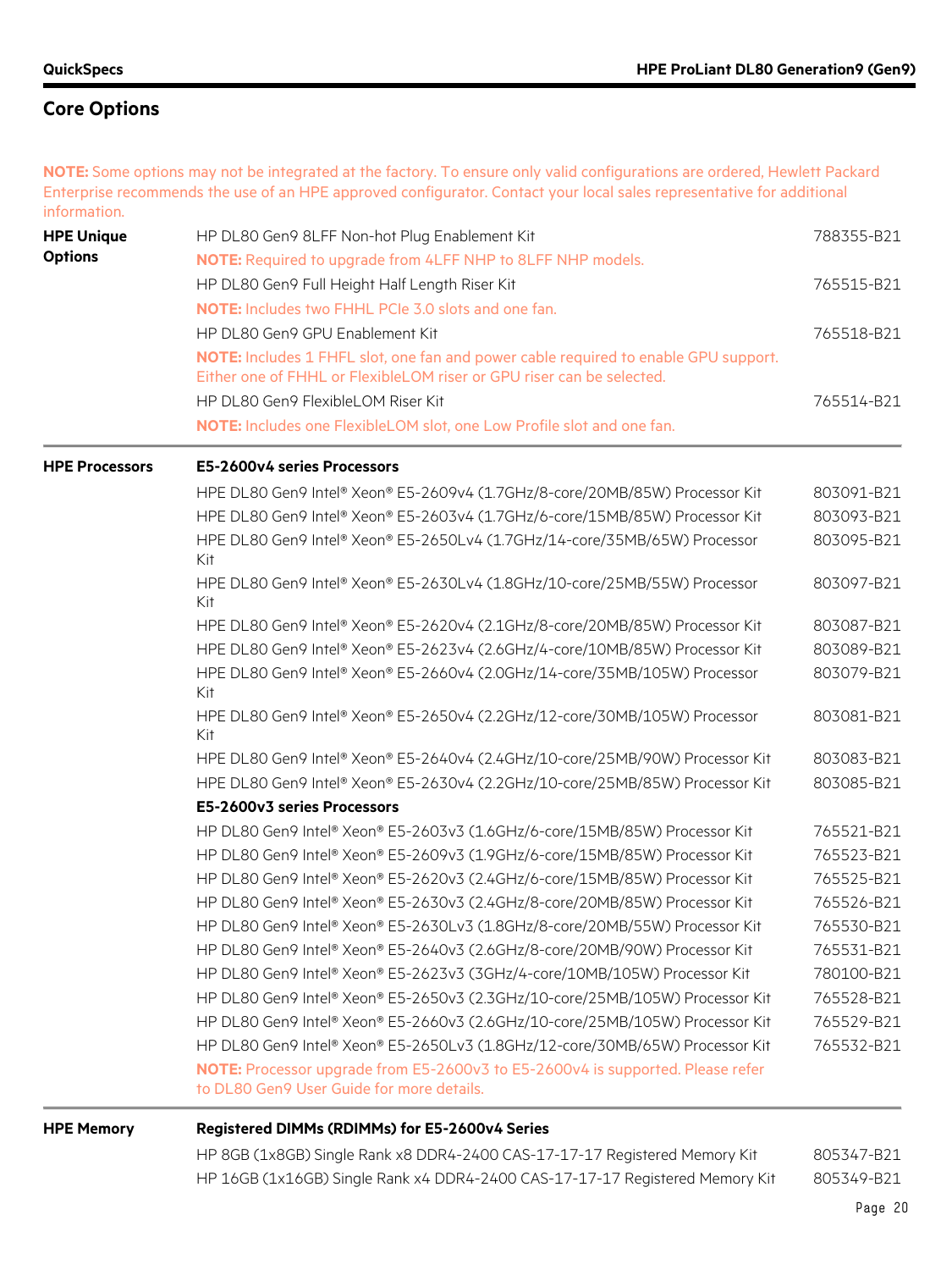## **Core Options**

|                           | HPE 16GB (1x16GB) Dual Rank x4 DDR4-2400 CAS-17-17-17 Registered Memory Kit<br>HP 32GB (1x32GB) Dual Rank x4 DDR4-2400 CAS-17-17-17 Registered Memory Kit | 836220-B21<br>805351-B21 |
|---------------------------|-----------------------------------------------------------------------------------------------------------------------------------------------------------|--------------------------|
|                           | NOTE: These DIMMs are supported only with E5-2600v4 processors.                                                                                           |                          |
|                           | Registered DIMMs (RDIMMs) for E5-2600v3 Series                                                                                                            |                          |
|                           | HP 4GB (1x4GB) Single Rank x8 DDR4-2133 CAS-15-15-15 Registered Memory Kit                                                                                | 726717-B21               |
|                           | HP 8GB (1x8GB) Single Rank x4 DDR4-2133 CAS-15-15-15 Registered Memory Kit                                                                                | 726718-B21               |
|                           | HP 8GB (1x8GB) Dual Rank x8 DDR4-2133 CAS-15-15-15 Registered Memory Kit                                                                                  | 759934-B21               |
|                           | HP 16GB (1x16GB) Dual Rank x4 DDR4-2133 CAS-15-15-15 Registered Memory Kit                                                                                | 726719-B21               |
|                           | HP 32GB (1x32GB) Dual Rank x4 DDR4-2133 CAS-15-15-15 Registered Memory Kit                                                                                | 728629-B21               |
|                           | NOTE: These DIMMs are supported only with E5-2600v3 processors.                                                                                           |                          |
|                           | Load Reduced DIMMs (LRDIMMs) for E5-2600v4 Series                                                                                                         |                          |
|                           | HPE 32GB (1x32GB) Dual Rank x4 DDR4-2400 CAS-17-17-17 Load Reduced Memory<br>Kit                                                                          | 805353-B21               |
|                           | NOTE: These DIMMs are supported only with E5-2600v4 processors.                                                                                           |                          |
|                           | Load Reduced DIMMs (LRDIMMs) for E5-2600v3 Series                                                                                                         |                          |
|                           | HP 16GB (1x16GB) Dual Rank x4 DDR4-2133 CAS-15-15-15 Load Reduced Memory<br>Kit                                                                           | 726720-B21               |
|                           | HP 32GB (1x32GB) Quad Rank x4 DDR4-2133 CAS-15-15-15 Load Reduced Memory<br>Kit                                                                           | 726722-B21               |
|                           | NOTE: These DIMMs are supported only with E5-2600v3 processors.                                                                                           |                          |
|                           | HPE Standard Memory for E5-2600v4 Series                                                                                                                  |                          |
|                           | HPE 8GB (1x8GB) Single Rank x8 DDR4-2400 CAS-17-17-17 Registered Standard<br>Memory Kit                                                                   | 851353-B21               |
|                           | NOTE: These DIMMs are supported only with E5-2600v4 processors.                                                                                           |                          |
|                           | HPE Standard Memory for E5-2600v3 Series                                                                                                                  |                          |
|                           | HPE 4GB (1x4GB) Single Rank x8 DDR4-2133 CAS-15-15-15 Registered Standard<br>Memory Kit                                                                   | 803026-B21               |
|                           | HPE 8GB (1x8GB) Single Rank x4 DDR4-2133 CAS-15-15-15 Registered Standard<br>Memory Kit                                                                   | 803028-B21               |
|                           | NOTE: These DIMMs are supported only with E5-2600v3 processors.                                                                                           |                          |
| <b>HPE Optical Drives</b> | HPE Mobile USB Non Leaded System DVD RW Drive                                                                                                             | 701498-B21               |
| <b>HPE Drives</b>         | SATA Non-Hot Plug LFF (3.5-inch) Midline (MDL) Drives                                                                                                     |                          |
|                           | HPE 4TB SATA 6G Midline 7.2K LFF (3.5in) RW 1yr Wty HDD                                                                                                   | 801888-B21               |
|                           | HPE 2TB SATA 6G Midline 7.2K LFF (3.5in) RW 1yr Wty HDD                                                                                                   | 801884-B21               |
|                           | HPE 1TB SATA 6G Midline 7.2K LFF (3.5in) RW 1yr Wty HDD                                                                                                   | 801882-B21               |
|                           | SATA Hot Plug LFF (3.5-inch) Midline (MDL) Drives                                                                                                         |                          |
|                           | HPE 10TB SATA 6G Midline 7.2K LFF (3.5in) SC 1yr Wty Helium 512e Digitally Signed<br>Firmware HDD                                                         | 857648-B21               |
|                           | HPE 8TB SATA 6G Midline 7.2K LFF (3.5in) SC 1yr Wty 512e Digitally Signed Firmware<br><b>HDD</b>                                                          | 819203-B21               |
|                           | HPE 8TB SATA 6G Midline 7.2K LFF (3.5in) SC 1yr Wty Helium 512e Digitally Signed<br>Firmware HDD                                                          | 861594-B21               |
|                           | HPE 6TB SATA 6G Midline 7.2K LFF (3.5in) SC 1yr Wty 512e HDD                                                                                              | 861750-B21               |
|                           | HPE 6TB SATA 6G Midline 7.2K LFF (3.5in) SC 1yr Wty Digitally Signed Firmware HDD                                                                         | 846510-B21               |
|                           | HPE 4TB SATA 6G Midline 7.2K LFF (3.5in) SC 1yr Wty Digitally Signed Firmware HDD                                                                         | 872491-B21               |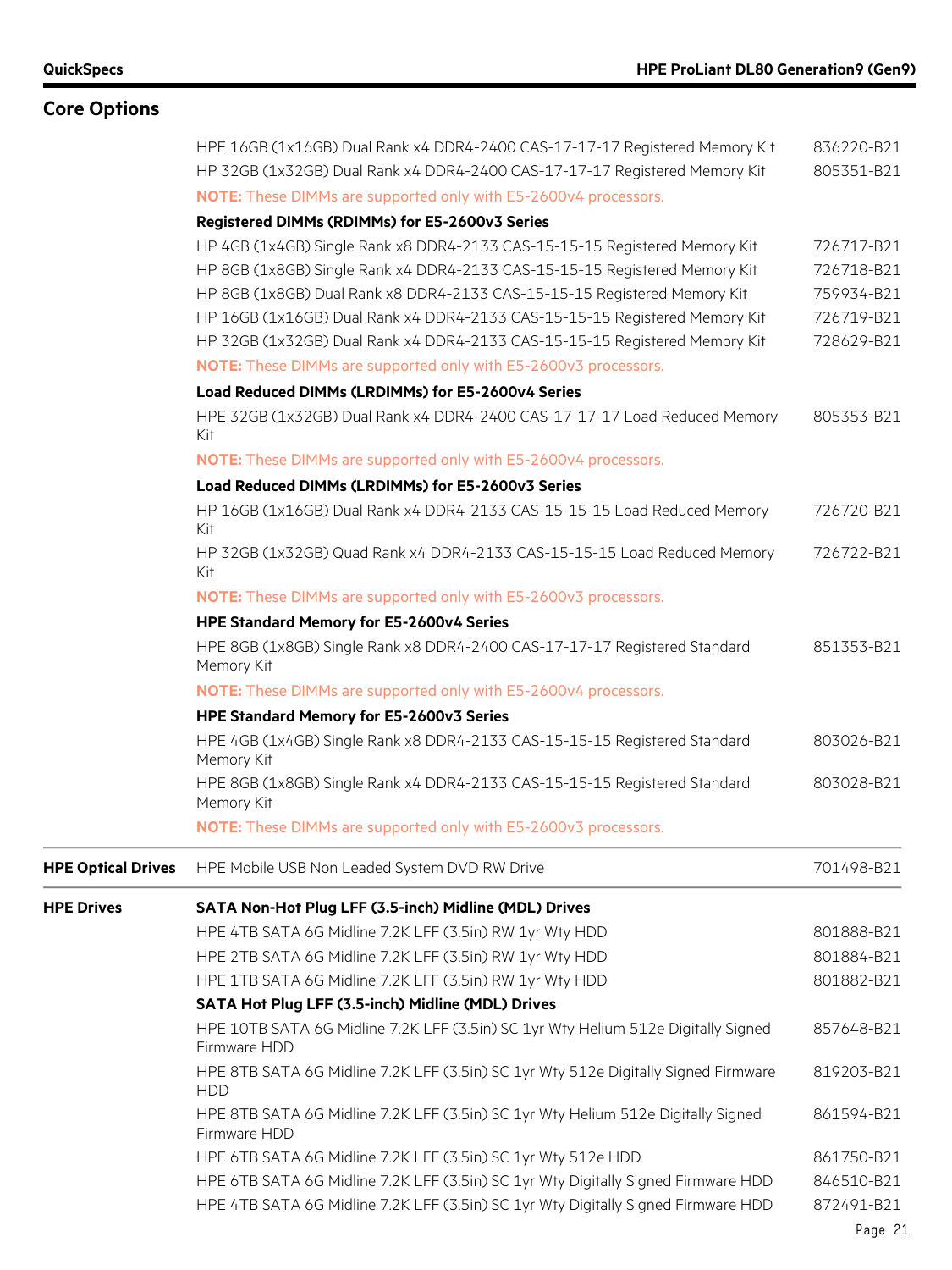| HPE 4TB SATA 6G Midline 7.2K LFF (3.5in) SC 1yr Wty 512e HDD                                      | 861752-B21 |
|---------------------------------------------------------------------------------------------------|------------|
| HPE 4TB SATA 6G Midline 7.2K LFF (3.5in) SC 1yr Wty HDD                                           | 861678-B21 |
| HPE 3TB SATA 6G Midline 7.2K LFF (3.5in) SC 1yr Wty Digitally Signed Firmware HDD                 | 861693-B21 |
| HPE 2TB SATA 6G Midline 7.2K LFF (3.5in) SC 1yr Wty Digitally Signed Firmware HDD                 | 872489-B21 |
| HPE 2TB SATA 6G Midline 7.2K LFF (3.5in) SC 1yr Wty HDD                                           | 861676-B21 |
| HPE 1TB SATA 6G Midline 7.2K LFF (3.5in) SC 1yr Wty HDD                                           | 861691-B21 |
| 6G SATA SC Hot Plug LFF 7.2K (3.5-inch) Standard Drives                                           |            |
| HPE 2TB SATA 6G Midline 7.2K LFF (3.5in) SC 1yr Wty HDD                                           | 858596-B21 |
| HPE 1TB SATA 6G Midline 7.2K LFF (3.5in) SC 1yr Wty HDD                                           | 858594-B21 |
| SAS Hot Plug LFF (3.5-inch) Midline (MDL) Drives                                                  |            |
| HPE 10TB SAS 12G Midline 7.2K LFF (3.5in) SC 1yr Wty Helium 512e Digitally Signed<br>Firmware HDD | 857644-B21 |
| HPE 8TB SAS 12G Midline 7.2K LFF (3.5in) SC 1yr Wty Helium 512e Digitally Signed<br>Firmware HDD  | 861590-B21 |
| HPE 8TB SAS 12G Midline 7.2K LFF (3.5in) SC 1yr Wty 512e Digitally Signed Firmware<br><b>HDD</b>  | 819201-B21 |
| HPE 6TB SAS 12G Midline 7.2K LFF (3.5in) SC 1yr Wty 512e HDD                                      | 861754-B21 |
| HPE 6TB SAS 12G Midline 7.2K LFF (3.5in) SC 1yr Wty Digitally Signed Firmware HDD                 | 846514-B21 |
| HPE 4TB SAS 12G Midline 7.2K LFF (3.5in) SC 1yr Wty Digitally Signed Firmware HDD                 | 872487-B21 |
| HPE 4TB SAS 12G Midline 7.2K LFF (3.5in) SC 1yr Wty 512e HDD                                      | 861756-B21 |
| HPE 4TB SAS 12G Midline 7.2K LFF (3.5in) SC 1yr Wty HDD                                           | 818367-B21 |
| HPE 3TB SAS 12G Midline 7.2K LFF (3.5in) SC 1yr Wty Digitally Signed Firmware HDD                 | 846528-B21 |
| HPE 2TB SAS 12G Midline 7.2K LFF (3.5in) SC 1yr Wty Digitally Signed Firmware HDD                 | 872485-B21 |
| HPE 2TB SAS 12G Midline 7.2K LFF (3.5in) SC 1yr Wty HDD                                           | 818365-B21 |
| HPE 1TB SAS 12G Midline 7.2K LFF (3.5in) SC 1yr Wty Digitally Signed Firmware HDD                 | 846524-B21 |
| SAS Hot Plug LFF (3.5-inch) Enterprise (ENT) Drives                                               |            |
| HPE 600GB SAS 12G Enterprise 15K LFF (3.5in) SC 3yr Wty HDD                                       | 765424-B21 |
| HPE 450GB SAS 12G Enterprise 15K LFF (3.5in) SCC 3yr Wty HDD                                      | 737394-B21 |
| HPE 300GB SAS 12G Enterprise 15K LFF (3.5in) SCC 3yr Wty HDD                                      | 737261-B21 |
| 12G SAS Hot Plug LFF (3.5-inch) SC Mixed Use Solid State Drives                                   |            |
| HPE 800GB SAS 12G Mixed Use LFF (3.5in) SCC 3yr Wty Digitally Signed Firmware<br><b>SSD</b>       | 872378-B21 |
| 6G SATA Hot Plug LFF (3.5-inch) Write Intensive Solid State Drives                                |            |
| HPE 1.6TB SATA 6G WI LFF SCC DS SSD                                                               | 872365-B21 |
| HPE 800GB SATA 6G WI LFF SCC DS SSD                                                               | 872361-B21 |
| HPE 400GB SATA 6G WI LFF SCC DS SSD                                                               | 872357-B21 |
| 6G SATA Hot Plug LFF (3.5-inch) Mixed Use Solid State Drives                                      |            |
| HPE 1.92TB SATA 6G Mixed Use LFF (3.5in) SCC 3yr Wty Digitally Signed Firmware<br><b>SSD</b>      | 877790-B21 |
| HPE 1.6TB SATA 6G Mixed Use LFF (3.5in) SCC 3yr Wty SSD                                           | 804634-B21 |
| HPE 960GB SATA 6G Mixed Use LFF (3.5in) SCC 3yr Wty Digitally Signed Firmware<br><b>SSD</b>       | 877784-B21 |
| HPE 960GB SATA 6G Mixed Use LFF (3.5in) SCC 3yr Wty Digitally Signed Firmware<br><b>SSD</b>       | 875476-B21 |
| HPE 480GB SATA 6G Mixed Use LFF (3.5in) SCC 3yr Wty Digitally Signed Firmware<br><b>SSD</b>       | 875472-B21 |
| 6G SATA Hot Plug LFF (3.5-inch) Read Intensive Solid State Drives                                 |            |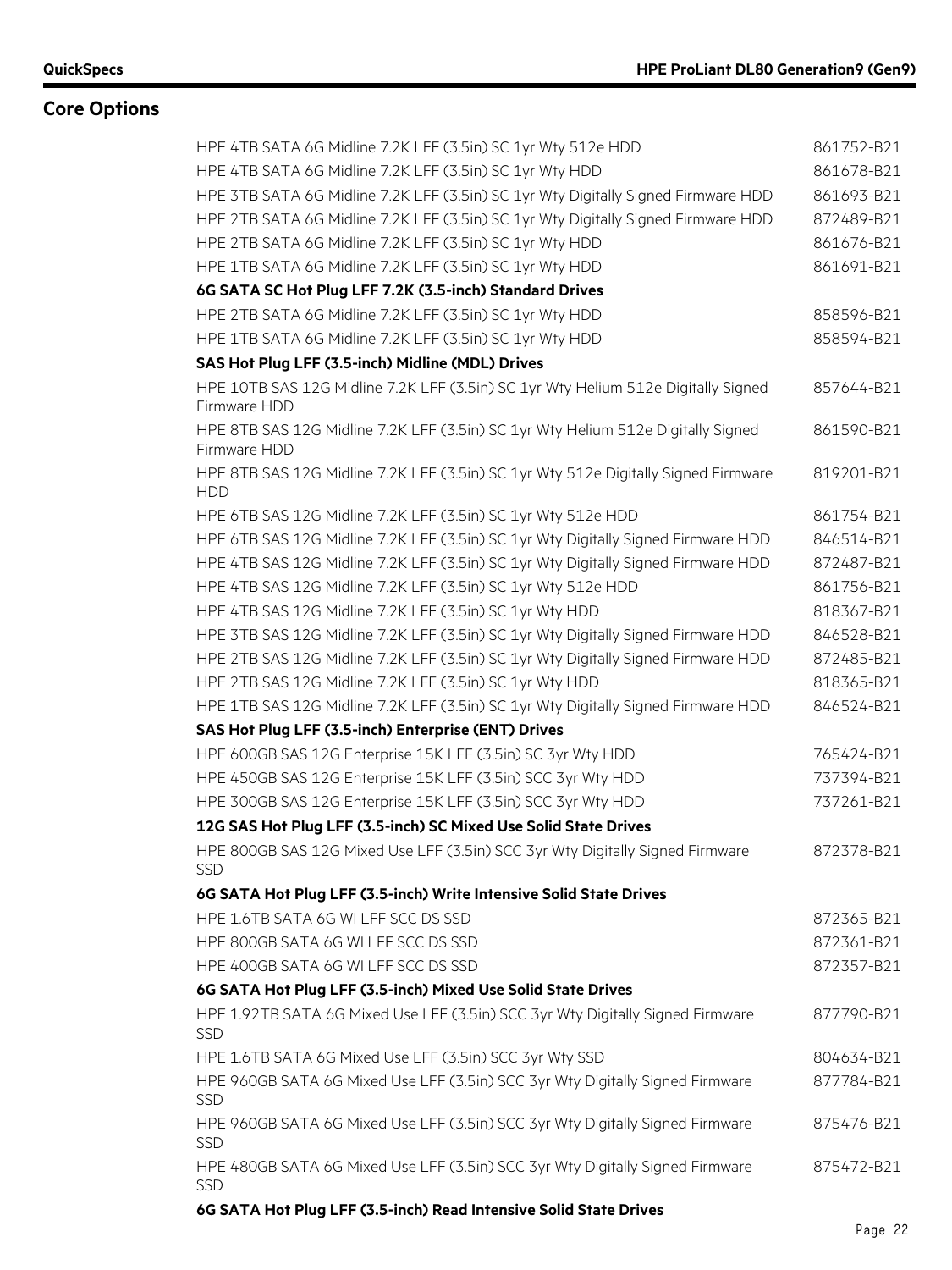|                       | HPE 1.92TB SATA 6G Read Intensive LFF (3.5in) SCC 3yr Wty Digitally Signed<br>Firmware SSD                                                                                          | 877760-B21 |
|-----------------------|-------------------------------------------------------------------------------------------------------------------------------------------------------------------------------------|------------|
|                       | HPE 1.6TB SATA 6G Read Intensive LFF (3.5in) SCC 3yr Wty Digitally Signed Firmware<br><b>SSD</b>                                                                                    | 869388-B21 |
|                       | HPE 960GB SATA 6G Read Intensive LFF (3.5in) SCC 3yr Wty Digitally Signed<br>Firmware SSD                                                                                           | 877754-B21 |
|                       | HPE 480GB SATA 6G Read Intensive LFF (3.5in) SCC 3yr Wty Digitally Signed<br>Firmware SSD                                                                                           | 877748-B21 |
|                       | HPE 480GB SATA 6G Read Intensive LFF (3.5in) SCC 3yr Wty Digitally Signed<br>Firmware SSD                                                                                           | 869380-B21 |
|                       | 6G SATA Hot Plug LFF (3.5-inch) MU-3 SCC SSD                                                                                                                                        |            |
|                       | HPE 960GB SATA 6G Mixed Use LFF (3.5in) SCC 3yr Wty Digitally Signed Firmware<br><b>SSD</b>                                                                                         | 872350-B21 |
|                       | HPE 480GB SATA 6G Mixed Use LFF (3.5in) SCC 3yr Wty Digitally Signed Firmware<br>SSD                                                                                                | 872346-B21 |
|                       | <b>Hard Drive Blank Kits</b>                                                                                                                                                        |            |
|                       | HPE Large Form Factor Hard Drive Blank Kit                                                                                                                                          | 666986-B21 |
|                       | <b>Hard Drive Kits</b>                                                                                                                                                              |            |
|                       | HP DL80 Gen9 8LFF Non-hot Plug Enablement Kit                                                                                                                                       | 788355-B21 |
|                       | NOTE: Required to move from 4LFF NHPE model to 8 LFF NHPE model.                                                                                                                    |            |
| <b>HPE Networking</b> | 1 Gigabit Ethernet adapters                                                                                                                                                         |            |
|                       | HPE Ethernet 1Gb 4-port 331T Adapter                                                                                                                                                | 647594-B21 |
|                       | HPE Ethernet 1Gb 2-port 332T Adapter                                                                                                                                                | 615732-B21 |
|                       | HPE Ethernet 1Gb 2-port 361T Adapter                                                                                                                                                | 652497-B21 |
|                       | HPE Ethernet 1Gb 4-port 366T Adapter                                                                                                                                                | 811546-B21 |
|                       | 10 Gigabit Ethernet adapters                                                                                                                                                        |            |
|                       | HPE Ethernet 10Gb 2-port 530SFP Adapter                                                                                                                                             | 652503-B21 |
|                       | HPE Ethernet 10Gb 2-port 530T Adapter                                                                                                                                               | 656596-B21 |
|                       | HPE Ethernet 10Gb 2-port 546SFP+ Adapter                                                                                                                                            | 779793-B21 |
|                       | HPE Ethernet 10Gb 2-port 560SFP+ Adapter                                                                                                                                            | 665249-B21 |
|                       | HPE Ethernet 10Gb 2-port 561T Adapter                                                                                                                                               | 716591-B21 |
|                       | HPE Ethernet 10Gb 2-port 562SFP+ Adapter                                                                                                                                            | 727055-B21 |
|                       | NOTE: A minimum of two Gigabytes (2 GB) of server memory is required per each<br>adapter.                                                                                           |            |
|                       | NOTE: Direct Attach Cable (DAC) for copper environments or fiber transceivers and<br>cables for fiber-optic environments must be purchased separately. See cables/options<br>below. |            |
|                       | 25 Gigabit Ethernet adapters                                                                                                                                                        |            |
|                       | HPE Ethernet 4x25Gb 1-port 620QSFP28 Adapter                                                                                                                                        | 817762-B21 |
|                       | <b>FlexibleLOM Adapters</b>                                                                                                                                                         |            |
|                       | HPE Ethernet 1Gb 4-port 366FLR Adapter                                                                                                                                              | 665240-B21 |
|                       | HPE FlexFabric 10Gb 2-port 533FLR-T Adapter                                                                                                                                         | 700759-B21 |
|                       | HPE FlexFabric 10Gb 2-port 534FLR-SFP+ Adapter                                                                                                                                      | 700751-B21 |
|                       | HPE FlexFabric 10Gb 4-port 536FLR-T Adapter                                                                                                                                         | 764302-B21 |
|                       | HPE Ethernet 10Gb 2-port 546FLR-SFP+ Adapter                                                                                                                                        | 779799-B21 |
|                       | HPE Ethernet 10Gb 2-port 560FLR-SFP+ Adapter                                                                                                                                        | 665243-B21 |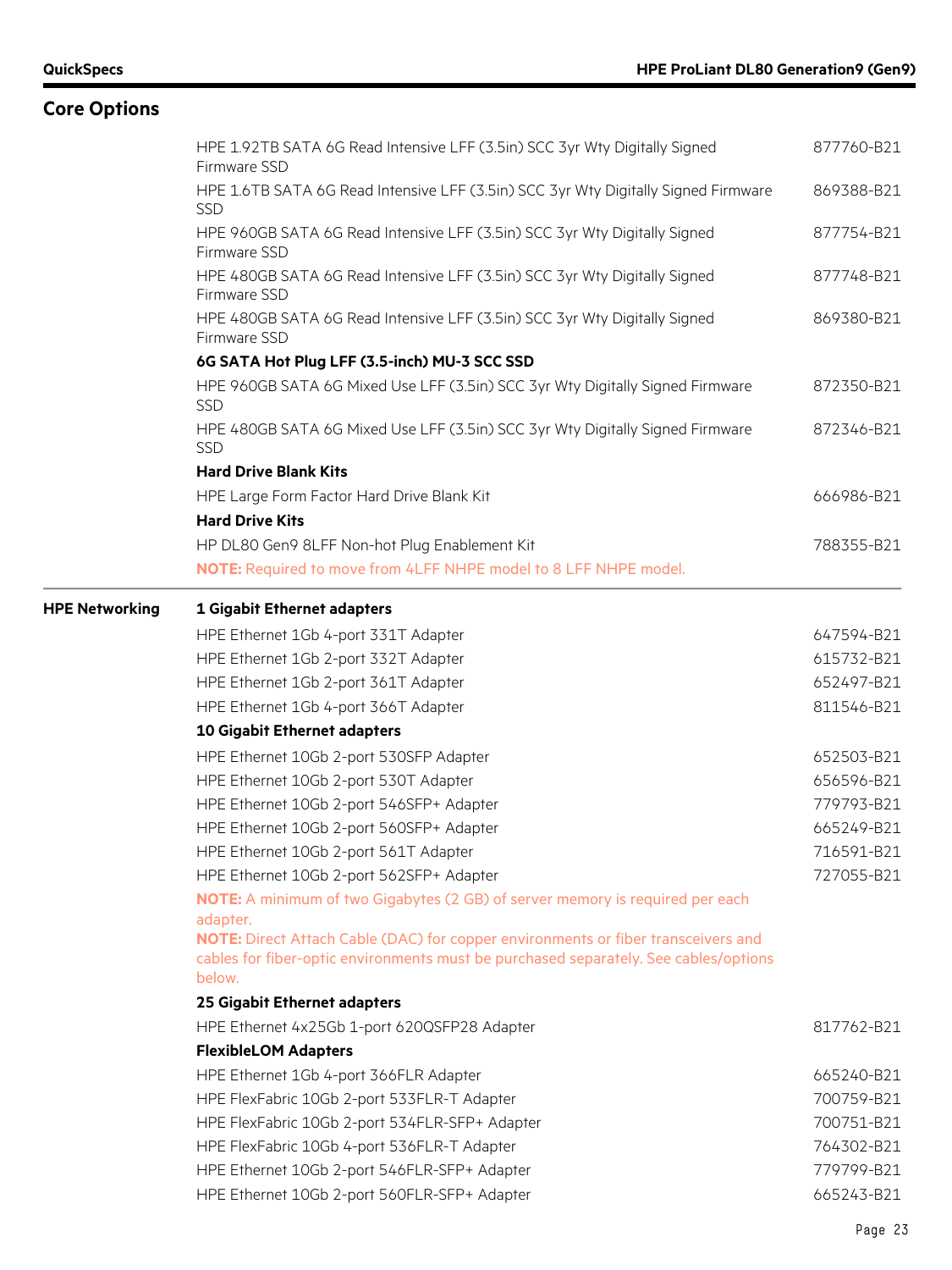| <b>Core Options</b>                        |                                                                                                                                                                                                                                                                                                                                                                                                                                                                                                                                                                                                                                                                                                                                                                                                                                                                                                                                                                                                                                                                                                                                                                                                                                                                                                                                                                                                                                                                                                                                                                                                                                 |                          |
|--------------------------------------------|---------------------------------------------------------------------------------------------------------------------------------------------------------------------------------------------------------------------------------------------------------------------------------------------------------------------------------------------------------------------------------------------------------------------------------------------------------------------------------------------------------------------------------------------------------------------------------------------------------------------------------------------------------------------------------------------------------------------------------------------------------------------------------------------------------------------------------------------------------------------------------------------------------------------------------------------------------------------------------------------------------------------------------------------------------------------------------------------------------------------------------------------------------------------------------------------------------------------------------------------------------------------------------------------------------------------------------------------------------------------------------------------------------------------------------------------------------------------------------------------------------------------------------------------------------------------------------------------------------------------------------|--------------------------|
|                                            | HPE Ethernet 10Gb 2-port 561FLR-T Adapter<br>HPE Ethernet 10Gb 2-port 562FLR-SFP+ Adapter<br>NOTE: Please see the QuickSpecs for Technical Specifications and additional<br>information: http://www.hpe.com/servers/ProLiantNICs.                                                                                                                                                                                                                                                                                                                                                                                                                                                                                                                                                                                                                                                                                                                                                                                                                                                                                                                                                                                                                                                                                                                                                                                                                                                                                                                                                                                               | 700699-B21<br>727054-B21 |
| <b>HPE InfiniBand</b>                      | HPE InfiniBand FDR/Ethernet 10Gb/40Gb 2-port 544+QSFP Adapter<br>NOTE: Please see the HPE InfiniBand Options for HP ProLiant and Integrity Servers<br><b>QuickSpecs</b> for additional information.                                                                                                                                                                                                                                                                                                                                                                                                                                                                                                                                                                                                                                                                                                                                                                                                                                                                                                                                                                                                                                                                                                                                                                                                                                                                                                                                                                                                                             | 764284-B21               |
| <b>HPE I/O Expansion</b><br><b>Options</b> | HP DL80 Gen9 FlexibleLOM Riser Kit<br>NOTE: Includes one FlexibleLOM slot, one Low Profile slot and one fan.                                                                                                                                                                                                                                                                                                                                                                                                                                                                                                                                                                                                                                                                                                                                                                                                                                                                                                                                                                                                                                                                                                                                                                                                                                                                                                                                                                                                                                                                                                                    | 765514-B21               |
|                                            | HP DL80 Gen9 Full Height Half Length Riser Kit<br>NOTE: Includes two FLFH PCIe 3.0 slots and one fan.                                                                                                                                                                                                                                                                                                                                                                                                                                                                                                                                                                                                                                                                                                                                                                                                                                                                                                                                                                                                                                                                                                                                                                                                                                                                                                                                                                                                                                                                                                                           | 765515-B21               |
|                                            | HP DL80 Gen9 GPU Enablement Kit<br>NOTE: Includes 1 FHFL slot, one fan and power cable required to enable GPU support.<br>Either one of FHHL or FlexibleLOM riser or GPU riser can be selected.                                                                                                                                                                                                                                                                                                                                                                                                                                                                                                                                                                                                                                                                                                                                                                                                                                                                                                                                                                                                                                                                                                                                                                                                                                                                                                                                                                                                                                 | 765518-B21               |
| <b>HPE Power</b><br><b>Supplies</b>        | <b>HPE Entry-Level Power Supplies</b><br>HPE 900W Standard AC 240VDC Power Input Module<br>NOTE: This part number can only be bought standalone and is for field integration<br>only.                                                                                                                                                                                                                                                                                                                                                                                                                                                                                                                                                                                                                                                                                                                                                                                                                                                                                                                                                                                                                                                                                                                                                                                                                                                                                                                                                                                                                                           | 775595-B21               |
|                                            | NOTE: RPS Backplane is mandatorily needed with this power input module.<br>HPE 900W Standard AC 240VDC RPS Power Backplane<br>NOTE: This part number can only be bought standalone and is for field integration<br>only.<br>NOTE: This RPS backplane is mandatorily needed with 900W RPS input module.                                                                                                                                                                                                                                                                                                                                                                                                                                                                                                                                                                                                                                                                                                                                                                                                                                                                                                                                                                                                                                                                                                                                                                                                                                                                                                                          | 814835-B21               |
|                                            | HPE 900W Standard AC 240VDC Redundant Power Supply Kit<br>NOTE: This Redundant Power supply kit includes 2 power supply input module and 1<br>backplane kit.<br>NOTE: This part number is both factory installed option and field integrable option.<br><b>NOTE:</b> This Power supply supports both 100-240V AC and 240V DC.<br>NOTE: Supports Gold-level efficiency (92%) with a standard C14 inlet connector. No<br>support for HPE Power Discovery Services. Only compatible with select HPE ProLiant<br><b>Gen9 Essential servers.</b><br>NOTE: HPE 900W Gold (Redundant) AC 240VDC Power Input Module (775595-B21)<br>must be used with Power Backplane (814835-B21).<br>NOTE: Each Redundant Power Supply Backplane can support up to two (2) power<br>input modules.<br>NOTE: Redundant AC Power Input Modules do not share power. Redundant AC Power<br>Input Module #1 is the primary AC Power Input Module. Redundant AC Power Input<br>Module #2 is the backup AC Power Input Module.<br>NOTE: Mixing of power supplies in the same server is not supported. All power supplies must be of the<br>same input voltage, output rating, and efficiency rating. If non-matching power supplies are installed,<br>you may receive an error message and/or experience operational issues with your server.<br>NOTE: Prior to selecting a power supply option, it is highly recommended that you review your server<br>configuration in the HPE Power Advisor tool to determine the right size power supply for your server<br>configuration. The HPE Power Advisor is located at: http://www.hpe.com/info/hppoweradvisor. | 820792-B21               |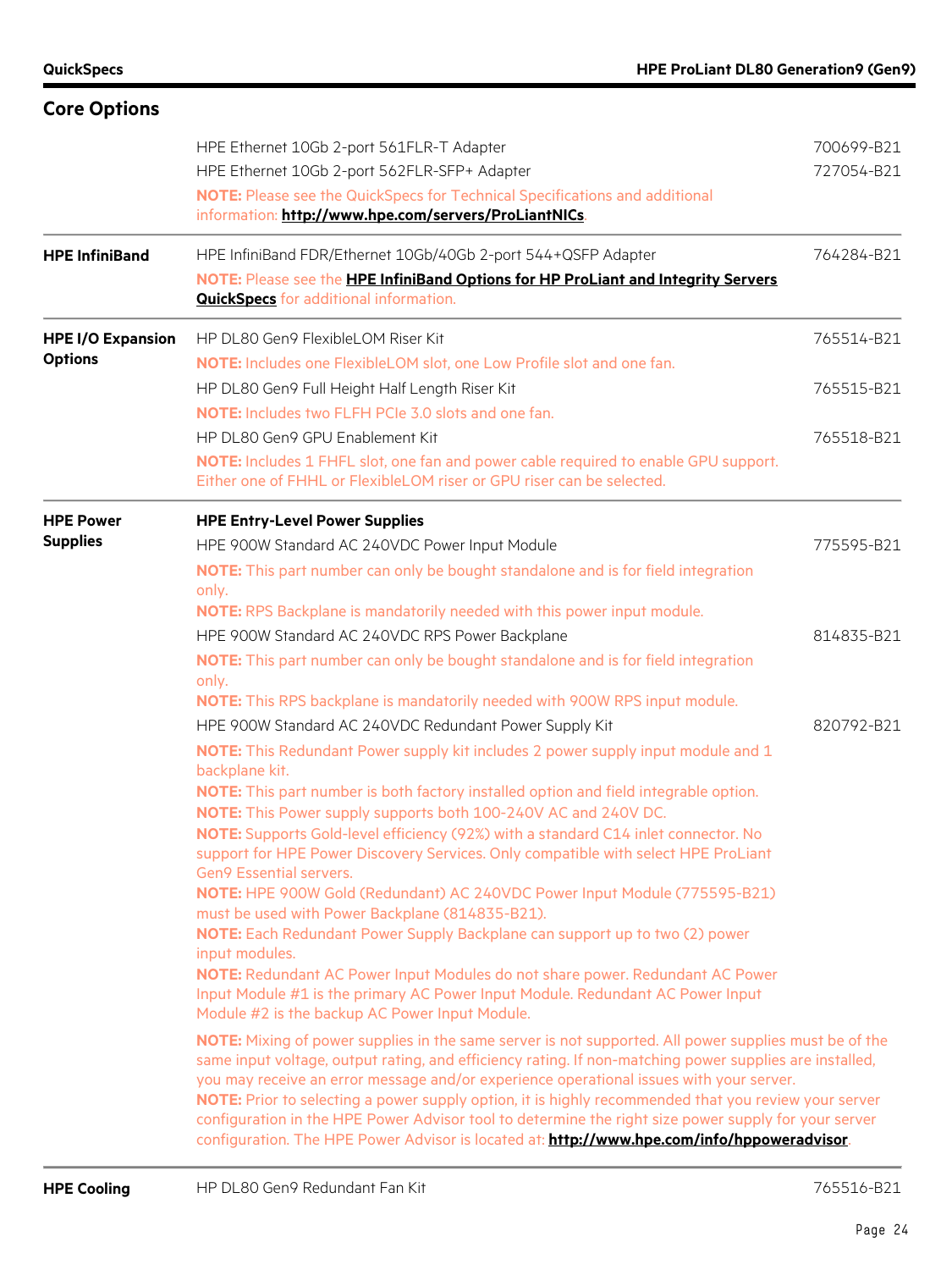**Options NOTE:** Includes two fans and is required to move from non-redundant to redundant fan configurations. Since each riser includes a fan as well, please refer to user-guide for exact fan requirements to enable fan redundancy.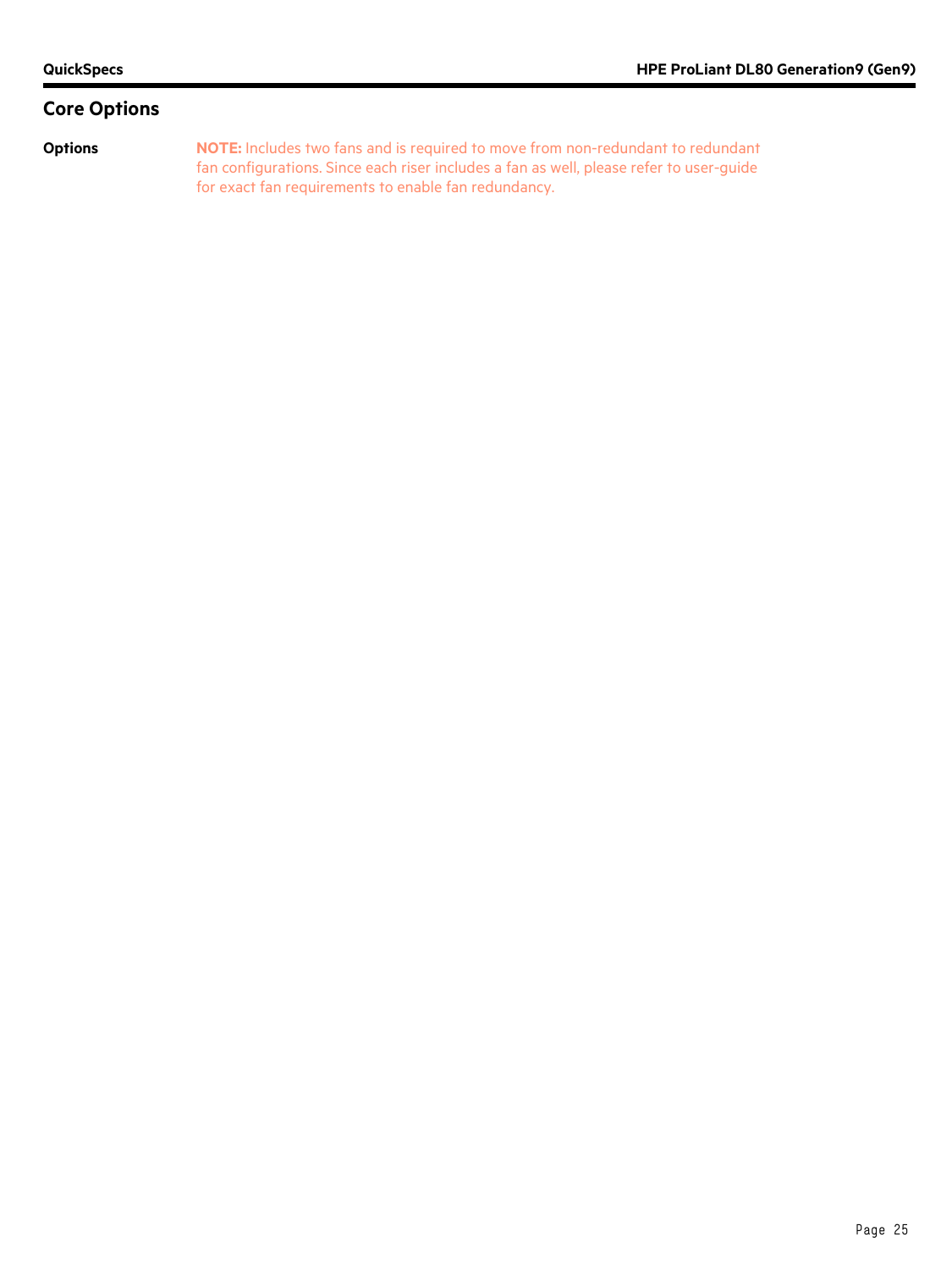**NOTE:** Some options may not be integrated at the factory. To ensure only valid configurations are ordered, Hewlett Packard Enterprise recommends the use of an HPE approved configurator. Contact your local sales representative for additional information.

| <b>HPE Insight</b>   | <b>HPE Insight Control</b>                                                                                                                               |               |
|----------------------|----------------------------------------------------------------------------------------------------------------------------------------------------------|---------------|
| <b>Software</b>      | HPE Insight Control including 1yr 24x7 Technical Support and Updates 1-server LTU                                                                        | C6N27A        |
|                      | HPE Insight Control including 1yr 24x7 TSU E-LTU                                                                                                         | C6N28ABE      |
|                      | HPE Insight Control Upgrade from iLO Advanced including 1yr 24x7 Support E-LTU                                                                           | C6N38ABE      |
|                      | NOTE: Electronic and Flexible-Quantity licenses can be used to purchase multiple licenses with a single                                                  |               |
|                      | activation key.                                                                                                                                          |               |
|                      | NOTE: Customer will receive a license entitlement certificate. The license entitlement certificate must be                                               |               |
|                      | redeemed online or via fax in order to obtain the license activation key(s). Includes one year of 24x7                                                   |               |
|                      | HPE Software Technical Support and Update Service.<br>NOTE: Licenses ship without media. The HPE Insight Control Media Kit can be ordered separately, or |               |
|                      | can be downloaded at: https://www.hpe.com/info/insightmanagement.                                                                                        |               |
|                      | NOTE: For additional license options please see the HPE Insight Control QuickSpecs.                                                                      |               |
| <b>Embedded</b>      | <b>HPE iLO Advanced</b>                                                                                                                                  |               |
| <b>Management</b>    | HPE iLO Advanced including 1yr 24x7 Technical Support and Updates 1-server LTU                                                                           | 512485-B21    |
|                      | HPE iLO Advanced including 3yr 24x7 Tech Support and Updates 1-server LTU                                                                                | <b>BD505A</b> |
|                      | HPE iLO Advanced including 1yr 24x7 Technical Support and Updates E-LTU                                                                                  | E6U59ABE      |
|                      | HPE iLO Advanced including 3yr 24x7 Technical Support and Updates E-LTU                                                                                  | E6U64ABE      |
|                      | <b>HPE iLO Essentials</b>                                                                                                                                |               |
|                      | HPE iLO Essentials including 3yr 24x7 Technical Support and Updates E-LTU                                                                                | E6U61ABE      |
|                      | HPE iLO Essentials including 3yr 24x7 Tech Support and Updates 1-server LTU                                                                              | <b>BD774A</b> |
|                      | HPE iLO Essentials including 1yr 24x7 Tech Support and Updates 1-server LTU                                                                              | <b>BD775A</b> |
|                      | HPE iLO Essentials including 1yr 24x7 Technical Support and Updates E-LTU                                                                                | E6U62ABE      |
|                      | <b>HPE iLO Scale-out</b>                                                                                                                                 |               |
|                      | HPE iLO Scale-Out 3yr 24x7 Tech Support and Updates Flexible Quantity LTU                                                                                | BD776A        |
|                      | HPE iLO Scale-Out 1yr 24x7 Tech Support and Updates Flexible Quantity LTU                                                                                | <b>BD778A</b> |
|                      | HPE iLO Scale-Out including 3yr 24x7 Tech Support and Updates Flex Qty E-LTU                                                                             | BD776AAE      |
|                      | HPE iLO Scale-Out including 3yr 24x7 Tech Support and Updates Tracking LTU                                                                               | BD777A        |
|                      | HPE iLO Scale-Out including 1yr 24x7 Tech Support and Updates Flex Qty E-LTU                                                                             | BD778AAE      |
|                      | HPE iLO Scale-Out including 1yr 24x7 Tech Support and Updates Tracking LTU                                                                               | <b>BD779A</b> |
| <b>HPE Converged</b> | HPE OneView Advanced (with HPE iLO Advanced)                                                                                                             |               |
| Infrastructure       | HPE OneView including 3yr 24x7 Support Physical 1-server LTU                                                                                             | E5Y34A        |
| Management           | HPE OneView including 3yr 24x7 Support Flexible Quantity E-LTU                                                                                           | E5Y35AAE      |
| <b>Software</b>      | HPE OneView Advanced (without HPE iLO Advanced)                                                                                                          |               |
|                      | HPE OneView w/o iLO including 3yr 24x7 Support 1-server LTU                                                                                              | <b>P8B24A</b> |
|                      | HPE OneView w/o iLO including 3yr 24x7 Support Flexible Quantity E-LTU                                                                                   | P8B26AAE      |
|                      | HPE OneView w/o iLO including 3yr 24x7 Support Track 1-server LTU                                                                                        | <b>P8B25A</b> |
|                      | HPE OneView Physical Media Kit LTU                                                                                                                       | E5Y37A        |
|                      | NOTE: Full licenses of HPE OneView Advanced also provide the right-to-use HPE<br>Insight Control without additional charge.                              |               |
|                      | NOTE: Server provisioning (via 'HPE Insight Control server provisioning') is licensed                                                                    |               |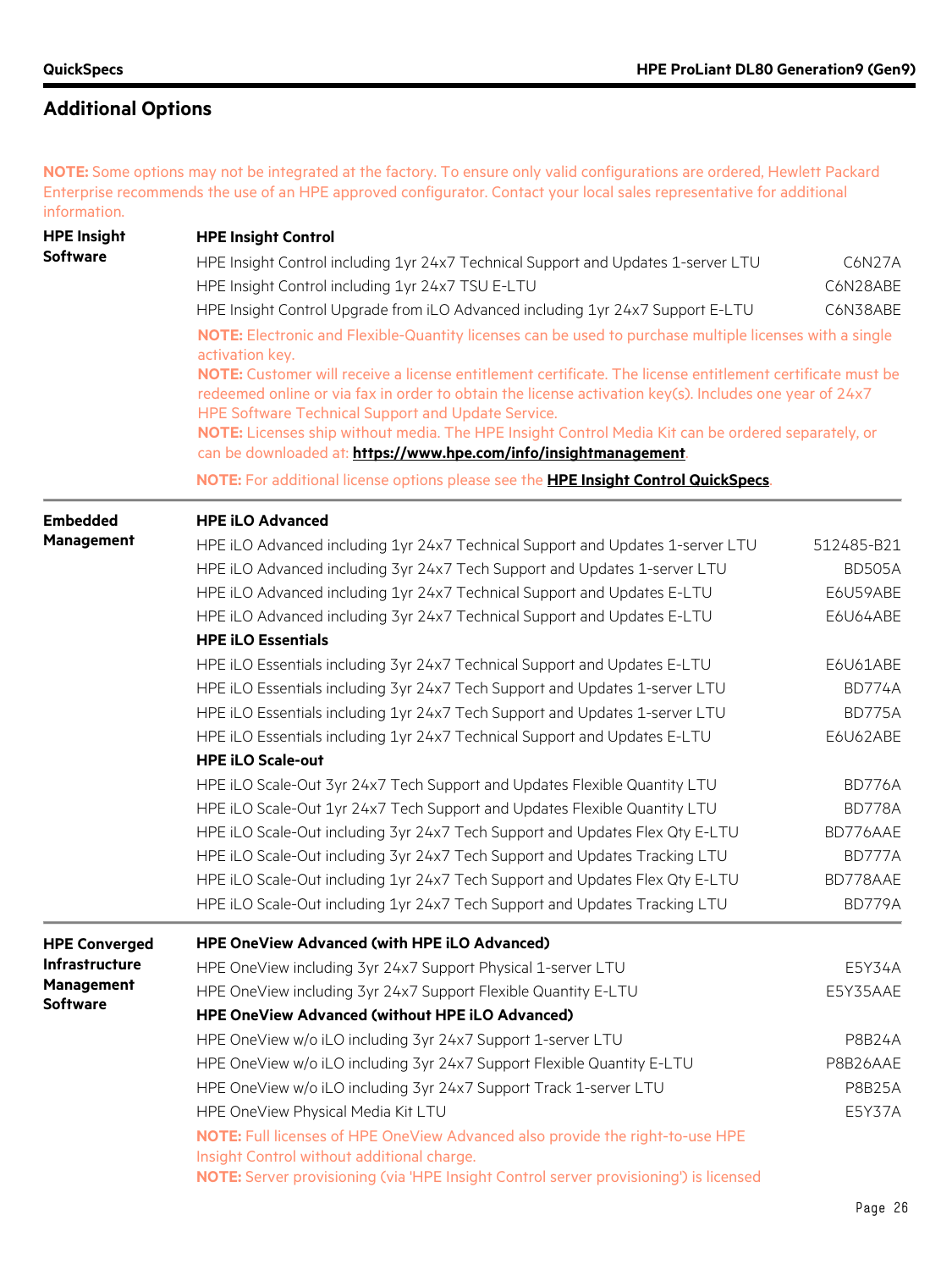| <b>Additional Options</b>                |                                                                                                                                                                                                                                                                                                                                                                                                                                                                                                |                                                      |  |
|------------------------------------------|------------------------------------------------------------------------------------------------------------------------------------------------------------------------------------------------------------------------------------------------------------------------------------------------------------------------------------------------------------------------------------------------------------------------------------------------------------------------------------------------|------------------------------------------------------|--|
|                                          | as part of HPE OneView Advanced and provides multi-server OS and driver<br>provisioning. Media kit #BD883A can be ordered for a physical copy of this software<br>(USB flash drive).<br>NOTE: Licenses ship without media. The HPE OneView Media Kit can be ordered<br>separately, or can be downloaded at: http://www.hpe.com/info/hpeoneview.<br>NOTE: Electronic and Flexible-Quantity licenses can be used to purchase multiple<br>licenses with a single activation key.                  |                                                      |  |
| <b>HPE Security</b>                      | HPE Trusted Platform Module 2.0 Kit<br>HPE Trusted Platform Module Option<br>HPE 2U Security Bezel Kit<br>NOTE: Quick Release Ear FIO kit (778109-B21) is required for installing security<br>bezel.                                                                                                                                                                                                                                                                                           | 745823-B21<br>488069-B21<br>666988-B21               |  |
| <b>HPE Storage</b><br><b>Controllers</b> | <b>SAS Controllers</b><br><b>HPE Smart Array Controllers</b><br>HPE Smart Array P440/2GB FBWC 12Gb 1-port Int SAS Controller                                                                                                                                                                                                                                                                                                                                                                   | 820834-B21                                           |  |
|                                          | <b>NOTE:</b> Includes the HPE Smart Storage Battery.<br>HPE Smart Array P840/4GB FBWC 12Gb 2-ports Int SAS Controller<br>HPE Smart Array P841/4GB FBWC 12Gb 4-ports Ext SAS Controller<br>HPE Smart Array P440/4GB FBWC 12Gb 1-port Int SAS Controller<br>HPE Smart Array P441/4GB FBWC 12Gb 2-ports Ext SAS Controller<br><b>HPE Smart Host Bus Adapters</b>                                                                                                                                  | 726897-B21<br>726903-B21<br>726821-B21<br>726825-B21 |  |
|                                          | HPE H240 12Gb 2-ports Int Smart Host Bus Adapter<br>HPE H241 12Gb 2-ports Ext Smart Host Bus Adapter<br><b>HPE Cable Options</b>                                                                                                                                                                                                                                                                                                                                                               | 726907-B21<br>726911-B21                             |  |
|                                          | HP DL80 Gen9 LFF Smart Array P440/P840 SAS Cable Kit<br><b>NOTE:</b> One cable kit must be selected with P440 controller.<br><b>NOTE:</b> Two of these cable kits must be selected with P840 controller.                                                                                                                                                                                                                                                                                       | 779619-B21                                           |  |
|                                          | HP DL80 Gen9 LFF Smart HBA H240 SAS Cable Kit<br><b>NOTE:</b> Two cable Kits must be selected with H240.<br>NOTE: One of the above cables is required to be selected depending on the<br>combination of server model and storage controller. Cable option kit descriptions<br>include the right server model and storage controller names.<br>NOTE: NHP server model includes SATA cables required to connect drives to<br>embedded B140i SATA controller.                                     | 779622-B21                                           |  |
|                                          | <b>Optional Software</b><br>HPE Smart Array SR SmartCache (Single Key/Single Server) LTU<br>HPE Smart Array SR SmartCache (Single Key/Multiple Servers) LTU<br>HPE Smart Array SR SmartCache (Single Key/Multiple Servers) E-LTU<br>NOTE: HPE SmartCache is supported when one of the supported Smart Array<br>Controllers is installed in the server.<br>NOTE: HPE SmartCache comes standard (no licensing is required) if the HPE Smart<br>Array P840 Controller is installed in the server. | <b>D7S26A</b><br><b>D7S27A</b><br>D7S27AAE           |  |
|                                          | HPE Smart Array SR Secure Encryption (Data at Rest Encryption/per Server<br>Entitlement) E-LTU<br><b>Optional Upgrades</b>                                                                                                                                                                                                                                                                                                                                                                     | Q2F26AAE                                             |  |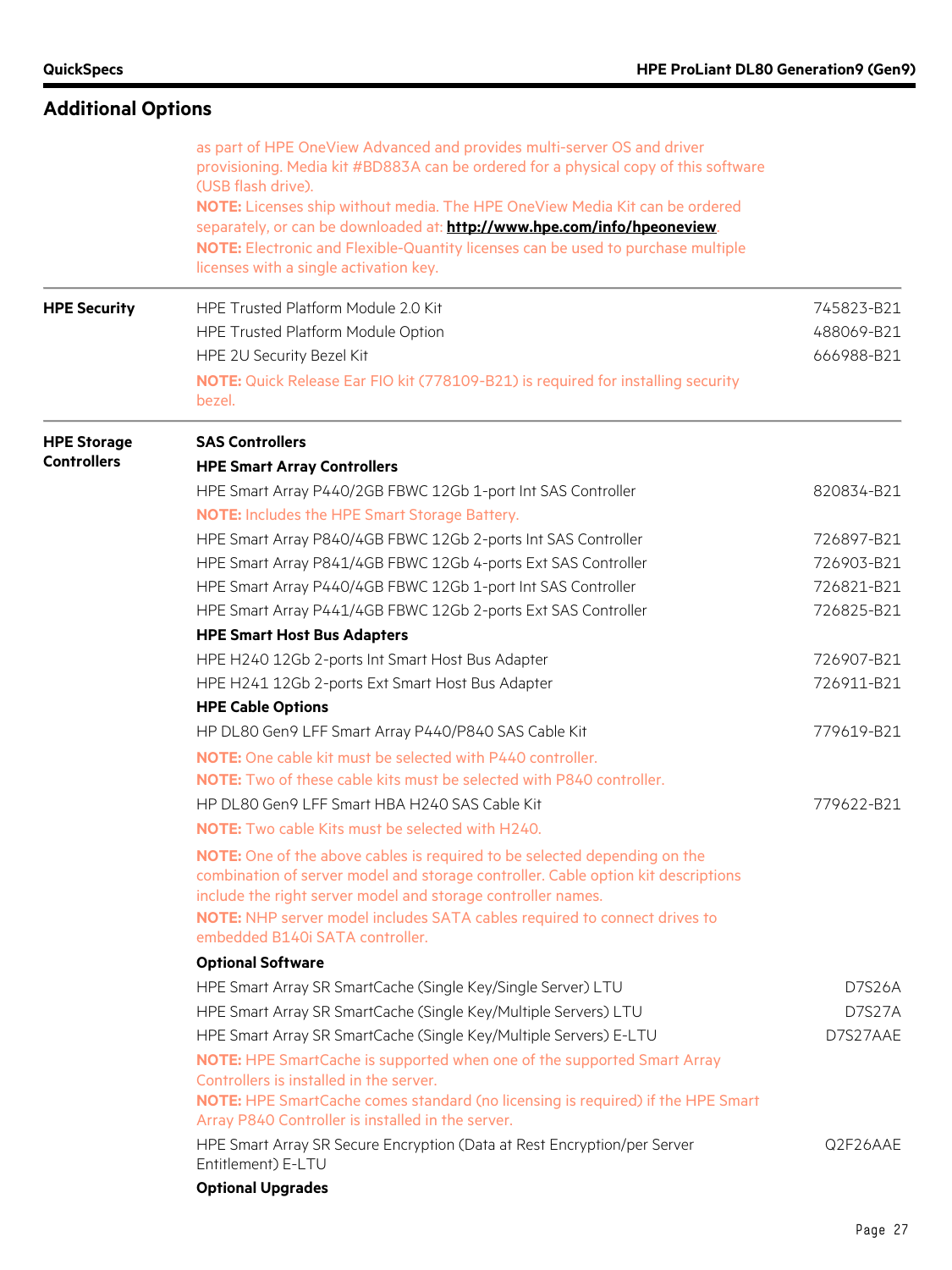| <b>Additional Options</b> |                                                                                                                                                                                                                                                                                                                                                                 |               |
|---------------------------|-----------------------------------------------------------------------------------------------------------------------------------------------------------------------------------------------------------------------------------------------------------------------------------------------------------------------------------------------------------------|---------------|
|                           | HP 96W Smart Storage Battery with 145mm Cable for DL/ML/SL Servers<br>NOTE: This option is mandatorily required with HPE Smart Array controllers. One<br>server can accommodate only 1 Smart Storage Battery that would suffice the<br>requirement of all HPE Smart Array controllers.                                                                          | 727258-B21    |
| <b>HPE Tape Backup</b>    | NOTE: For the complete range of tape drives, autoloaders, libraries and media see:<br>http://www.hpe.com/storage/storeever. For hardware and software compatibility of HPE tape backup<br>products see: http://www.hpe.com/storage/spock.<br>NOTE: For Internal drives to be connected to DL servers please make sure that you order rack mount kit<br>as well. |               |
|                           | <b>Tape Drives</b>                                                                                                                                                                                                                                                                                                                                              |               |
|                           | HPE StoreEver LTO-7 Ultrium 15000 External Tape Drive                                                                                                                                                                                                                                                                                                           | <b>BB874A</b> |
|                           | HPE StoreEver LTO-6 Ultrium 6250 External Tape Drive                                                                                                                                                                                                                                                                                                            | <b>EH970A</b> |
|                           | HPE StoreEver LTO-5 Ultrium 3000 SAS External Tape Drive                                                                                                                                                                                                                                                                                                        | <b>EH958B</b> |
|                           | HPE StoreEver LTO-4 Ultrium 1760 SAS External Tape Drive                                                                                                                                                                                                                                                                                                        | <b>EH920B</b> |
|                           | <b>SAS Rack-Mount Tape Solutions</b>                                                                                                                                                                                                                                                                                                                            |               |
|                           |                                                                                                                                                                                                                                                                                                                                                                 | N7P37A        |
|                           | HPE StoreEver MSL LTO-7 Ultrium 15000 SAS Drive Upgrade Kit                                                                                                                                                                                                                                                                                                     |               |
|                           | HPE StoreEver MSL LTO-7 Ultrium 15000 FC Drive Upgrade Kit                                                                                                                                                                                                                                                                                                      | <b>N7P36A</b> |
|                           | HPE StoreEver LTO-6 Ultrium 6250 Tape Drive in a 1U Rack Mount Kit                                                                                                                                                                                                                                                                                              | COL99A        |
|                           | HPE StoreEver MSL LTO-6 Ultrium 6250 SAS Drive Upgrade Kit                                                                                                                                                                                                                                                                                                      | COH27A        |
|                           | HPE StoreEver MSL LTO-6 Ultrium 6250 Fibre Channel Drive Upgrade Kit                                                                                                                                                                                                                                                                                            | COH28A        |
|                           | HPE StoreEver LTO-5 Ultrium 3000 SAS Tape Drive in a 1U Rack Mount Kit                                                                                                                                                                                                                                                                                          | EJ014B        |
|                           | HPE StoreEver MSL LTO-5 Ultrium 3000 SAS Drive Upgrade Kit                                                                                                                                                                                                                                                                                                      | <b>BL540B</b> |
|                           | HPE StoreEver LTO-4 Ultrium 1760 SAS (1) in a 1U Rack Mount Kit                                                                                                                                                                                                                                                                                                 | <b>EH946C</b> |
|                           | HPE StoreEver 1U SAS Rack Mount Kit                                                                                                                                                                                                                                                                                                                             | AE459B        |
|                           | <b>HPE DAT Autoloader</b>                                                                                                                                                                                                                                                                                                                                       |               |
|                           | HPE StoreEver 1/8 G2 LTO-7 Ultrium 15000 SAS Tape Autoloader                                                                                                                                                                                                                                                                                                    | <b>N7P35A</b> |
|                           | HPE StoreEver 1/8 G2 LTO-7 Ultrium 15000 FC Tape Autoloader                                                                                                                                                                                                                                                                                                     | N7P34A        |
|                           | HPE StoreEver 1/8 G2 LTO-6 Ultrium 6250 Fibre Channel Tape Autoloader                                                                                                                                                                                                                                                                                           | COH19A        |
|                           | HPE StoreEver 1/8 G2 LTO-5 Ultrium 3000 SAS Tape Autoloader                                                                                                                                                                                                                                                                                                     | <b>BL536B</b> |
|                           | <b>HPE MSL2024 Tape Library</b>                                                                                                                                                                                                                                                                                                                                 |               |
|                           | HPE StoreEver MSL2024 0-drive Tape Library                                                                                                                                                                                                                                                                                                                      | <b>AK379A</b> |
|                           | <b>HPE MSL4048 Tape Library</b>                                                                                                                                                                                                                                                                                                                                 |               |
|                           | HPE StoreEver MSL4048 0-drive Tape Library                                                                                                                                                                                                                                                                                                                      | AK381A        |
|                           | <b>HPE StoreEver MSL6480</b>                                                                                                                                                                                                                                                                                                                                    |               |
|                           | HPE StoreEver MSL6480 Scaleable Expansion Module                                                                                                                                                                                                                                                                                                                | QU626A        |
|                           | HPE StoreEver MSL6480 Scalable Base Module                                                                                                                                                                                                                                                                                                                      | <b>QU625A</b> |
| <b>HPE Disk Backup</b>    | <b>HPE RDX Removable Disk Backup System</b>                                                                                                                                                                                                                                                                                                                     |               |
|                           | HP RDX+ 1TB External Backup System                                                                                                                                                                                                                                                                                                                              | <b>B7B69B</b> |
|                           | HP RDX+ 500GB External Backup System                                                                                                                                                                                                                                                                                                                            | <b>B7B66B</b> |
|                           | HPE RDX 2TB USB3.0 External Disk Backup System                                                                                                                                                                                                                                                                                                                  | E7X53B        |
|                           | HPE RDX+ 3TB USB 3.0 External Disk Backup System                                                                                                                                                                                                                                                                                                                | <b>P9L72A</b> |
|                           | HPE RDX 3TB USB 3.0 Internal Disk Backup System                                                                                                                                                                                                                                                                                                                 | <b>P9L71A</b> |
|                           | HPE RDX 4TB USB 3.0 External Disk Backup System                                                                                                                                                                                                                                                                                                                 | Q2R33A        |
|                           | HPE D3700 Enclosure                                                                                                                                                                                                                                                                                                                                             | QW967A        |
|                           |                                                                                                                                                                                                                                                                                                                                                                 |               |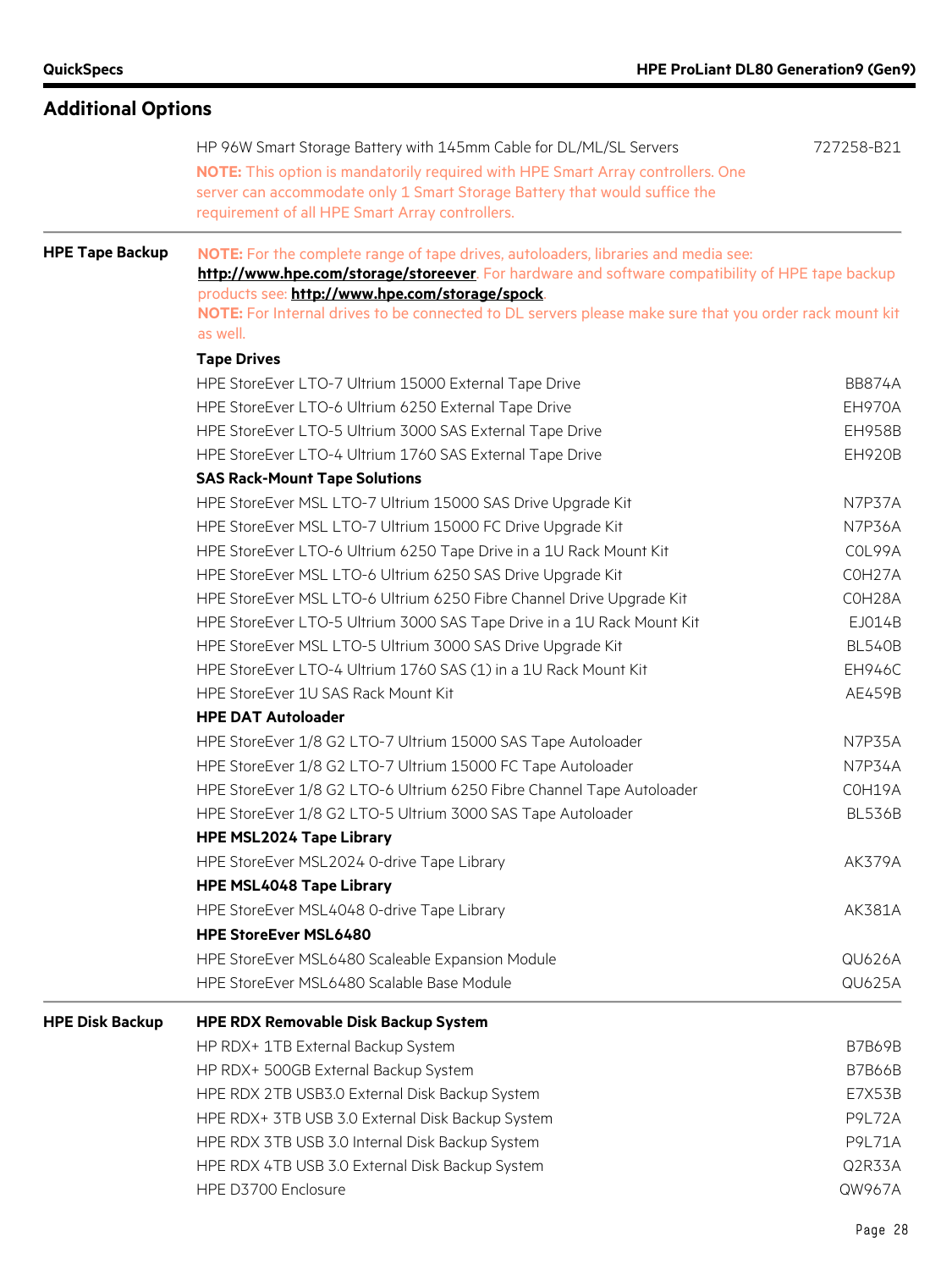|                        | HPE D3600 Enclosure                                                                                                                                        | QW968A        |  |  |  |
|------------------------|------------------------------------------------------------------------------------------------------------------------------------------------------------|---------------|--|--|--|
|                        | HPE RDX+ External Docking System                                                                                                                           | C8S07B        |  |  |  |
|                        | <b>NOTE:</b> For the complete range of RDX drives and media see:                                                                                           |               |  |  |  |
|                        | https://www.hpe.com/us/en/product-catalog/storage/disk-based-backup-                                                                                       |               |  |  |  |
|                        | systems.html. For hardware and software compatibility of HPE disk backup products                                                                          |               |  |  |  |
|                        | see: http://www.hpe.com/storage/spock.                                                                                                                     |               |  |  |  |
|                        | NOTE: Please see the HPE RDX Removable Disk Backup System QuickSpecs for<br>additional part numbers, technical specifications, and additional information. |               |  |  |  |
|                        | <b>HPE StoreOnce Backup systems</b>                                                                                                                        |               |  |  |  |
|                        | HPE StoreOnce 3100 8TB System                                                                                                                              | <b>BB913A</b> |  |  |  |
|                        | HPE StoreOnce 3540 24TB System                                                                                                                             | <b>BB914A</b> |  |  |  |
|                        | HPE StoreOnce 5100 48TB System                                                                                                                             | <b>BB915A</b> |  |  |  |
|                        | HPE StoreOnce 3520 12TB System                                                                                                                             | <b>BB922A</b> |  |  |  |
| <b>HPE Storage</b>     | <b>Emulex Fibre Channel HBAs</b>                                                                                                                           |               |  |  |  |
| <b>Options</b>         | HPE 81E 8Gb 1-port PCIe Fibre Channel Host Bus Adapter                                                                                                     | AJ762B        |  |  |  |
|                        | HPE 82E 8Gb 2-port PCIe Fibre Channel Host Bus Adapter                                                                                                     | AJ763B        |  |  |  |
|                        | HPE StoreFabric SN1100E 16Gb Single Port Fibre Channel Host Bus Adapter                                                                                    | C8R38A        |  |  |  |
|                        | HPE StoreFabric SN1100E 16Gb Dual Port Fibre Channel Host Bus Adapter                                                                                      | C8R39A        |  |  |  |
|                        | <b>QLogic Fibre Channel HBAs</b>                                                                                                                           |               |  |  |  |
|                        | HPE 81Q 8Gb 1-port PCIe Fibre Channel Host Bus Adapter                                                                                                     | AK344A        |  |  |  |
|                        | HPE 82Q 8Gb 2-port PCIe Fibre Channel Host Bus Adapter                                                                                                     | AJ764A        |  |  |  |
|                        | HPE StoreFabric SN1000Q 16GB 1-port PCIe Fibre Channel Host Bus Adapter                                                                                    | QW971A        |  |  |  |
|                        | HPE StoreFabric SN1000Q 16GB 2-port PCIe Fibre Channel Host Bus Adapter                                                                                    | QW972A        |  |  |  |
|                        | <b>Converged Network Adapter</b>                                                                                                                           |               |  |  |  |
|                        | HPE StoreFabric CN1100R Dual Port Converged Network Adapter                                                                                                | QW990A        |  |  |  |
|                        | HPE StoreFabric CN1100R 10GBASE-T Dual Port Converged Network Adapter                                                                                      | <b>N3U52A</b> |  |  |  |
|                        | HPE StoreFabric CN1200E 10Gb Converged Network Adapter                                                                                                     | E7Y06A        |  |  |  |
|                        | HPE StoreFabric CN1200E 10GBASE-T Dual Port Converged Network Adapter                                                                                      | <b>N3U51A</b> |  |  |  |
| <b>HPE Data Center</b> | <b>HPE Advanced Series Racks</b>                                                                                                                           |               |  |  |  |
| <b>Racks</b>           | HPE 48U 600mm x 1075mm Advanced Pallet Rack                                                                                                                | <b>H6J87A</b> |  |  |  |
|                        | HPE 48U 600mm x 1075mm Advanced Shock Rack                                                                                                                 | <b>H6J88A</b> |  |  |  |
|                        | HPE 42U 600mm x 1075mm Advanced Pallet Rack                                                                                                                | <b>H6J65A</b> |  |  |  |
|                        | HPE 42U 600mm x 1075mm Advanced Shock Rack                                                                                                                 | <b>H6J66A</b> |  |  |  |
|                        | HPE 42U 600mm x 1200mm Advanced Pallet Rack                                                                                                                | <b>H6J67A</b> |  |  |  |
|                        | HPE 42U 600mm x 1200mm Advanced Shock Rack                                                                                                                 | <b>H6J68A</b> |  |  |  |
|                        | HPE 36U 600mm x 1075mm Advanced Pallet Rack                                                                                                                | <b>H6J77A</b> |  |  |  |
|                        | HPF 36U 600mm x 1075mm Advanced Shock Rack                                                                                                                 | <b>H6J78A</b> |  |  |  |
|                        | HPE 22U 600mm x 1075mm Advanced Pallet Rack                                                                                                                | <b>H6J83A</b> |  |  |  |
|                        | HPE 22U 600mm x 1075mm Advanced Shock Rack                                                                                                                 | <b>H6J84A</b> |  |  |  |
|                        | HPE 14U 600mm x 1075mm Advanced Shock Rack                                                                                                                 | <b>H6J82A</b> |  |  |  |
|                        | NOTE: Please see the HPE Advanced Series Racks QuickSpecs for information on                                                                               |               |  |  |  |
|                        | additional racks options and rack specifications.                                                                                                          |               |  |  |  |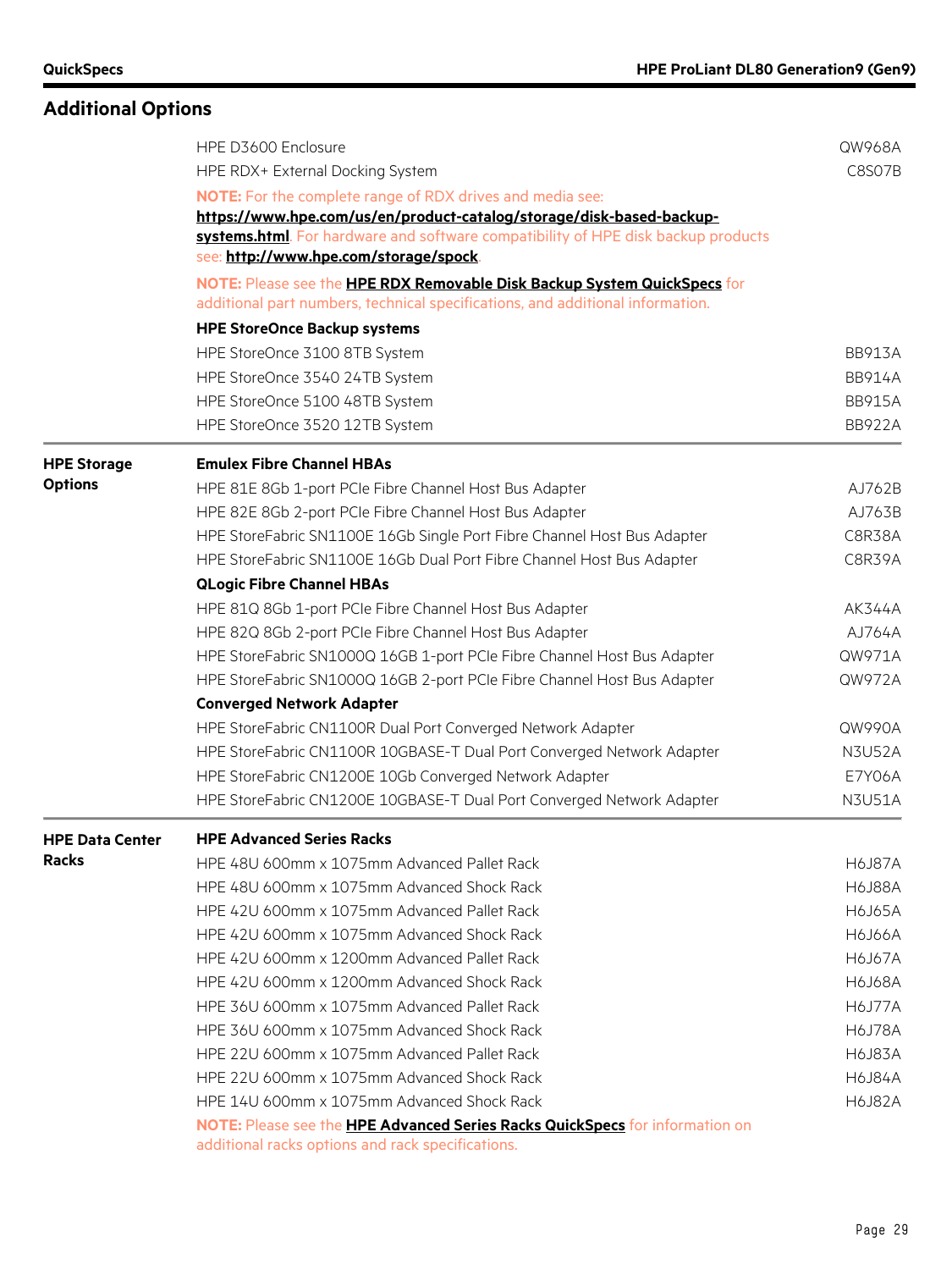#### **HPE Enterprise Series Racks**

|                           | HP 47U 600mm x 1075mm Enterprise Pallet Rack                                                                                                    | <b>BW911A</b> |  |  |  |  |
|---------------------------|-------------------------------------------------------------------------------------------------------------------------------------------------|---------------|--|--|--|--|
|                           | HP 47U 600mm x 1075mm Enterprise Shock Rack                                                                                                     | <b>BW912A</b> |  |  |  |  |
|                           | HP 47U 600mm x 1200mm Enterprise Pallet Rack                                                                                                    | <b>BW913A</b> |  |  |  |  |
|                           | HP 47U 600mm x 1200mm Enterprise Shock Rack                                                                                                     | <b>BW914A</b> |  |  |  |  |
|                           | HPE 42U 600mm x 1075mm Enterprise Pallet Rack                                                                                                   | <b>BW903A</b> |  |  |  |  |
|                           | HP 42U 600mm x 1075mm Enterprise Shock Rack                                                                                                     |               |  |  |  |  |
|                           | HP 42U 600mm x 1200mm Enterprise Pallet Rack                                                                                                    | <b>BW907A</b> |  |  |  |  |
|                           | HP 42U 600mm x 1200mm Enterprise Shock Rack                                                                                                     | <b>BW908A</b> |  |  |  |  |
|                           | HP 42U 800mm x 1075mm Enterprise Pallet Rack                                                                                                    | <b>BW917A</b> |  |  |  |  |
|                           | HP 42U 800mm x 1075mm Enterprise Shock Rack                                                                                                     | <b>BW918A</b> |  |  |  |  |
|                           | NOTE: Please see the HPE Enterprise Series Racks QuickSpecs for information                                                                     |               |  |  |  |  |
|                           | on additional racks options and rack specifications.                                                                                            |               |  |  |  |  |
| <b>HPE Power</b>          | <b>HPE Basic Power Distribution Units (PDU)</b>                                                                                                 |               |  |  |  |  |
| <b>Distribution Units</b> | HPE 800VA - 277V Input / 230V Output NA Rack Mount Transformer                                                                                  | <b>H3X09A</b> |  |  |  |  |
| (PDUs)                    | NOTE: Please see the HPE Basic Power Distribution Units (PDU) QuickSpecs                                                                        |               |  |  |  |  |
|                           | for information on additional options and product specifications.                                                                               |               |  |  |  |  |
|                           | <b>HPE Metered Power Distribution Units (PDU)</b>                                                                                               |               |  |  |  |  |
|                           | HPE Metered 4.9kVA/L6-30P 24A/208V Outlets (12) C13/Horizontal NA/JP PDU                                                                        | <b>D9N44A</b> |  |  |  |  |
|                           | HPE Metered 3.6kVA/60320 C20 Detachable 16A/230V Outlets (16) C13/Vertical WW<br>PDU                                                            | <b>D9N45A</b> |  |  |  |  |
|                           | HPE Metered 4.9kVA/L6-30P 24A/208V Outlets (20) C13 (4) C19/Vertical NA/JP<br>PDU                                                               |               |  |  |  |  |
|                           | HPE Metered 3Ph 8.6kVA/L15-30P 24A/208V Outlets (18) C13 (3) C19/Vertical<br>NA/JP PDU                                                          | <b>D9N51A</b> |  |  |  |  |
|                           | HPE Metered 3Ph 8.6kVA/L21-30P 24A/120-208V Outlets (18) C13 (3) C19 (3) 5-<br>20R/Vertical NA/JP PDU                                           | D9N53A        |  |  |  |  |
|                           | HPE Metered 3Ph 14.4kVA/CS8365C 40A/208V Outlets (12) C13 (12) C19/Vertical<br>NA/JP PDU                                                        | <b>D9N58A</b> |  |  |  |  |
|                           | HPE Metered 3Ph 16.6kVA/60309 32A-30A 5-wire 24A/230V Outlets (30) C13 (3)<br>C19/Vertical NA/JP PDU                                            | D9N61A        |  |  |  |  |
|                           | HPE Metered 3Ph 16.6kVA/60309 32A-30A 5-wire 24A/230V Outlets (12) C13 (12)<br>C19/Vertical NA/JP PDU                                           | <b>D9N62A</b> |  |  |  |  |
|                           | HPE Metered 3Ph 17.3kVA/60309 60A 4-wire 48A/208V Outlets (24) C13 (3)<br>C19/Vertical NA/JP PDU                                                | <b>D9N54A</b> |  |  |  |  |
|                           | HPE Metered 3Ph 17.3kVA/60309 60A 4-wire 48A/208V Outlets (12) C13 (12)<br>C19/Vertical NA/JP PDU                                               | <b>D9N59A</b> |  |  |  |  |
|                           | HPE Metered 3Ph 17.3kVA/60309 60A 4-wire 48A/208V Outlets (12) C13 (12)<br>C19/Vertical NA/JP PDU                                               | G9Z07A        |  |  |  |  |
|                           | HPE Metered 3Ph 19.9kVA/L22-30P 24A/277V Outlets (30) RF-203P-HP/Vertical NA<br>PDU                                                             | <b>D9N63A</b> |  |  |  |  |
|                           | HP Environmental Sensor for Remote Monitored and Managed PDUs                                                                                   | E2D53A        |  |  |  |  |
|                           | NOTE: Please see the HPE Metered Power Distribution Units (PDU) QuickSpecs<br>for information on additional options and product specifications. |               |  |  |  |  |
|                           | <b>HPE Intelligent Power Distribution Unit (PDU)</b>                                                                                            |               |  |  |  |  |
|                           | HPE Intelligent Modular 4.9kVA/L6-30P 24A/208V Outlets (6) C19/Horizontal NA/JP                                                                 | <b>AF520A</b> |  |  |  |  |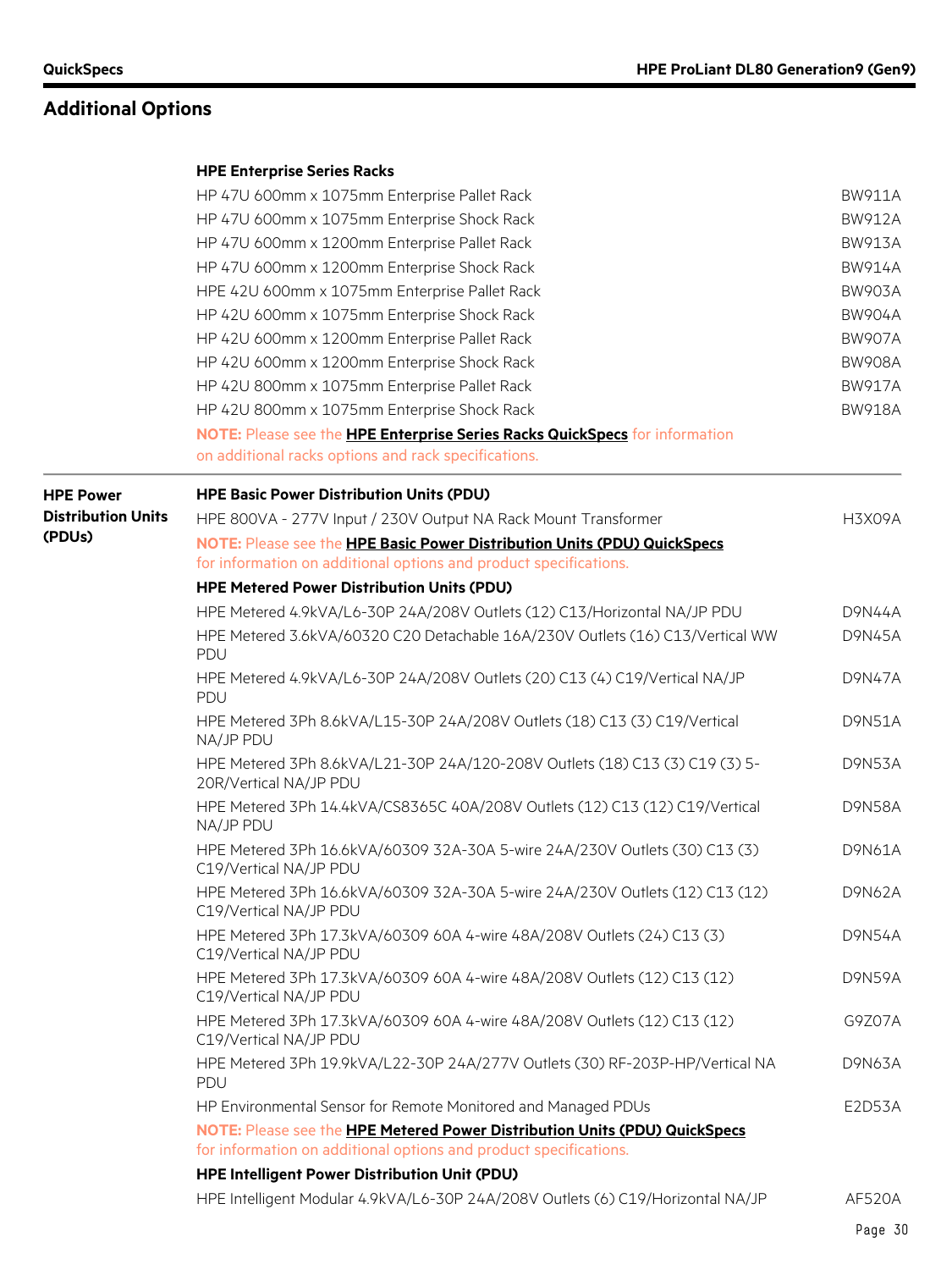|                                   | PDU                                                                                                     |               |
|-----------------------------------|---------------------------------------------------------------------------------------------------------|---------------|
|                                   | HPE Intelligent Modular 8.3kVA/CS8265C 40A/208V Outlets (6) C19/Horizontal NA/JP<br>PDU                 | AF521A        |
|                                   | HPE Intelligent Modular 3Ph 8.6kVA/L15-30P 24A/208V Outlets (6) C19/Horizontal<br>NA/JP PDU             | AF522A        |
|                                   | HPE Intelligent Modular 3Ph 17.3kVA/60309 60A 4-wire 48A/208V (6)<br>C19/Horizontal NA/JP PDU           | AF523A        |
|                                   | HPE Intelligent Modular 3Ph 17.3kVA/60309 30A 5-wire 24A/240V (6)<br>C19/Horizontal NA/JP PDU           | AF901A        |
|                                   | HPE Intelligent Modular 3Ph 17.3kVA/IEC 60309 60A 4-wire 48A/208V (12)<br>C19/Horizontal NA/JP PDU      | AF535A        |
|                                   | HPE Intelligent Modular 4.9kVA/L6-30P 24A/208V Outlets (20) C13 (6)<br>C19/Horizontal NA/JP PDU         | AF531A        |
|                                   | HPE Intelligent Modular 3Ph 8.6kVA/L15-30P 24A/208V Outlets (20) C13 (6)<br>C19/Horizontal NA/JP PDU    | AF532A        |
|                                   | HPE Intelligent Modular 3Ph 14.4kVA/CS8365C 40A/208V Outlets (6) C19/Horizontal<br>NA/JP PDU            | AF533A        |
|                                   | HPE 5xC13 Intelligent PDU Extension Bar G2 Kit                                                          | AF547A        |
|                                   | HPE 5xC13 Outlets Power and UID LEDs Pair Standard Extension Bar                                        | AF528A        |
|                                   | NOTE: Please see the HPE Intelligent Power Distribution Unit (PDU) QuickSpecs for                       |               |
|                                   | information on additional options and product specifications.                                           |               |
|                                   | HPE Metered and Switched Power Distribution Units (PDU)                                                 |               |
|                                   | HPE Metered Switched 2.8kVA/L5-30P 24A/120V Outlets (24) 5-20R /Vertical NA/JP<br>PDU                   | <b>H8B48A</b> |
|                                   | HPE Metered Switched 3.6kVA/60320 C20 Detachable 16A/230V Outlets (7) C13 (1)<br>C19/Vertical WW PDU    | <b>H8B49A</b> |
|                                   | HPE Metered Switched 4.9kVA/L6-30P 24A/208V Outlets (20) C13 (4) C19/Vertical<br>NA/JP PDU              | <b>H8B50A</b> |
|                                   | HPE Metered Switched 3Ph 8.6kVA/L15-30P 24A/208V Outlets (18) C13 (6)<br>C19/Vertical NA/JP PDU         | <b>H8B52A</b> |
|                                   | HPE Metered Switched 3Ph 8.6kVA/L21-30P 24A/208V Outlets (20)C13 (3)C19 (1)5-<br>20R/Vertical NA/JP PDU | <b>H8B53A</b> |
|                                   | HPE Metered Switched 3Ph 14.4kVA/CS8365C 40A/208V Outlets (12) C13 (12)<br>C19/Vertical NA/JP PDU       | <b>H8B55A</b> |
|                                   | HPE Metered Switched 3Ph 17.3kVA/60309 4-wire 48A/208V Outlets (12) C13 (12)<br>C19/Vertical NA/JP PDU  | <b>H8B56A</b> |
|                                   | <b>NOTE: Please see the HPE Metered and Switched Power Distribution Units (PDU)</b>                     |               |
|                                   | <b>QuickSpecs</b> for information on additional options and product specifications.                     |               |
|                                   | NOTE: To learn more, please visit the HPE Uninterruptible Power Systems (UPS)<br>web page.              |               |
| <b>HPE Rack Mount</b>             | <b>HPE Location Discovery Services</b>                                                                  |               |
| <b>Consoles, KVM</b>              | HPE Location Discovery Services LCD8500 Kit                                                             | <b>TL052A</b> |
| Switches, and<br><b>Keyboards</b> | NOTE: Please see the <b>HPE Location Discovery Services QuickSpecs</b> for information                  |               |
|                                   | on additional options and product specifications.                                                       |               |
|                                   | <b>HPE Rack Mount Consoles</b>                                                                          |               |
|                                   | HP LCD8500 1U US Rackmount Console Kit                                                                  | AF630A        |
|                                   | HP LCD8500 1U US TAA Rackmount Console Kit                                                              | AF645A        |
|                                   | <b>HPE KVM Switches</b>                                                                                 |               |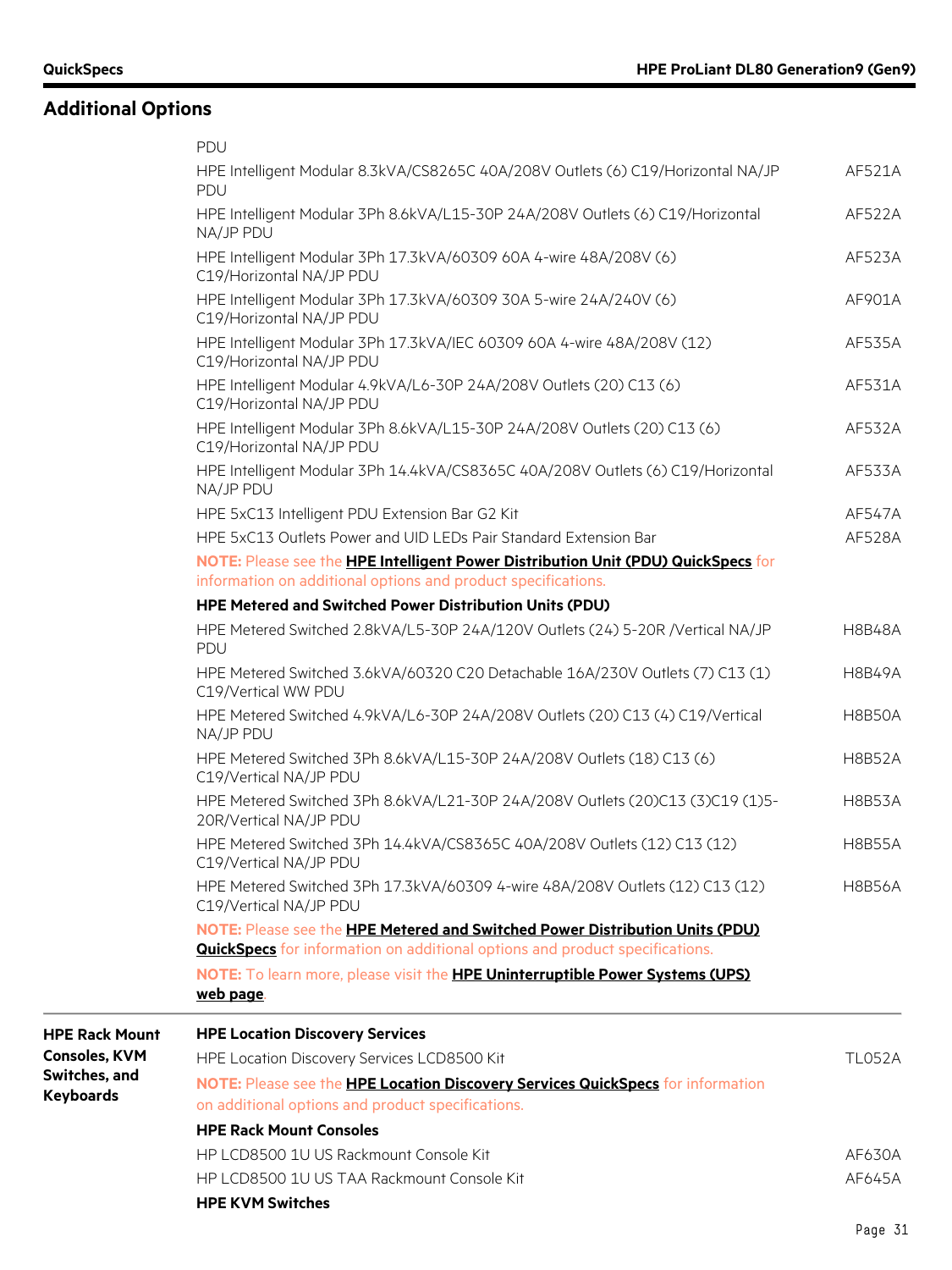|                      | HP 0x1x8 G3 KVM Console Switch                                                          | AF651A        |
|----------------------|-----------------------------------------------------------------------------------------|---------------|
|                      | HP 0x2x16 G3 KVM Console Switch                                                         | AF652A        |
|                      | HP TAA 0x2x16 G3 KVM Console Switch                                                     | AF653A        |
|                      | HP USB Remote Access Key for G3 KVM Console Switches                                    | AF650A        |
|                      | HPE KVM Console USB/Display Port Interface Adapter                                      | AF654A        |
|                      | HPE KVM Console USB 8-pack Interface Adapter                                            | AF655A        |
|                      | HP KVM Console USB Interface Adapter                                                    | AF628A        |
|                      | HP 0x2x16 KVM Server Console Switch G2 with Virtual Media CAC Software                  | AF618A        |
|                      | HP 0x2x32 KVM Server Console Switch G2 with Virtual Media CAC Software                  | AF619A        |
|                      | HP KVM Console USB 2.0 Virtual Media CAC Interface Adapter                              | AF629A        |
|                      | HP 1x4 USB/PS2 KVM Console Switch                                                       | AF611A        |
|                      | HP 1x1Ex8 KVM IP Console Switch G2 with Virtual Media CAC Software                      | AF620A        |
|                      | HP 2x1Ex16 KVM IP Console Switch G2 with Virtual Media CAC Software                     | AF621A        |
|                      | HP 4x1Ex32 KVM IP Console Switch G2 with Virtual Media CAC Software                     | AF622A        |
|                      | NOTE: To learn more, please visit the HPE KVM Switches web page.                        |               |
|                      | <b>HPE USB Keyboard and Mouse</b>                                                       |               |
|                      | HPE USB US Keyboard/Mouse Kit                                                           | 631341-B21    |
|                      | NOTE: Please see the HPE USB Keyboard and Mouse QuickSpecs for information on           |               |
|                      | additional options and product specifications.                                          |               |
|                      | <b>Rail Kits</b>                                                                        |               |
|                      | HP 2U Small Form Factor Easy Install Rail Kit                                           | 733660-B21    |
|                      | HP 2U Cable Management Arm for Easy Install Rail Kit                                    | 733664-B21    |
|                      | <b>HPE Other Options</b>                                                                |               |
|                      | HPE Rack LED Light Kit                                                                  | <b>BW939A</b> |
|                      | HP Kit LCD 1.83m Latch Display Port Cable                                               | G7T29A        |
|                      | HPE Uninterruptible HPE DirectFlow Three Phase UPS                                      |               |
| <b>Power Systems</b> | <b>Power Unit (1U UPS)</b>                                                              |               |
| (UPS)                | HPE R12000 DirectFlow - 1U Rackmount Uninterruptible Power System                       | G9Y75A        |
|                      | HPE R12000 DirectFlow - POD 1U Rackmount Uninterruptible Power System                   | AF478A        |
|                      | Input/Output Module Options for 1U UPS                                                  |               |
|                      | HPE 30A 400-415 Volt Three Phase NA R10000 DirectFlow UPS IEC309 Input/Output           | AF489A        |
|                      | Module                                                                                  |               |
|                      | HPE 30A 480 Volt Three Phase NA R12000 DirectFlow UPS L22-30 Input/Output<br>Module     | AF491A        |
|                      | HPE 30A 480 Volt Three Phase NA R12000 DirectFlow UPS IEC309 Input/Output<br>Module     | AF492A        |
|                      | HPE 30A 400-415 Volt Three Phase NA R12000 DirectFlow UPS IEC309 Input/Output<br>Module | G9Y76A        |
|                      | Power Unit (2U UPS)                                                                     |               |
|                      | HPE R18000 DirectFlow - 2U Rackmount Uninterruptible Power System                       | AF479A        |
|                      | Input/Output Module Options for 2U UPS                                                  |               |
|                      | HPE 30A 480 Volt Three Phase NA R18000 DirectFlow UPS IEC309 Input/Output<br>Module     | AF486A        |
|                      | HPE 30A 480 Volt Three Phase NA R18000 DirectFlow UPS IEC309 Input/Output<br>Module     | AF487A        |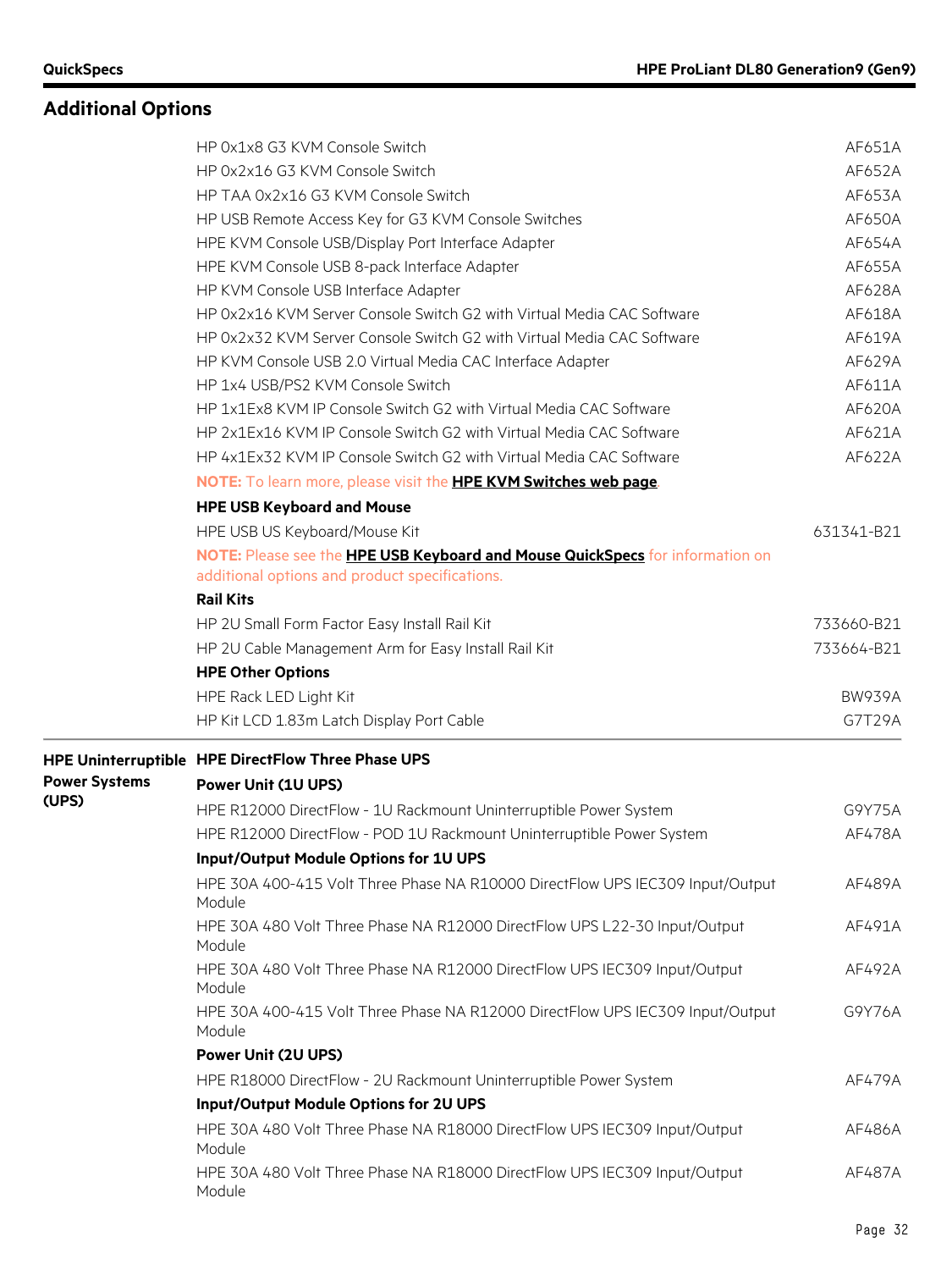|                       | HPE 30A 400 Volt Three Phase NA R18000 DirectFlow UPS IEC309 Input/Output<br>Module               | D9Q02A        |
|-----------------------|---------------------------------------------------------------------------------------------------|---------------|
|                       | HPE 30A 400-415V Three Phase NA R18000 DirectFlow UPS 1:1 IEC309<br>Input/Output Module           | AF484A        |
|                       | NOTE: All Input/Output Modules support dual output outlets except the AF484A.                     |               |
|                       | HPE DirectFlow UPS Management Card                                                                | AF493A        |
|                       | <b>Battery Pack Options</b>                                                                       |               |
|                       | HPE DirectFlow UPS - 1U Rackmount Lithium-ion Battery Pack                                        | AF480A        |
|                       | HPE DirectFlow UPS - 3U Rackmount VRLA Battery Pack                                               | AF482A        |
|                       | HPE WW DirectFlow Secondary Battery Cable                                                         | AF497A        |
|                       | NOTE: Please see the HPE DirectFlow Three Phase Uninterruptible Power System                      |               |
|                       | <b>QuickSpecs</b> for information on additional options and product specifications.               |               |
|                       | <b>HPE Tower UPS</b>                                                                              |               |
|                       | HPE T750 G4 UPS Models                                                                            |               |
|                       | HPE T750 G4 NA/JP Uninterruptible Power System                                                    | <b>J2P85A</b> |
|                       | HPE T1000 G4 UPS Models                                                                           |               |
|                       | HPE T1000 G4 NA/JP Uninterruptible Power System                                                   | <b>J2P86A</b> |
|                       | HPE T1500 G4 UPS Models                                                                           |               |
|                       | HPE T1500 G4 NA/JP Uninterruptible Power System                                                   | <b>J2P87A</b> |
|                       | <b>HPE Rack-mountable UPS</b>                                                                     |               |
|                       | HPE R/T2200 G4 UPS Models                                                                         |               |
|                       | HPE R/T2200 G4 NA/JP Uninterruptible Power System                                                 | J2R00A        |
|                       | HPE R/T3000 G4 UPS Models                                                                         |               |
|                       | HPE R/T3000 G4 Low Voltage NA/JP Uninterruptible Power System                                     | J2R01A        |
|                       | HPE R/T3000 G4 High Voltage NA/JP Uninterruptible Power System                                    | J2R02A        |
|                       | R1500 G4 Models                                                                                   |               |
|                       | HPE R1500 G4 NA Uninterruptible Power System                                                      | J2Q99A        |
|                       | R7000 Uninterruptible Power System (UPS)                                                          |               |
|                       | HPE R7000 4U 50A High Voltage NA/JP Uninterruptible Power System                                  | AF462A        |
|                       | R5000 Uninterruptible Power System (UPS)                                                          |               |
|                       | HPE R5000 3U L630 High Voltage NA/JP Uninterruptible Power System                                 | AF460A        |
|                       | NOTE: Please see the HPE Line Interactive Single Phase UPS QuickSpecs for                         |               |
|                       | information on additional options and product specifications.                                     |               |
|                       | <b>HPE UPS Options</b>                                                                            |               |
|                       | HPE R/T2200 G4 Extended Runtime Module                                                            | J2R09A        |
|                       | HPE R/T3000 G4 Extended Runtime Module                                                            | <b>J2R10A</b> |
|                       | HPE 2U Rack/Tower UPS Shipping Kit                                                                | L4Q11A        |
|                       | NOTE: To learn more, please visit the <b>HPE Uninterruptible Power Systems (UPS)</b><br>web page. |               |
| <b>HPE USB and SD</b> | <b>HPE Enterprise Mainstream Flash Media Kits for Memory Cards</b>                                |               |
| <b>Options</b>        | HPE 32GB microSD Mainstream Flash Media Kit                                                       | 700139-B21    |
|                       | HPE 8GB microSD Enterprise Mainstream Flash Media Kit                                             | 726116-B21    |
|                       | HPE 8GB USB Enterprise Mainstream Flash Media Drive Key Kit                                       | 737953-B21    |
|                       | HPE Dual 8GB microSD Enterprise Midline USB Kit                                                   | 741279-B21    |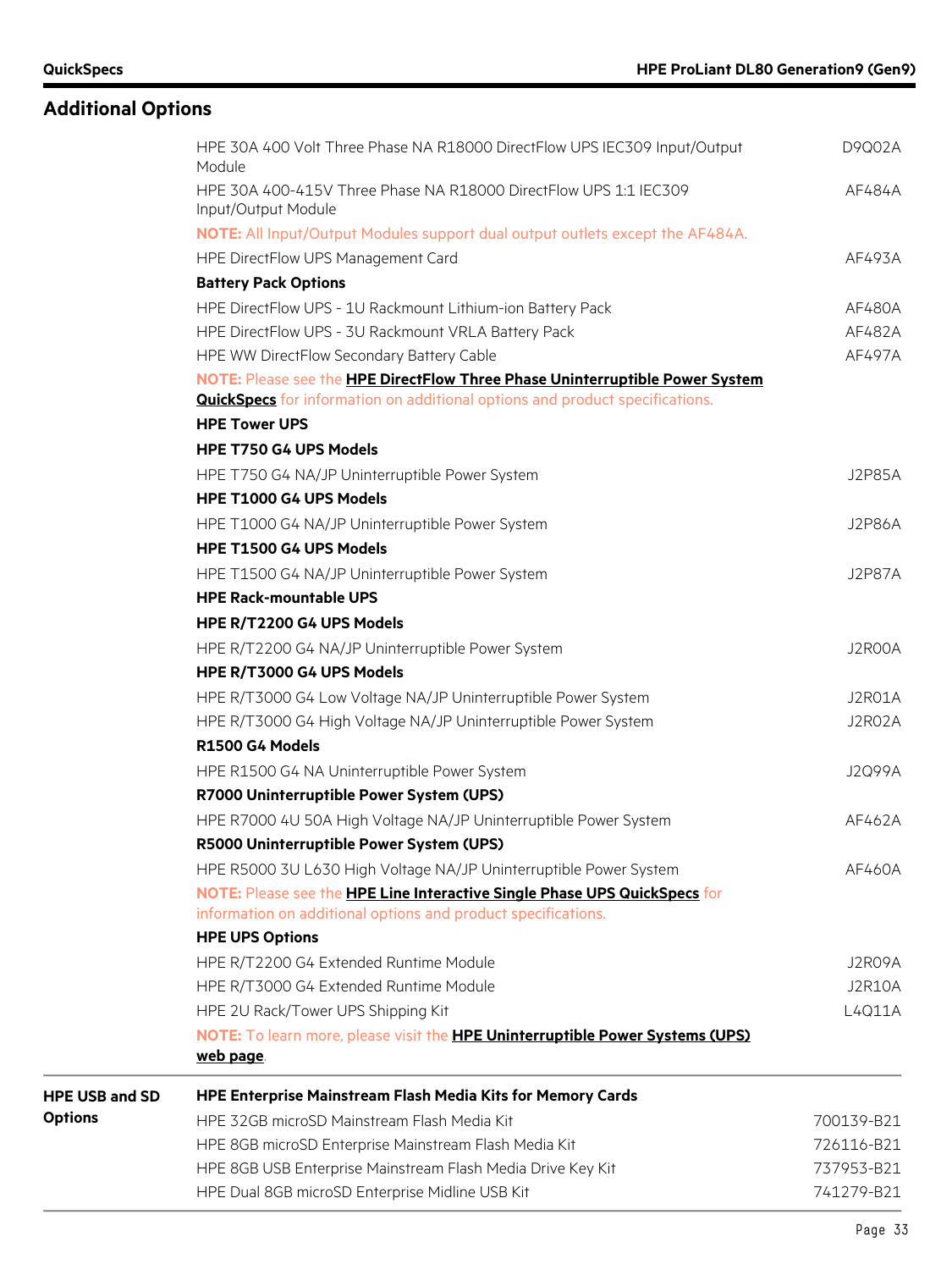| <b>HPE Support</b> | <b>Installation &amp; Start-up Services</b>                              |        |
|--------------------|--------------------------------------------------------------------------|--------|
| Services           | HPE Installation ML/DL Series 10 Service                                 | U7WZ5E |
|                    | HPE Startup ML/DL Series 10 Service                                      | U7WZ7E |
|                    | <b>Foundation Care</b>                                                   |        |
|                    | HPE 3 year Foundation Care Next business day DL80 Gen9 Service           | U7WG1E |
|                    | HPE 3 year Foundation Care Next business day with DMR DL80 Gen9 Service  | U7WG2E |
|                    | HPE 3 year Foundation Care Next business day with CDMR DL80 Gen9 Service | U7WG3E |
|                    | HPE 3 year Foundation Care 24x7 DL80 Gen9 Service                        | U7WG4E |
|                    | HPE 3 year Foundation Care 24x7 wDMR DL80 Gen9 Service                   | U7WG5E |
|                    | HPE 3 year Foundation Care 24x7 wCDMR DL80 Gen9 Service                  | U7WG6E |
|                    | <b>Proactive Care</b>                                                    |        |
|                    | HPE 3 year Proactive Care 24x7 DL80 Gen9 Service                         | U7WK1E |
|                    | HPE 3 year Proactive Care 24x7 with DMR DL80 Gen9 Service                | U7WK2E |
|                    | HPE 3 year Proactive Care 24x7 with CDMR DL80 Gen9 Service               | U7WK3E |
|                    |                                                                          |        |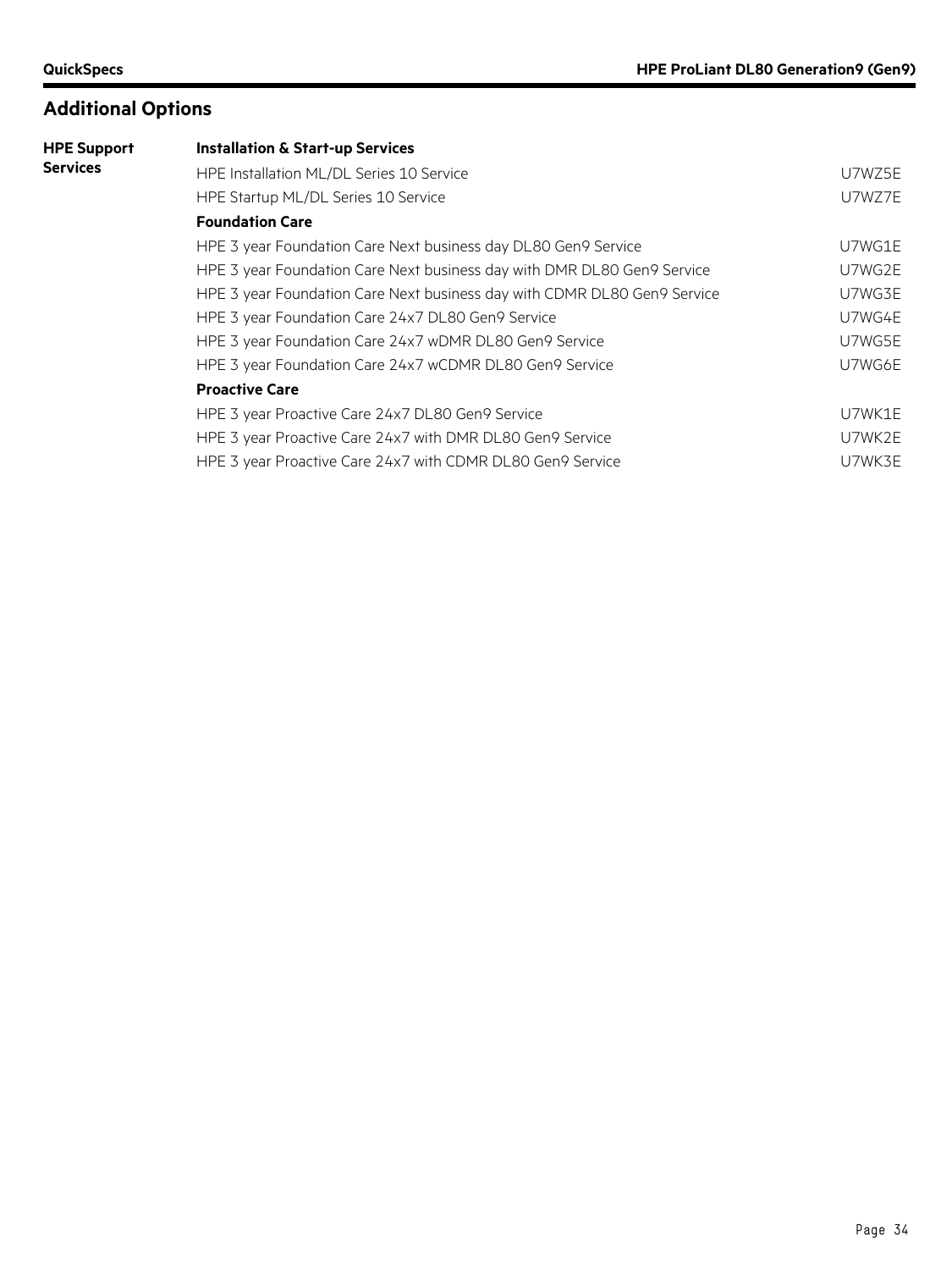**guidelines**

**Memory Population** 



#### **General Memory Population Rules and Guidelines**:

- . Install DIMMs only if the corresponding processor is installed.
- . If only one processor is installed in a two processor system, only half of the DIMM slots are available.
- . To maximize performance, it is recommended to balance the total memory capacity between all installed processors and to load the channels similarly whenever possible.
- . When two processors are installed, balance the DIMMs across the two processors.
- . White DIMM slots denote the first slot to be populated in a channel.
- . Do not mix RDIMMs or LRDIMMs.
- . Quad rank RDIMMs are not supported in HPE ProLiant DL80 Gen9 servers.
- . DIMMs of different speeds may be mixed in any order; the server will select a common optimal speed.
- . The maximum memory speed is a function of the memory type, memory configuration, and processor model.
- . The maximum memory capacity is a function of the memory type and number of installed processors.
- . To realize the performance memory capabilities listed in this document, HPE SmartMemory is required.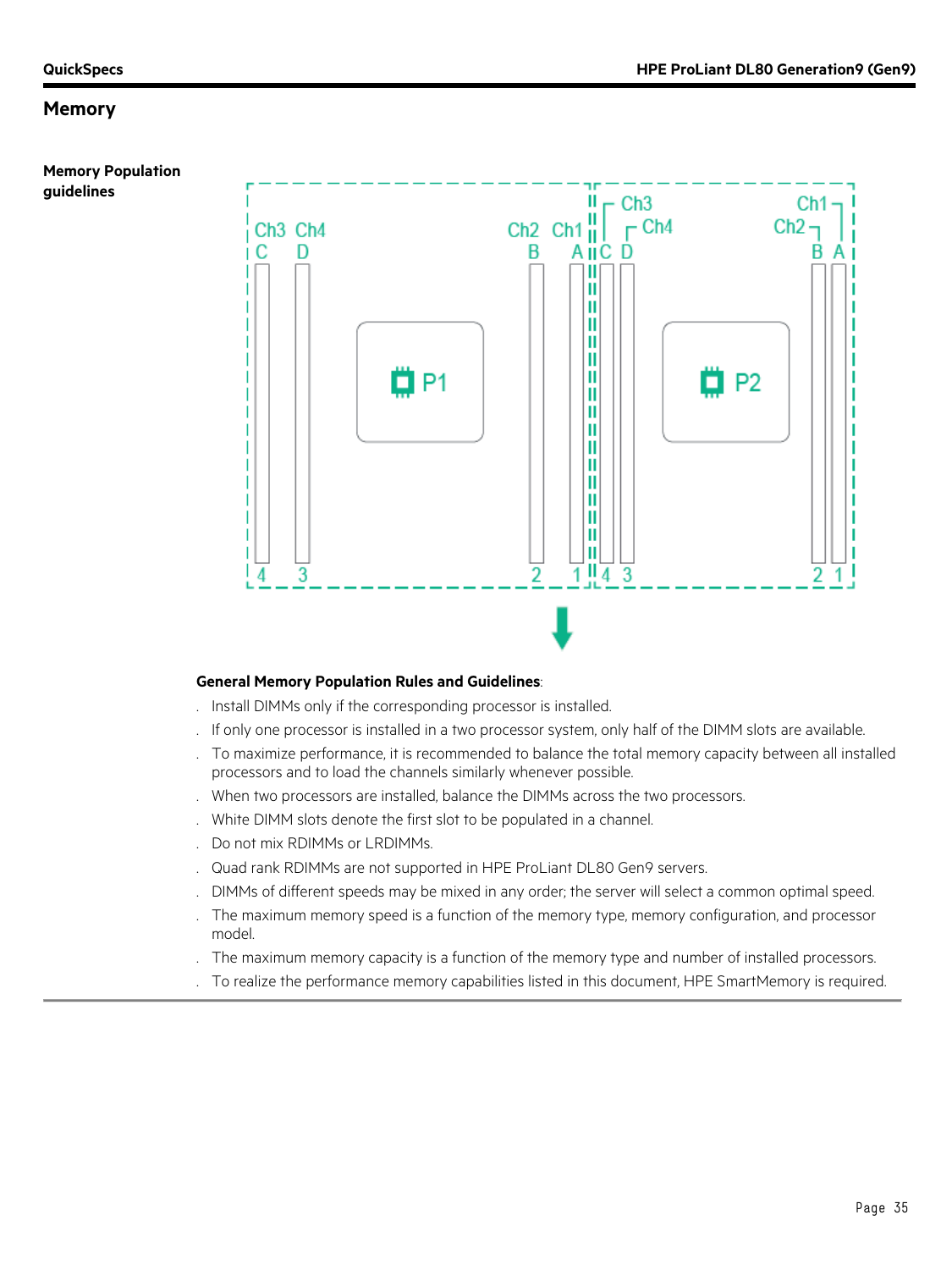**Intel Gen9 Supported Memory Bandwidth for HPE ProLiant Gen9 Intel® Xeon® E5-2600v4 Series Processor Family**

| <b>Memory Bandwidth and Capacity</b> |                |                                                                     |                |            |                  |  |  |
|--------------------------------------|----------------|---------------------------------------------------------------------|----------------|------------|------------------|--|--|
| [DIMM Type]                          |                | <b>Registered DIMMs (RDIMMs)</b>                                    |                |            |                  |  |  |
| <b>HPE SKU P/N</b>                   | 805347-B21     | 805349-B21                                                          | 836220-B21     | 805351-B21 | 805353-B21       |  |  |
| <b>DIMM Rank</b>                     | Single Rank    | Single Rank                                                         | Dual Rank      | Dual Rank  | Dual Rank        |  |  |
| <b>DIMM Capacity</b>                 | 8GB            | 16GB                                                                | 16GB           | 32GB       | 32GB             |  |  |
| Voltage                              |                | Std Voltage 1.2V Std Voltage 1.2V Std Voltage 1.2V Std Voltage 1.2V |                |            | Std Voltage 1.2V |  |  |
| <b>DRAM Depth [bit]</b>              | 1 <sub>G</sub> | 2G                                                                  | 1 <sub>G</sub> | 2G         | 2G               |  |  |
| <b>DRAM Width [bit]</b>              | x8             | x4                                                                  | x4             | x4         | x4               |  |  |
| <b>DRAM Density</b>                  | 8Gb            | 8Gb                                                                 | 4Gb            | 8Gb        | 8Gb              |  |  |
| <b>CAS Latency</b>                   | 17-17-17       | 17-17-17                                                            | 17-17-17       | 17-17-17   | 17-17-17         |  |  |
| <b>DIMM Native Speed (MT/s)</b>      | 2400           | 2400                                                                | 2400           | 2400       | 2400             |  |  |
| <b>SLOTS THAT CAN BE POPULATED</b>   |                |                                                                     |                |            |                  |  |  |
| 8 slot servers                       | 8              | 8                                                                   | 8              | 8          | 8                |  |  |
| <b>MAXIMUM CAPACITY (GB)</b>         |                |                                                                     |                |            |                  |  |  |
|                                      | 64             | 128                                                                 | 128            | 256        | 256              |  |  |
| POPULATED DIMM SPEED (MT/s)          |                |                                                                     |                |            |                  |  |  |
| 1 DIMM Per Channel                   | 2400           | 2400                                                                | 2400           | 2400       | 2400             |  |  |
| 2 DIMM Per Channel                   | n/a            | n/a                                                                 | n/a            | n/a        | n/a              |  |  |
| <b>3 DIMM Per Channel</b>            | n/a            | n/a                                                                 | n/a            | n/a        | n/a              |  |  |

**NOTE:** DL80 has 1 DIMM per channel and hence 2 DIMMs and 3 DIMMs per channel memory speeds are not applicable on DL80.

**Intel Gen9 Supported Memory Bandwidth for HPE ProLiant Gen9 Intel® Xeon® E5-2600v3 Series Processor Family**

| <b>Memory Bandwidth and Capacity</b> |                                  |                     |                     |                                                                              |                     |                               |                     |  |
|--------------------------------------|----------------------------------|---------------------|---------------------|------------------------------------------------------------------------------|---------------------|-------------------------------|---------------------|--|
| [DIMM Type]                          | <b>Registered DIMMs (RDIMMs)</b> |                     |                     |                                                                              |                     | <b>Load Reduced (LRDIMMs)</b> |                     |  |
| <b>HPE SKU P/N</b>                   |                                  |                     |                     | 726717-B21 726718-B21 759934-B21 726719-B21 728629-B21 726720-B21 726722-B21 |                     |                               |                     |  |
| <b>DIMM Rank</b>                     | Single Rank                      | Single Rank         | Dual Rank           | Dual Rank                                                                    | Dual Rank           | Dual Rank                     | Quad Rank           |  |
| <b>DIMM Capacity</b>                 | 4GB                              | 8GB                 | 8GB                 | 16GB                                                                         | 32GB                | 16GB                          | 32GB                |  |
| <b>Voltage</b>                       | Std Voltage<br>1.2V              | Std Voltage<br>1.2V | Std Voltage<br>1.2V | Std Voltage<br>1.2V                                                          | Std Voltage<br>1.2V | Std Voltage<br>1.2V           | Std Voltage<br>1.2V |  |
| <b>DRAM Depth [bit]</b>              | 512M                             | 1G                  | 512M                | 1G                                                                           | 1G                  | 2G                            | 2G                  |  |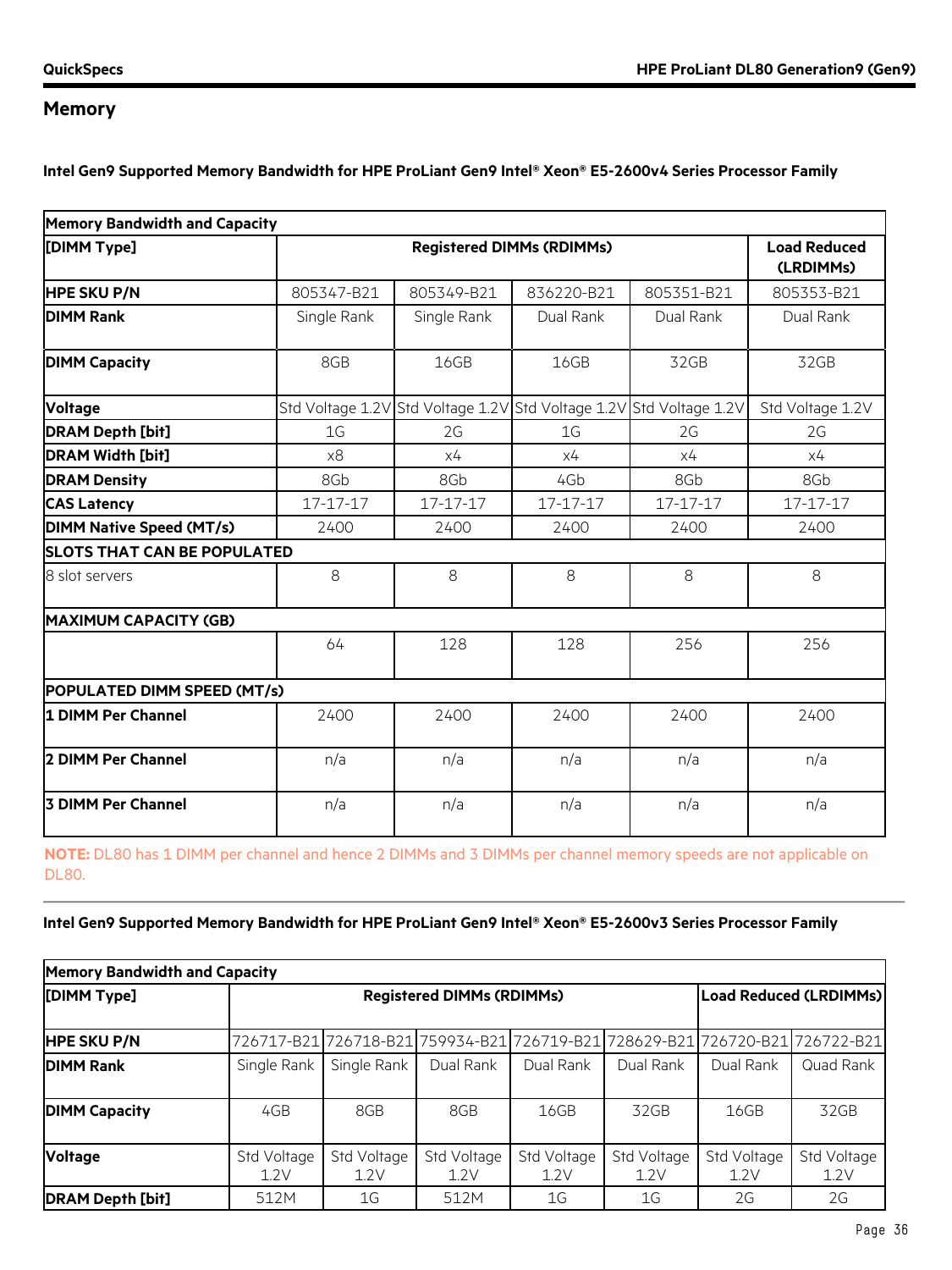| <b>DRAM Width [bit]</b>            | x8       | х4             | x8             | х4             | x4             | х4             | x4             |
|------------------------------------|----------|----------------|----------------|----------------|----------------|----------------|----------------|
| <b>DRAM Density</b>                | 4Gb      | 4Gb            | 4Gb            | 4Gb            | 4Gb            | 8Gb            | 8Gb            |
| <b>CAS Latency</b>                 | 15-15-15 | $15 - 15 - 15$ | $15 - 15 - 15$ | $15 - 15 - 15$ | $15 - 15 - 15$ | $15 - 15 - 15$ | $15 - 15 - 15$ |
| <b>DIMM Native Speed</b><br>(MT/s) | 2133     | 2133           | 2133           | 2133           | 2133           | 2133           | 2133           |
| <b>SLOTS THAT CAN BE POPULATED</b> |          |                |                |                |                |                |                |
| 8 slot servers                     | 8        | 8              | 8              | 8              | 8              | 8              | 8              |
| <b>MAXIMUM CAPACITY (GB)</b>       |          |                |                |                |                |                |                |
|                                    | 32       | 64             | 64             | 128            | 256            | 128            | 256            |
| POPULATED DIMM SPEED (MT/s)        |          |                |                |                |                |                |                |
| 1 DIMM Per Channel                 | 2133     | 2133           | 2133           | 2133           | 2133           | 2133           | 2133           |
| 2 DIMM Per Channel                 | n/a      | n/a            | n/a            | n/a            | n/a            | n/a            | n/a            |
| <b>3 DIMM Per Channel</b>          | n/a      | n/a            | n/a            | n/a            | n/a            | n/a            | n/a            |

**NOTE:** DL80 has 1 DIMM per channel and hence 2 DIMMs and 3 DIMMs per channel memory speeds are not applicable on DL80.

| <b>DIMM</b> slot and | DIMM slot and configuration diagrams                                |
|----------------------|---------------------------------------------------------------------|
| configuration        | Basic memory slot & population diagram                              |
| diagram              | Population order; start with "A" first, "B" second, "C" third, etc. |

- When one processor is installed, install DIMMs in sequential alphabetic order: A, B, C, D, E, F.
- When two processors are installed, install DIMMs in sequential alphabetic order: CPU1-A, CPU2-A,CPU1- B,CPU2-B,CPU1-C, CP2-C.

CPU #1 IS PROCESSOR ON LEFT - LOOKING FROM FRONT OF SERVER

|        |          | CPU <sub>1</sub> |        | CPU <sub>2</sub> |  |  |
|--------|----------|------------------|--------|------------------|--|--|
|        | Slot #   | Population order | Slot # | Population order |  |  |
| Chnl 1 |          | A1               |        | A1               |  |  |
|        |          |                  |        |                  |  |  |
|        |          | CPU <sub>1</sub> |        | CPU <sub>2</sub> |  |  |
|        | Slot $#$ | Population order | Slot # | Population order |  |  |
| Chnl 2 | 2        | <b>B2</b>        | 2      | <b>B2</b>        |  |  |
|        |          |                  |        |                  |  |  |
|        |          | CPU <sub>1</sub> |        | CPU <sub>2</sub> |  |  |
|        | Slot #   | Population order | Slot # | Population order |  |  |
| Chnl 4 | 3        | D3               | 3      | D3               |  |  |
|        |          |                  |        |                  |  |  |
|        |          | CPU <sub>1</sub> |        | CPU <sub>2</sub> |  |  |
|        | Slot #   | Population order | Slot # | Population order |  |  |
| Chnl 3 | 4        | C4               | 4      | C4               |  |  |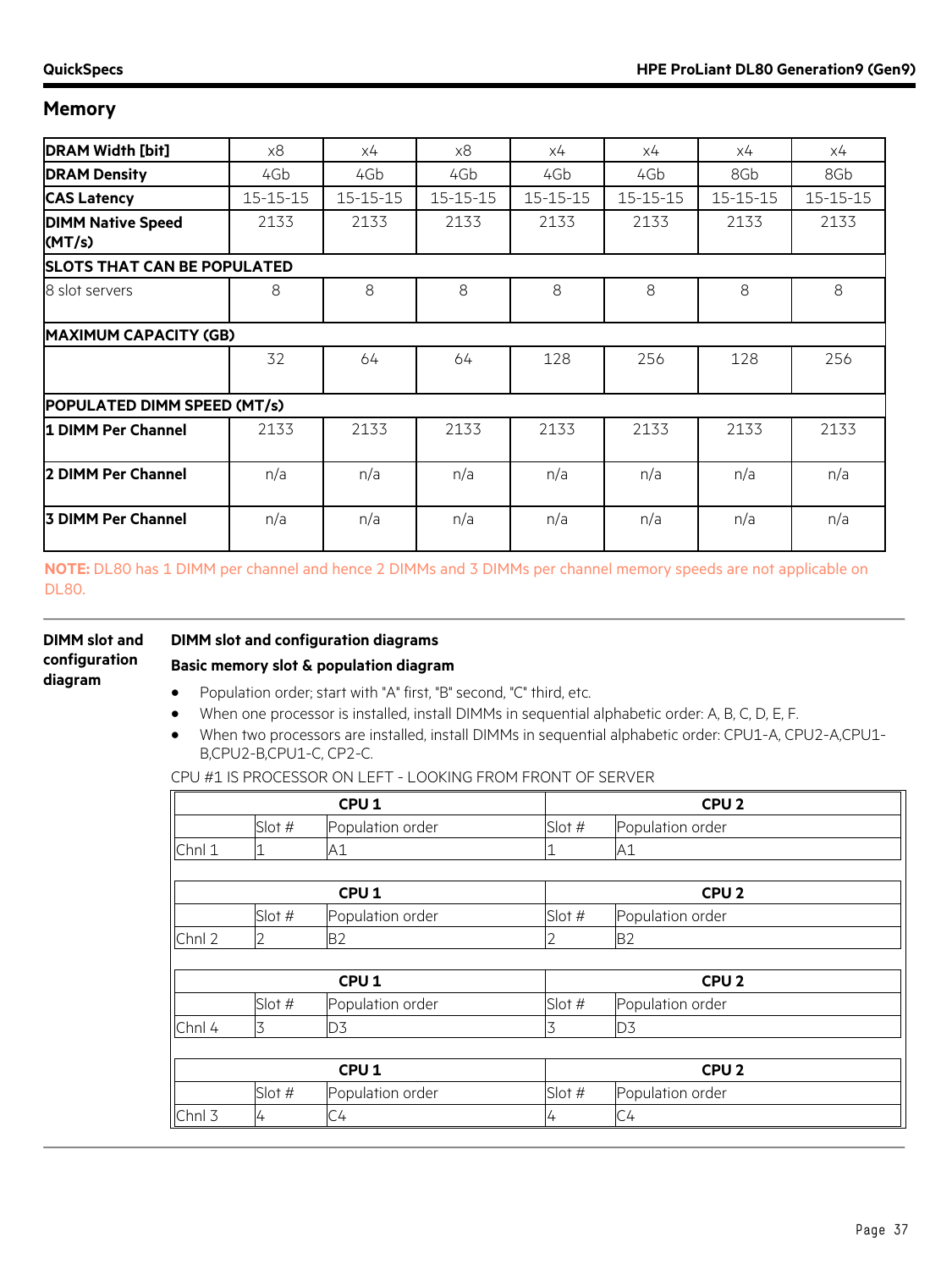#### **Memory Sp Processor M**

|       | eed by Processor Models                                            | <b>Supported Memory Speeds</b> |
|-------|--------------------------------------------------------------------|--------------------------------|
| 1odel | E5-2603v3, E5-2609v3                                               | 1600MT/s                       |
|       | E5-2620v3, E5-2630v3, E5-2630Lv3, E5-2640v3, 1866MT/s<br>E5-2623v3 |                                |
|       | E5-2650v3, E5-2660v3, E5-2650Lv3                                   | 2133MT/s                       |
|       | E5-2609v4, E5-2603v4                                               | 1866MT/s                       |
|       | E5-2630Lv4, E5-2620v4, E5-2623v4, E5-2640v4, 2133MT/s<br>E5-2630v4 |                                |
|       | E5-2650Lv4, E5-2660v4, E5-2650v4                                   | 2400MT/s                       |

| <b>Standard and</b><br><b>Maximum</b><br><b>Memory Capacity</b> | <b>Pre-Configured Models</b>       | <b>Standard Memory</b> | <b>Maximum Memory Plus</b><br><b>Optional Memory</b> | <b>Standard Memory</b><br><b>Replaced with Optional</b><br><b>Memory</b> |
|-----------------------------------------------------------------|------------------------------------|------------------------|------------------------------------------------------|--------------------------------------------------------------------------|
| (Pre-configured<br>Models)                                      | E5-2609v4, E5-2609v3,<br>E5-2603v4 | 8GB (1x8GB)            | 232GB (7x32GB, 1x8GB) 256GB (8x32GB)                 |                                                                          |
|                                                                 | E5-2603v3                          | 4GB (1x4GB)            | 228GB (7x32GB, 1x4GB) 256GB (8x32GB)                 |                                                                          |

#### **DDR4 memory options part number decoder**

**NOTE:** Capacity references are rounded to the common gigabyte (GB) values:

- $2GB = 2,048MB$
- $4GB = 4,096MB$
- 8GB = 8,192MB
- $16GB = 16,384MB$
- 32GB = 32,768MB
- 64GB = 65,536MB

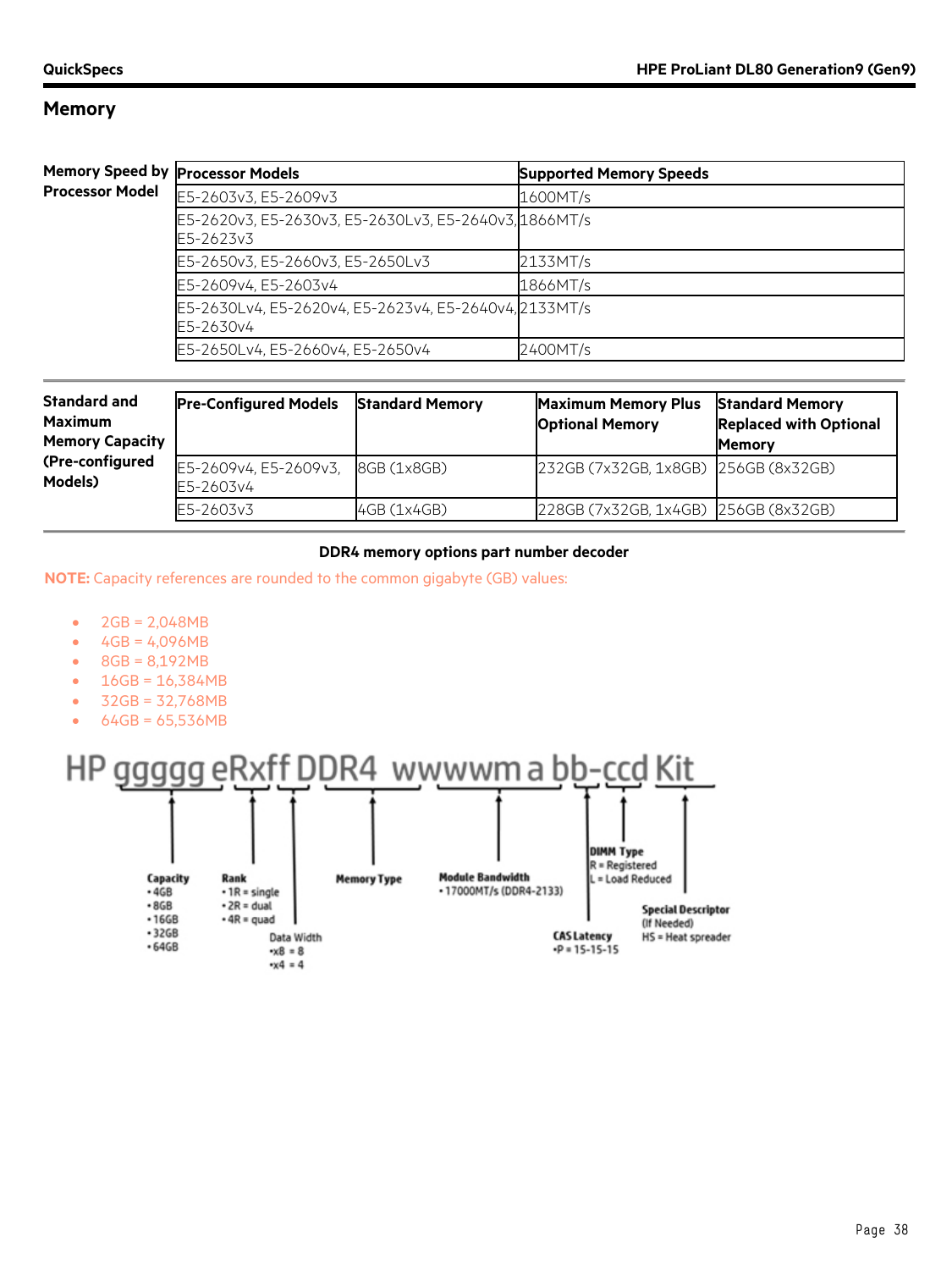### **Storage**

4-bay LFF non-hot-plug drive model

|         | of South Street<br>--<br>v<br>a kind book hotel from hotel<br>----- | <b>Contract</b><br>. | $12 - 12$<br>___<br>-0-0-0-0-0-<br>______ | liae<br>--<br>_<br>. .<br>dents attributions are a company of the about any<br>≂<br>◡<br>-<br>∼<br>ـــ<br>∼ |   |
|---------|---------------------------------------------------------------------|----------------------|-------------------------------------------|-------------------------------------------------------------------------------------------------------------|---|
|         |                                                                     | .<br>ı               | 30000                                     | ---                                                                                                         |   |
| í6<br>_ | ۔                                                                   |                      |                                           |                                                                                                             | ─ |

8-bay LFF non-hot plug drive model

| $-2$<br>÷<br>12<br>۰г<br>a dheashan dheashan dheashan dheashan d<br>_____ | ш<br>--<br>--<br>the determination of the con-<br>_____ | 12<br>--<br>- 1<br>$-1$<br>__<br>.<br>ــ<br>∽<br>- | antar .<br>يسترسوا<br>$-$<br><b><i><u>Dental Carried</u></i></b><br>-<br>-------<br>205<br>. . |  |
|---------------------------------------------------------------------------|---------------------------------------------------------|----------------------------------------------------|------------------------------------------------------------------------------------------------|--|
|                                                                           |                                                         |                                                    |                                                                                                |  |

8-bay LFF hot-plug drive model

|     | ะ<br>and the first process.<br>______             |                                    |                                   | --<br>۔۔۔<br><b>Services</b><br>-<br>__ |   |
|-----|---------------------------------------------------|------------------------------------|-----------------------------------|-----------------------------------------|---|
|     |                                                   |                                    |                                   |                                         |   |
| $-$ | <b>THE STATE OF</b><br>TAXABLE PERSONAL PROPERTY. | <b>CARLO AND INCOME.</b><br>------ | the office of the contract of the | The company of the company of           | ─ |

12-bay LFF hot-plug drive model

| I           |  |  |  |  |
|-------------|--|--|--|--|
| L<br>ı<br>ь |  |  |  |  |

- 1-4 4 x LFF SATA Non-Hot Pluggable Hard Drive Bays
- 1-8 8 x LFF SATA Non- Hot Pluggable Hard Drive Bays
- 1-8 8 x LFF SATA/SAS/SDD Hot Pluggable Hard Drive Bays
- 1-12 12 x LFF SATA/SAS/SDD Hot Pluggable Hard drive bays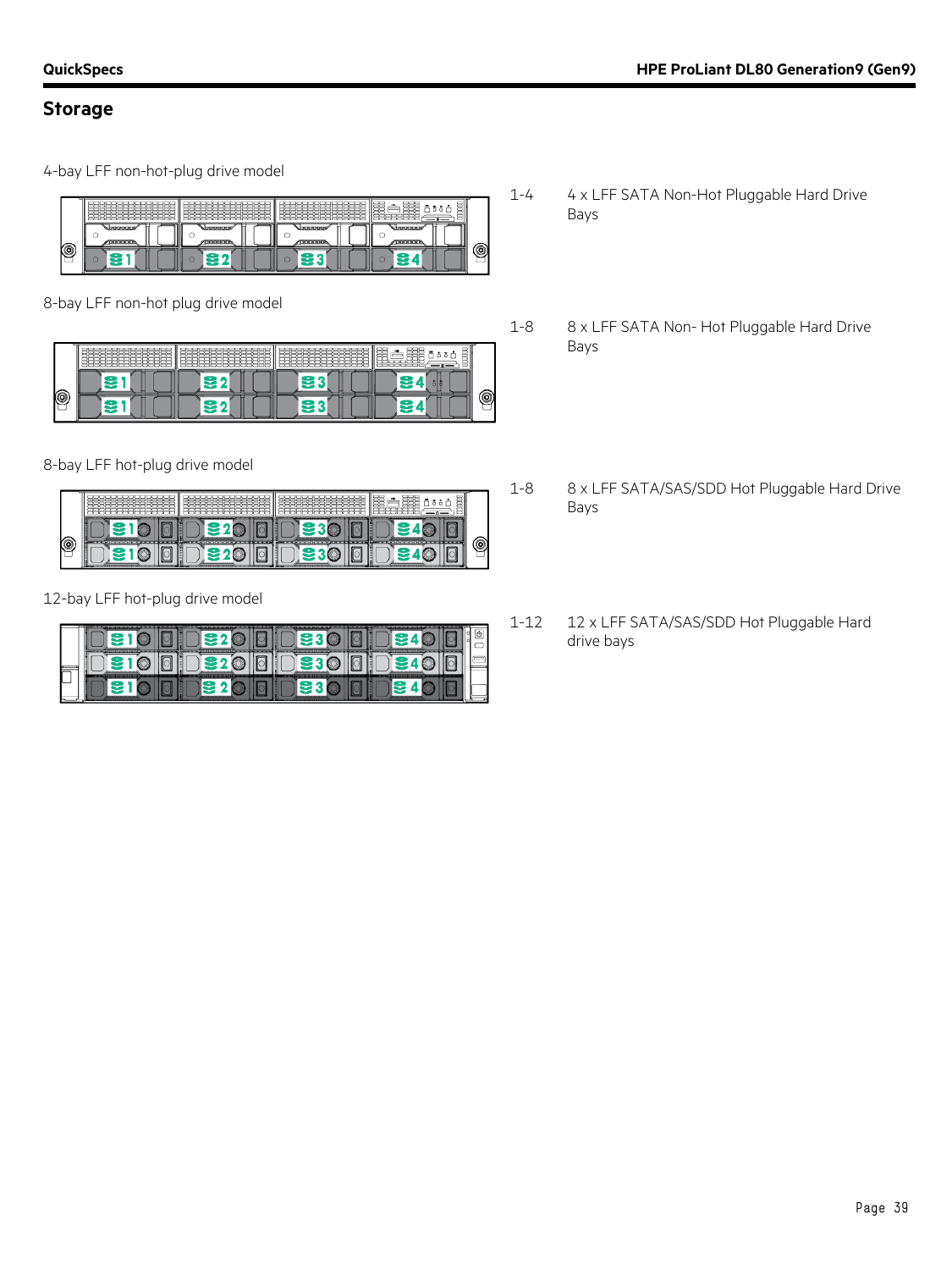## **Technical Specifications**

| <b>System Unit</b> | <b>Dimensions</b><br>(with bezel)                 | 3.45 x 18.98 x 24.97 in (8.75 x 44.55 x 60.7 cm)                                                                                              |                                                                                                                                                                                                                                                                                                                                                                                                                                                                                                      |  |  |  |
|--------------------|---------------------------------------------------|-----------------------------------------------------------------------------------------------------------------------------------------------|------------------------------------------------------------------------------------------------------------------------------------------------------------------------------------------------------------------------------------------------------------------------------------------------------------------------------------------------------------------------------------------------------------------------------------------------------------------------------------------------------|--|--|--|
|                    | Weight                                            | Maximum:                                                                                                                                      | 47.6 lb (21.59 kg)                                                                                                                                                                                                                                                                                                                                                                                                                                                                                   |  |  |  |
|                    | (approximate)                                     | Minimum:                                                                                                                                      | 36.58 lb (16.59 kg)                                                                                                                                                                                                                                                                                                                                                                                                                                                                                  |  |  |  |
|                    | <b>Input Requirements</b>                         | Rated Line Voltage                                                                                                                            | 100 to 240 VAC                                                                                                                                                                                                                                                                                                                                                                                                                                                                                       |  |  |  |
|                    | (for Standard 460W PSU, see                       | Rated Input Current                                                                                                                           | For 550W Power Supply:                                                                                                                                                                                                                                                                                                                                                                                                                                                                               |  |  |  |
|                    | power specifications tables for                   |                                                                                                                                               | 6.7 A (at 100 VAC)                                                                                                                                                                                                                                                                                                                                                                                                                                                                                   |  |  |  |
|                    | detail on 460W, 750W and<br>1200W power supplies) |                                                                                                                                               | 3.3 A (at 100 VAC)                                                                                                                                                                                                                                                                                                                                                                                                                                                                                   |  |  |  |
|                    |                                                   | Rated Input Frequency                                                                                                                         | 47 to 63 Hz                                                                                                                                                                                                                                                                                                                                                                                                                                                                                          |  |  |  |
|                    |                                                   | Rated Input Power                                                                                                                             | For 550 W Power Supply:                                                                                                                                                                                                                                                                                                                                                                                                                                                                              |  |  |  |
|                    |                                                   |                                                                                                                                               | < 670 W (at 100 VAC)                                                                                                                                                                                                                                                                                                                                                                                                                                                                                 |  |  |  |
|                    |                                                   |                                                                                                                                               | < 660 W (at 200 VAC)                                                                                                                                                                                                                                                                                                                                                                                                                                                                                 |  |  |  |
|                    | <b>BTU Rating</b>                                 | Maximum                                                                                                                                       | For 550 W Power Supply:                                                                                                                                                                                                                                                                                                                                                                                                                                                                              |  |  |  |
|                    |                                                   |                                                                                                                                               | 2201 BTU/hr (at 100 VAC)                                                                                                                                                                                                                                                                                                                                                                                                                                                                             |  |  |  |
|                    |                                                   |                                                                                                                                               | 2153 BTU/hr (at 200 VAC)                                                                                                                                                                                                                                                                                                                                                                                                                                                                             |  |  |  |
|                    | <b>Power Specifications</b>                       | To review typical system power ratings use the Power Advisor which is                                                                         |                                                                                                                                                                                                                                                                                                                                                                                                                                                                                                      |  |  |  |
|                    |                                                   | available via the online tool located at:                                                                                                     |                                                                                                                                                                                                                                                                                                                                                                                                                                                                                                      |  |  |  |
|                    |                                                   | http://www.hpe.com/info/hppoweradvisor - Click on the system of<br>interest. Example: DL80 Gen9- Follow the instructions of the next screens. |                                                                                                                                                                                                                                                                                                                                                                                                                                                                                                      |  |  |  |
|                    | <b>Power Supply Output</b>                        | Rated Steady-State                                                                                                                            | For 550 W Power Supply:                                                                                                                                                                                                                                                                                                                                                                                                                                                                              |  |  |  |
|                    |                                                   | Power                                                                                                                                         | 550 W (at 100 VAC)                                                                                                                                                                                                                                                                                                                                                                                                                                                                                   |  |  |  |
|                    |                                                   |                                                                                                                                               | 550 W (at 200 VAC)                                                                                                                                                                                                                                                                                                                                                                                                                                                                                   |  |  |  |
|                    |                                                   | Maximum Peak Power                                                                                                                            | For 550 W Power Supply:                                                                                                                                                                                                                                                                                                                                                                                                                                                                              |  |  |  |
|                    |                                                   |                                                                                                                                               | 550 W (at 100 VAC)                                                                                                                                                                                                                                                                                                                                                                                                                                                                                   |  |  |  |
|                    |                                                   |                                                                                                                                               | 550 W (at 200 VAC)                                                                                                                                                                                                                                                                                                                                                                                                                                                                                   |  |  |  |
|                    | <b>System Inlet Temperature</b>                   | <b>Standard Operating</b><br>Support                                                                                                          | 10° to 35°C (50° to 95°F) at sea level with an<br>altitude derating of 1.0°C per every 305 m (1.8°F<br>per every 1000 ft) above sea level to a maximum<br>of 3050 m (10,000 ft), no direct sustained<br>sunlight. Maximum rate of change is 20°C/hr<br>(36°F/hr). The upper limit and rate of change<br>may be limited by the type and number of options<br>installed. System performance during standard<br>operating support may be reduced if operating<br>with a fan fault or above 30°C (86°F). |  |  |  |
|                    |                                                   | <b>Extended Ambient</b><br><b>Operating Support</b>                                                                                           | For approved hardware configurations, the<br>supported system inlet range is extended to be:<br>5° to 10°C (41° to 50°F) and 35° to 40°C (95° to<br>104°F) at sea level with an altitude derating of<br>1.0°C per every 175 m (1.8°F per every 574 ft)<br>above 900 m (2953 ft) to a maximum of 3050 m<br>(10,000 ft). The approved hardware<br>configurations for this system are listed at the<br>URL:                                                                                             |  |  |  |
|                    |                                                   |                                                                                                                                               | http://www.hpe.com/servers/ashrae.                                                                                                                                                                                                                                                                                                                                                                                                                                                                   |  |  |  |

System performance may be reduced if operating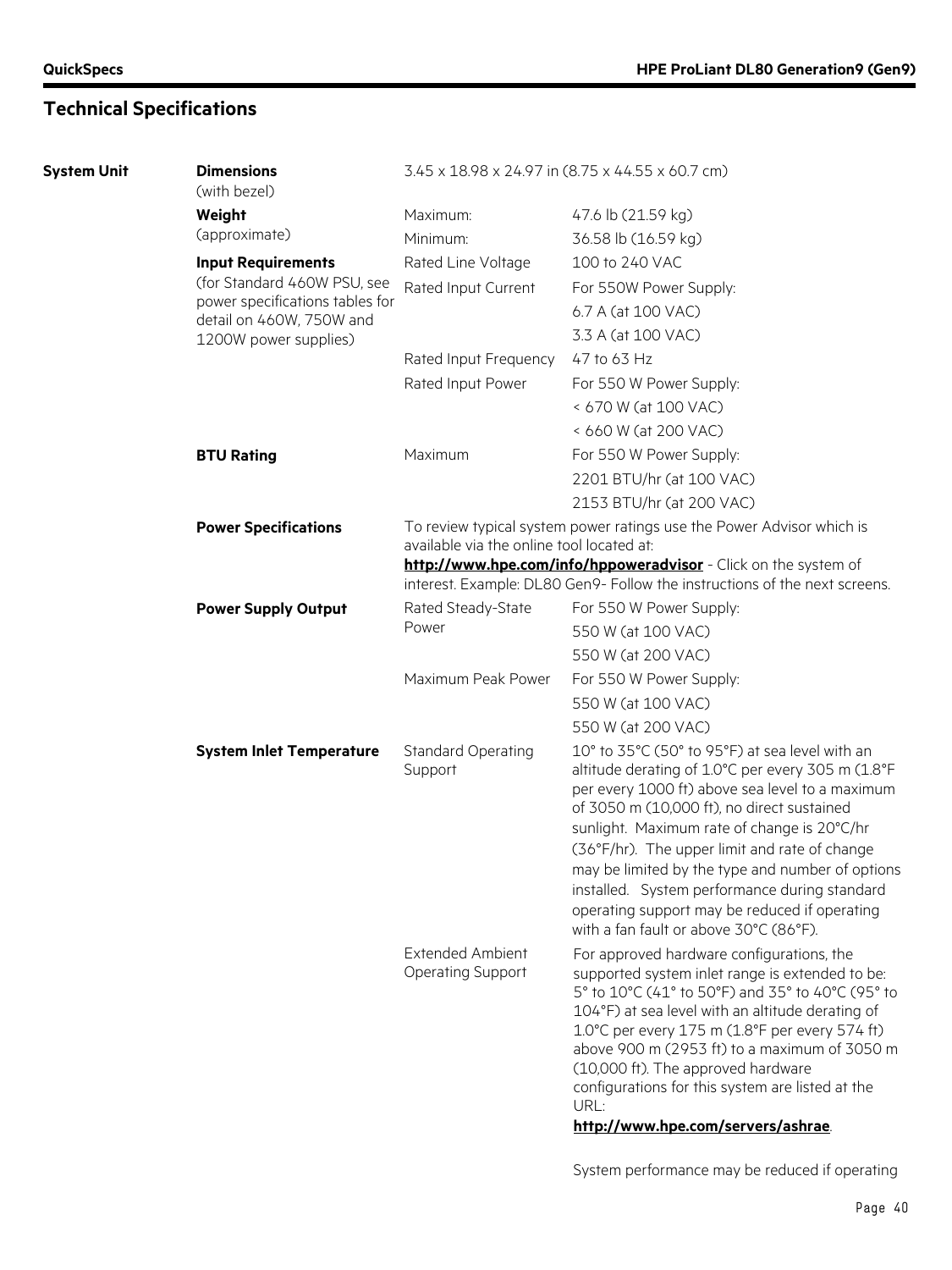in the extended ambient operating range or with a fan fault.

#### **NOTE:** Supports A3 extended ambient.

|                                 | Non-operating       | -30° to 60°C (-22° to 140°F). Maximum rate of<br>change is 20°C/hr (36°F/hr).                                                                                                                                                                                                                                                                  |
|---------------------------------|---------------------|------------------------------------------------------------------------------------------------------------------------------------------------------------------------------------------------------------------------------------------------------------------------------------------------------------------------------------------------|
| <b>Relative Humidity</b>        | Operating           | Minimum to be the higher (more moisture) of -<br>12°C (10.4°F) dew point or 8% relative humidity.<br>Maximum to be the lower (less moisture) of 24°C<br>(75.2°F) dew point or 90% relative humidity.                                                                                                                                           |
| (non-condensing)                | Non-operating       | 5% to 95% relative humidity (Rh), 38.7°C<br>(101.7°F) maximum wet bulb temperature, non-<br>condensing.                                                                                                                                                                                                                                        |
| <b>Altitude</b>                 | Operating           | 3048 m (10,000 ft). This value may be limited by<br>the type and number of options installed.<br>Maximum allowable altitude change rate is 457<br>m/min (1500 ft/min).                                                                                                                                                                         |
|                                 | Non-operating       | 9144 m (30,000 ft). Maximum allowable altitude<br>change rate is 457.2 m/min (1500 ft/min).                                                                                                                                                                                                                                                    |
| <b>Acoustic Noise</b>           | Idle                | Listed are the declared A-Weighted sound power levels (LWAd) and<br>declared average bystander position A-Weighted sound pressure levels<br>(LpAm) when the product is operating in a 23°C ambient environment.<br>Noise emissions were measured in accordance with ISO 7779 (ECMA 74)<br>and declared in accordance with ISO 9296 (ECMA 109). |
|                                 | <b>LWAd</b>         | Entry: 4.8 B                                                                                                                                                                                                                                                                                                                                   |
|                                 |                     | Base: 4.7 B                                                                                                                                                                                                                                                                                                                                    |
|                                 | LpAm                | Entry: 34 dBA                                                                                                                                                                                                                                                                                                                                  |
|                                 |                     | Base: 33 dBA                                                                                                                                                                                                                                                                                                                                   |
|                                 | <b>Operating</b>    |                                                                                                                                                                                                                                                                                                                                                |
|                                 | <b>LWAd</b>         | Entry: 4.9 B                                                                                                                                                                                                                                                                                                                                   |
|                                 |                     | Base: 4.9 B                                                                                                                                                                                                                                                                                                                                    |
|                                 | LpAm                | Entry: 34 dBA                                                                                                                                                                                                                                                                                                                                  |
|                                 |                     | Base: 36 dBA                                                                                                                                                                                                                                                                                                                                   |
|                                 |                     | <b>NOTE:</b> The listed sound levels apply to standard shipping configurations.<br>Additional options may result in increased sound levels.                                                                                                                                                                                                    |
| <b>Emissions Classification</b> | <b>FCC Rating</b>   | Class A                                                                                                                                                                                                                                                                                                                                        |
| (EMC)                           | Normative Standards | CISPR 22; EN55022; EN55024; FCC CFR 47, Pt<br>15; ICES-003; CNS14336-1; CNS13438;<br>GB4943; GB9254; EN 61000-3-2; EN 61000-3-<br>3; EN 60950-1; IEC 60950-1                                                                                                                                                                                   |
|                                 | statements.         | <b>NOTE:</b> Product conformance to cited product specifications is based on<br>sample (type) testing, evaluation, or assessment. This product or family<br>of products is eligible to bear the appropriate compliance logos and                                                                                                               |
|                                 |                     | <b>NOTE:</b> The listed sound levels apply to standard shipping configurations.<br>Additional options may result in increased sound levels.                                                                                                                                                                                                    |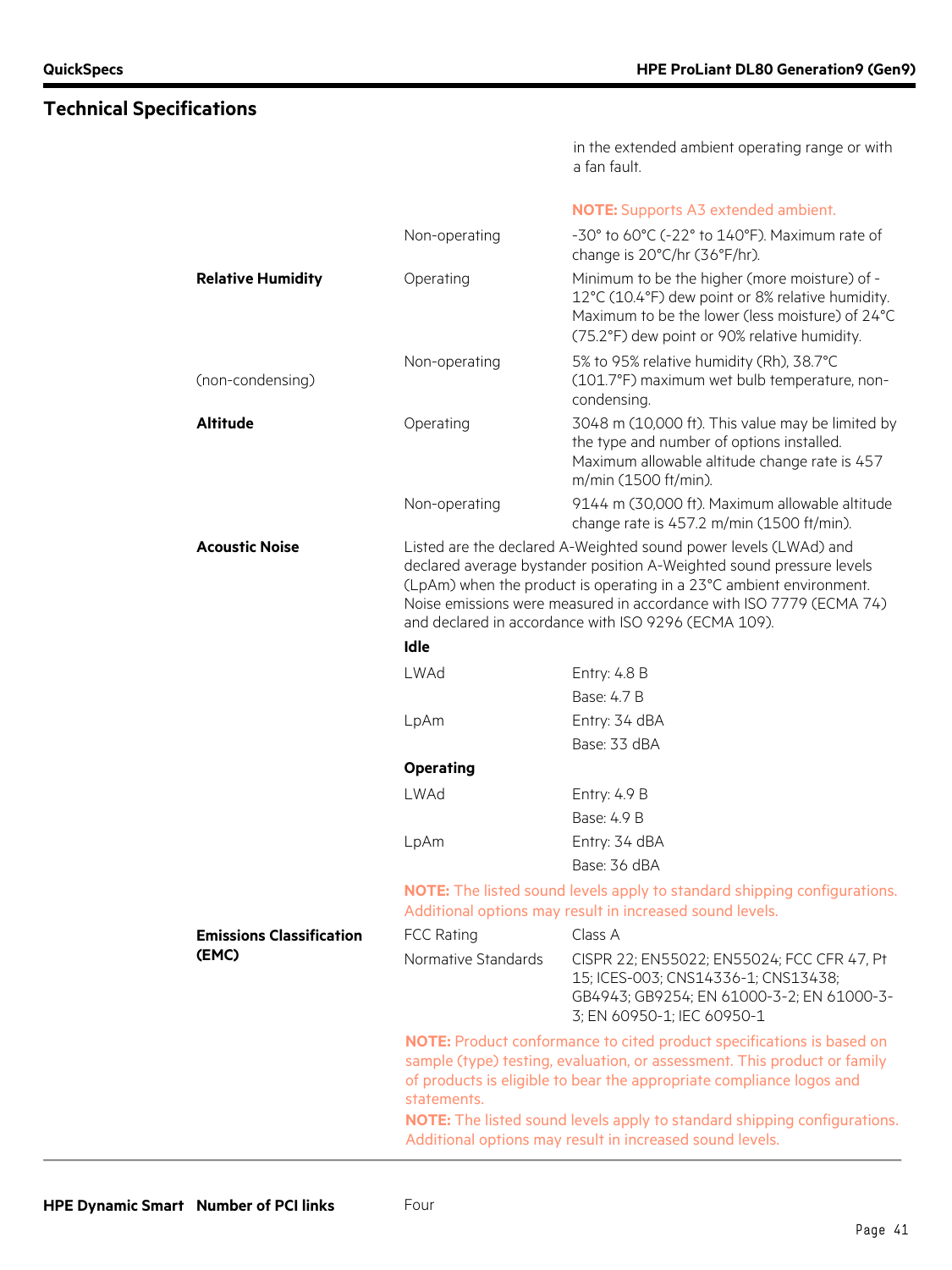## **Technical Specifications**

| Array B140i                                              | <b>PCI link rate</b>                                   | 4Gb/s                                                                                                                                                                                                                                                                                                                                                                              |                                                               |  |  |  |
|----------------------------------------------------------|--------------------------------------------------------|------------------------------------------------------------------------------------------------------------------------------------------------------------------------------------------------------------------------------------------------------------------------------------------------------------------------------------------------------------------------------------|---------------------------------------------------------------|--|--|--|
| <b>Controller</b>                                        | Storage protocol support                               | <b>SATA</b>                                                                                                                                                                                                                                                                                                                                                                        |                                                               |  |  |  |
|                                                          | <b>SAS/SATA peak data</b><br>transfer rate             | 6Gb/s                                                                                                                                                                                                                                                                                                                                                                              |                                                               |  |  |  |
|                                                          | <b>Number of SAS/SATA links</b>                        | 10 links                                                                                                                                                                                                                                                                                                                                                                           |                                                               |  |  |  |
|                                                          | <b>SAS/SATA connectivity</b>                           | 2x4 connectors; 2x1 connectors                                                                                                                                                                                                                                                                                                                                                     |                                                               |  |  |  |
|                                                          | <b>Expander support</b>                                | No                                                                                                                                                                                                                                                                                                                                                                                 |                                                               |  |  |  |
|                                                          | Drives supported (max)                                 | Up to 10 Internal Drives                                                                                                                                                                                                                                                                                                                                                           |                                                               |  |  |  |
|                                                          | <b>RAID support</b>                                    | 0, 1, 10, 5 SATA                                                                                                                                                                                                                                                                                                                                                                   |                                                               |  |  |  |
|                                                          | Software management                                    | HPE SSA, SMH, SIM                                                                                                                                                                                                                                                                                                                                                                  |                                                               |  |  |  |
|                                                          | <b>Warranty</b>                                        | Server warranty                                                                                                                                                                                                                                                                                                                                                                    |                                                               |  |  |  |
|                                                          | <b>HPE Secure Encryption</b><br>license                | Not Supported                                                                                                                                                                                                                                                                                                                                                                      |                                                               |  |  |  |
|                                                          | <b>HPE SmartCache License</b>                          | Not Supported                                                                                                                                                                                                                                                                                                                                                                      |                                                               |  |  |  |
|                                                          | Supported<br><b>HPE Smart Storage</b><br>Administrator |                                                                                                                                                                                                                                                                                                                                                                                    |                                                               |  |  |  |
| <b>HPE Embedded Dual Network Interface</b>               |                                                        | 10Base-T/100Base-TX/1000Base-TX                                                                                                                                                                                                                                                                                                                                                    |                                                               |  |  |  |
| Port 361i Adapter                                        | Compatibility                                          | IEEE 802.3 10Base-T<br>IEEE 802.3ab 1000Base-T                                                                                                                                                                                                                                                                                                                                     |                                                               |  |  |  |
|                                                          |                                                        |                                                                                                                                                                                                                                                                                                                                                                                    |                                                               |  |  |  |
|                                                          |                                                        | IEEE 802.3u 100Base-TX                                                                                                                                                                                                                                                                                                                                                             |                                                               |  |  |  |
|                                                          |                                                        | IEEE 1588, IEEE 802.1AS<br>IEEE 802.3az - Energy Efficient Ethernet (EEE)                                                                                                                                                                                                                                                                                                          |                                                               |  |  |  |
|                                                          |                                                        |                                                                                                                                                                                                                                                                                                                                                                                    |                                                               |  |  |  |
|                                                          | <b>Data Transfer Method</b>                            | PCI Express v 2.0, 5.0 GT/s, two lanes (x2)                                                                                                                                                                                                                                                                                                                                        |                                                               |  |  |  |
|                                                          | <b>Controller</b>                                      | Intel I350 Powerville                                                                                                                                                                                                                                                                                                                                                              |                                                               |  |  |  |
|                                                          | <b>Network Transfer Rate</b>                           | 10Base-T (Half-Duplex)                                                                                                                                                                                                                                                                                                                                                             | 10 Mb/s per port, 40 Mb/s combined                            |  |  |  |
|                                                          |                                                        | 10Base-T (Full-Duplex)                                                                                                                                                                                                                                                                                                                                                             | 20 Mb/s per port, 80 Mb/s combined                            |  |  |  |
|                                                          |                                                        | 100Base-TX (Half-<br>Duplex)                                                                                                                                                                                                                                                                                                                                                       | 100 Mb/s per port, 400 Mb/s combined                          |  |  |  |
|                                                          |                                                        |                                                                                                                                                                                                                                                                                                                                                                                    | 100Base-TX (Full-Duplex) 200 Mb/s per port, 800 Mb/s combined |  |  |  |
|                                                          |                                                        | Full-Duplex)                                                                                                                                                                                                                                                                                                                                                                       | 1000Base-TX (Half and 1000 Mb/s per port, 4000 Mb/s combined  |  |  |  |
|                                                          | <b>Connector</b>                                       | Two RJ-45                                                                                                                                                                                                                                                                                                                                                                          |                                                               |  |  |  |
|                                                          | <b>Cable Support</b>                                   | 10 Base-T                                                                                                                                                                                                                                                                                                                                                                          | Categories 3, 4 or 5 UTP; up to 328 ft (100 m)                |  |  |  |
|                                                          |                                                        | 10/100/1000 Base-TX                                                                                                                                                                                                                                                                                                                                                                | Category 5 or higher UTP; up to 328 ft (100 m)                |  |  |  |
| <b>Environment-</b><br>friendly Products<br>and Approach | <b>Recycling</b>                                       | End-of-life Management and Hewlett Packard Enterprise offers end-of-life product return, trade-in, and<br>recycling programs, in many geographic areas, for our products. Products<br>returned to Hewlett Packard Enterprise will be recycled, recovered or<br>disposed of in a responsible manner.<br>http://www.hpe.com/recycle                                                  |                                                               |  |  |  |
|                                                          |                                                        |                                                                                                                                                                                                                                                                                                                                                                                    |                                                               |  |  |  |
|                                                          |                                                        | The EU WEEE directive (2002/95/EC) requires manufacturers to provide<br>treatment information for each product type for use by treatment facilities.<br>This information (product disassembly instructions) is posted on the<br>Hewlett Packard Enterprise web site. These instructions may be used by<br>recyclers and other WEEE treatment facilities as well as Hewlett Packard |                                                               |  |  |  |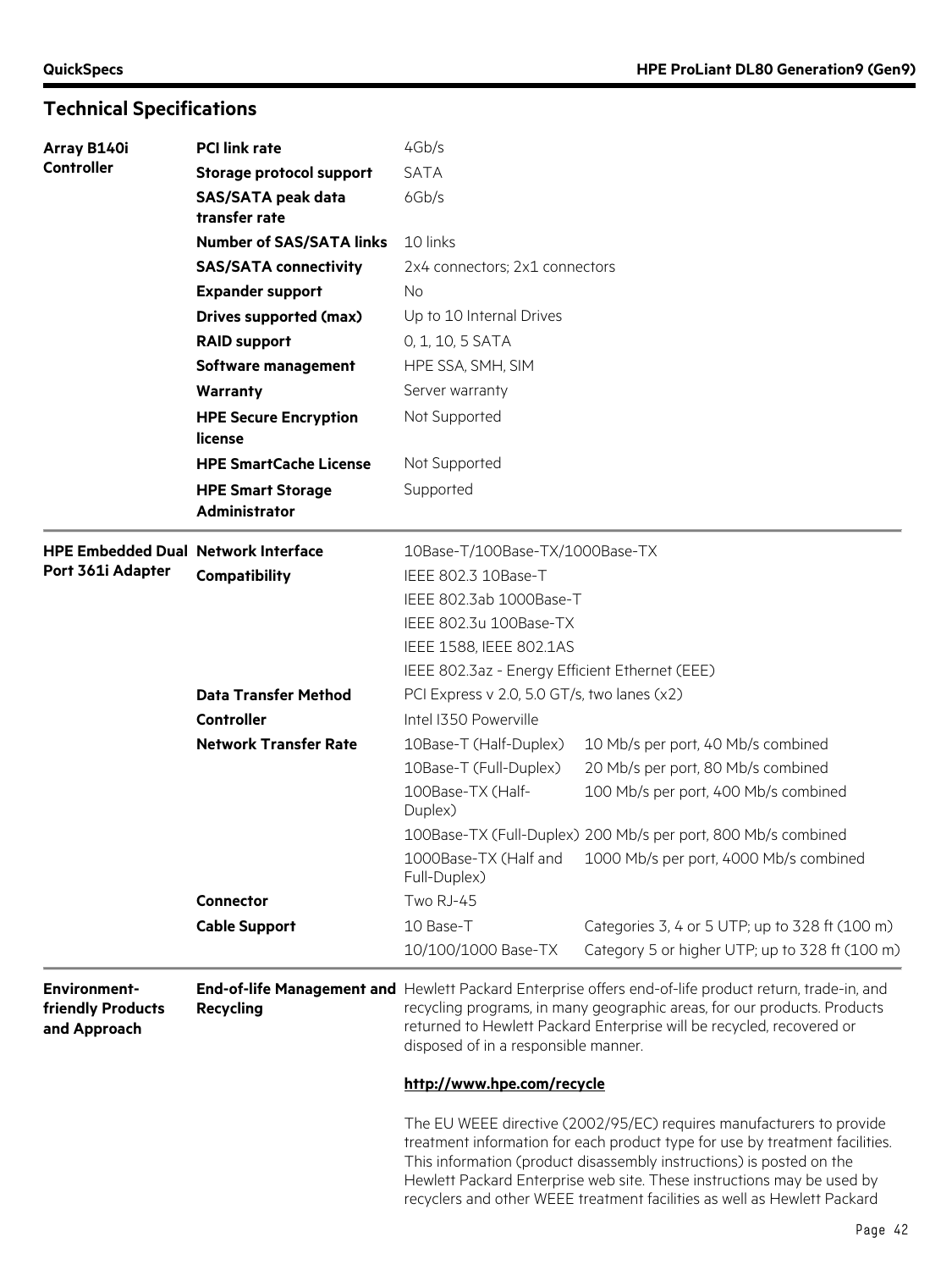## **Technical Specifications**

Enterprise OEM customers who integrate and re-sell Hewlett Packard Enterprise equipment.

**<http://www.hpe.com/recycle>**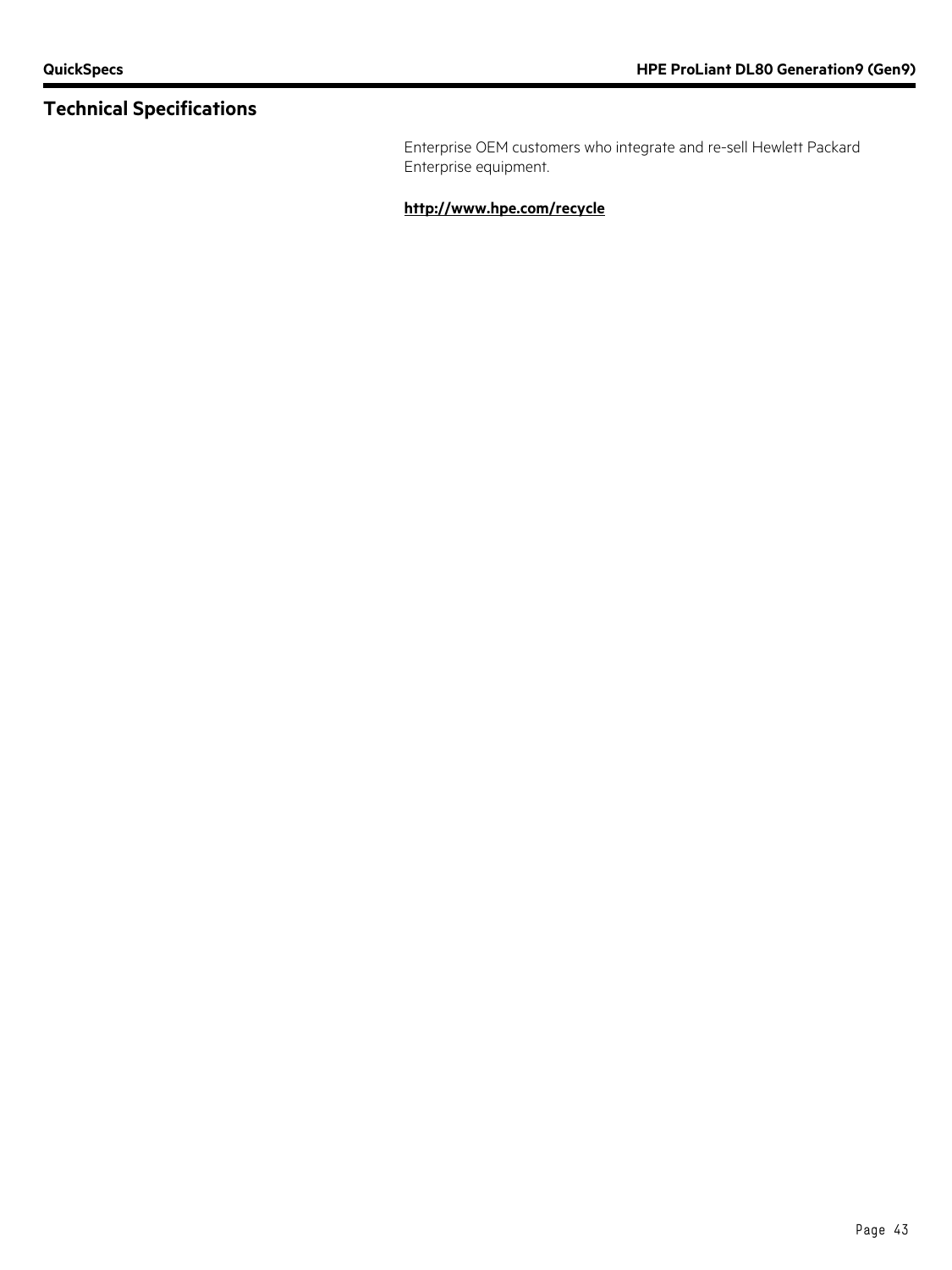## **Summary of Changes**

| <b>Date</b> | <b>Version History</b> | <b>Action</b> | <b>Description of Change</b>                                                                                                                                                                                   |
|-------------|------------------------|---------------|----------------------------------------------------------------------------------------------------------------------------------------------------------------------------------------------------------------|
| 25-Sep-2017 | From Version 24 to 25  | Added         | Added new SSD offering.<br>Added new Storage options.                                                                                                                                                          |
|             |                        | Changed       | Core Options and Additional Options were revised.                                                                                                                                                              |
|             |                        | Removed       | Obsolete SKUs were removed from the QuickSpecs.                                                                                                                                                                |
| 11-Jul-2017 | From Version 23 to 24  | Changed       | Operating Systems and Virtualization Software<br>Support for ProLiant Servers section was revised.                                                                                                             |
| 5-Jun-2017  | From Version 22 to 23  | Added         | Added new Solid State Drive option.                                                                                                                                                                            |
| 8-May-2017  | From Version 21 to 22  | Added         | Added support for ClearOS.                                                                                                                                                                                     |
|             |                        | Changed       | Operating Systems and Virtualization Software<br>Support for ProLiant Servers and HPE Drives were<br>revised.                                                                                                  |
|             |                        | Removed       | Obsolete SKUs were removed from the QuickSpecs.                                                                                                                                                                |
| 27-Mar-2017 | From Version 20 to 21  | Added         | Added new Hard Drives.                                                                                                                                                                                         |
| 17-Feb-2017 | From Version 19 to 20  | Changed       | HPE Storage Options section was revised.                                                                                                                                                                       |
| 13-Feb-2017 | From Version 18 to 19  | Added         | Added new HDD and SSD offering to the HPE<br>Drives section.                                                                                                                                                   |
|             |                        | Changed       | HPE Converged Infrastructure Management<br>Software and HPE Drives were revised.                                                                                                                               |
|             |                        | Removed       | SKUs 778640-B21 and 778641-B21 were<br>removed from the Pre-configured Models section.                                                                                                                         |
|             |                        |               | Obsolete SKUs were removed from the HPE<br>Processors section.                                                                                                                                                 |
| 28-Nov-2016 | From Version 17 to 18  | Added         | Added new Hard Drives offering.                                                                                                                                                                                |
|             |                        | Removed       | Obsolete SKUs were removed from the QuickSpecs.                                                                                                                                                                |
| 28-Oct-2016 | From Version 16 to 17  | Removed       | Obsolete Hard Drives were removed from the<br>QuickSpecs.                                                                                                                                                      |
| 26-Sep-2016 | From Version 15 to 16  | Added         | Added new 10TB SATA Hot Plug LFF drives<br>offering and new 900W AC/ 240VDC power<br>supply.                                                                                                                   |
|             |                        | Changed       | HPE Power Supplies section was revised.                                                                                                                                                                        |
|             |                        | Removed       | Obsolete SKUs were removed from the QuickSpecs.                                                                                                                                                                |
| 17-Jun-2016 | From Version 14 to 15  | Added         | Power supply information was added to the<br>Configuration Information - Factory Integrated<br>Models section.                                                                                                 |
| 6-Jun-2016  | From Version 13 to 14  | Added         | Added new HDD offering to the HPE Drives<br>section.                                                                                                                                                           |
|             |                        | Changed       | New options added to the HPE Disk Backup and<br><b>HPE Storage Options.</b>                                                                                                                                    |
| 8-Apr-2016  | From Version 12 to 13  | Changed       | HPE Processors section was revised.                                                                                                                                                                            |
| 31-Mar-2016 | From Version 11 to 12  | Added         | Added new HPE Smart Memory 2400 MHz<br>memory, Intel Xeon E5-2600v4 processor support,<br>new HPE Trusted Platform Module (TPM) 2.0, new<br>900W AC/240VDC power supply, new SATA Hot<br>Plug Standard drives. |
|             |                        | Changed       | Power Supply, Upgradeability, Embedded<br>Management, Service and Support, Pre-configured<br>Models, HPE Security, and Memory sections were                                                                    |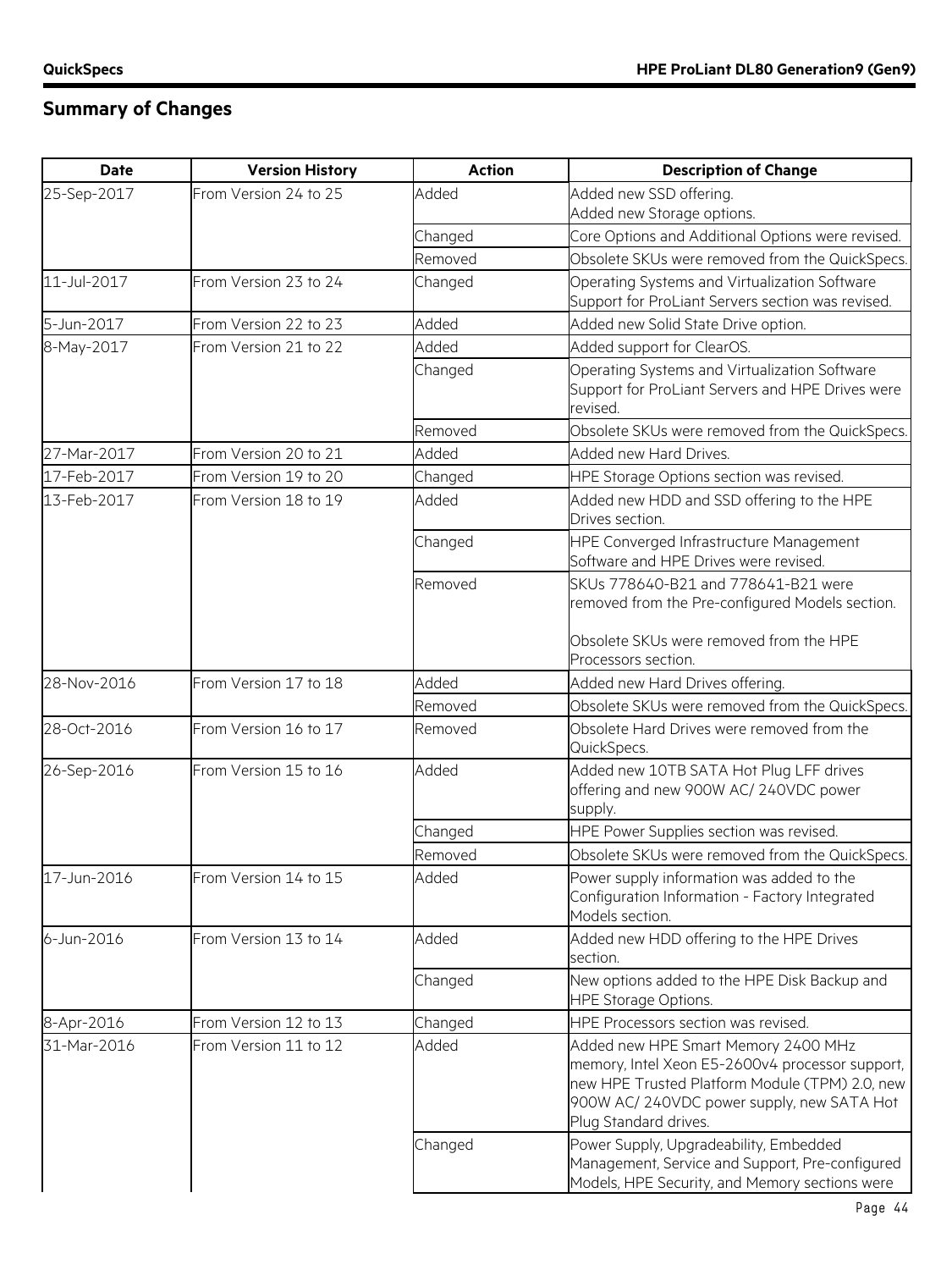## **Summary of Changes**

|             |                       |         | revised.                                                                     |
|-------------|-----------------------|---------|------------------------------------------------------------------------------|
|             |                       | Removed | Obsolete SKUs were removed from the QuickSpecs.                              |
| 16-Feb-2016 | From Version 10 to 11 | Added   | New HDD offering was added to HPE Drives.                                    |
|             |                       | Changed | HPE Power Supplies, HPE Computation and                                      |
|             |                       |         | Graphics Accelerators, HPE Data Center Racks, and                            |
|             |                       |         | HPE Power Distribution Units (PDUs) were revised.                            |
|             |                       | Removed | Obsolete SKUs were removed from the QuickSpecs.                              |
| 17-Dec-2015 | From Version 9 to 10  | Added   | Smart Buy models were added to the NA version.                               |
| 1-Dec-2015  | From Version 8 to 9   | Added   | New options added to HPE Disk Backup, HPE Disk                               |
|             |                       |         | Storage Systems, and HPE Power Distribution Units                            |
|             |                       |         | (PDUs).                                                                      |
|             |                       | Changed | On System Management Chipset, Maximum                                        |
|             |                       |         | Internal Storage, Embedded Management, and<br>Server utilities were revised. |
|             |                       |         |                                                                              |
|             |                       |         | Product images were updated.                                                 |
|             |                       | Removed | Obsolete SKUs were removed from QuickSpecs.                                  |
| 28-Sep-2015 | From Version 7 to 8   | Added   | Added new 6Gb SATA Solid State Drives.                                       |
|             |                       |         |                                                                              |
|             |                       |         | Added new HPE OneView management software.                                   |
|             |                       | Removed | Obsolete SKUs were removed from the QuickSpecs.                              |
| 17-Aug-2015 | From Version 6 to 7   | Added   | New Solid State Drives offering was added to Core                            |
|             |                       |         | Options.                                                                     |
|             |                       | Changed | Maximum Internal Storage was revised.                                        |
|             |                       | Removed | Obsolete SKUs were removed from QuickSpecs.                                  |
| 10-Jun-2015 | From Version 5 to 6   | Added   | Added new HPE Drives:                                                        |
|             |                       |         | HPE 8TB 12G SAS 7.2K rpm LFF (3.5-inch) SC                                   |
|             |                       |         | 512e Helium 1yr Warranty Hard Drive                                          |
|             |                       |         | HPE 6TB 12G SAS 7.2K rpm LFF (3.5-inch) SC                                   |
|             |                       |         | 512e Helium 1yr Warranty Hard Drive                                          |
|             |                       |         |                                                                              |
|             |                       |         | HPE 8TB 6G SATA 7.2K rpm LFF (3.5-inch) SC                                   |
|             |                       |         | 512e Helium 1yr Warranty Hard Drive                                          |
|             |                       |         | HPE 6TB 6G SATA 7.2K rpm LFF (3.5-inch) SC                                   |
|             |                       |         | 512e Helium 1yr Warranty Hard Drive                                          |
| 1-Jun-2015  | From Version 4 to 5   | Added   | New Hard Drives were added to Core Options.                                  |
|             |                       |         |                                                                              |
|             |                       |         | Added new HPE Power Supplies options.                                        |
|             |                       |         |                                                                              |
|             |                       |         | Added new HPE OneView LTUs to HPE Converged                                  |
|             |                       |         | Infrastructure Management Software.                                          |
|             |                       |         | New RDX+ backup external backup options added                                |
|             |                       |         | to HPE Disk Backup.                                                          |
|             |                       | Changed | Core Options and Additional Options were revised.                            |
|             |                       | Removed | Obsolete SKUs were removed from QuickSpecs.                                  |
| 24-Apr-2015 | From Version 3 to 4   | Added   | Added 813534-B21 and 813535-B21 to HPE                                       |
|             |                       |         | Power Supplies.                                                              |
| 30-Mar-2015 | From Version 2 to 3   | Added   | New Hard Drives offering.                                                    |
|             |                       |         |                                                                              |